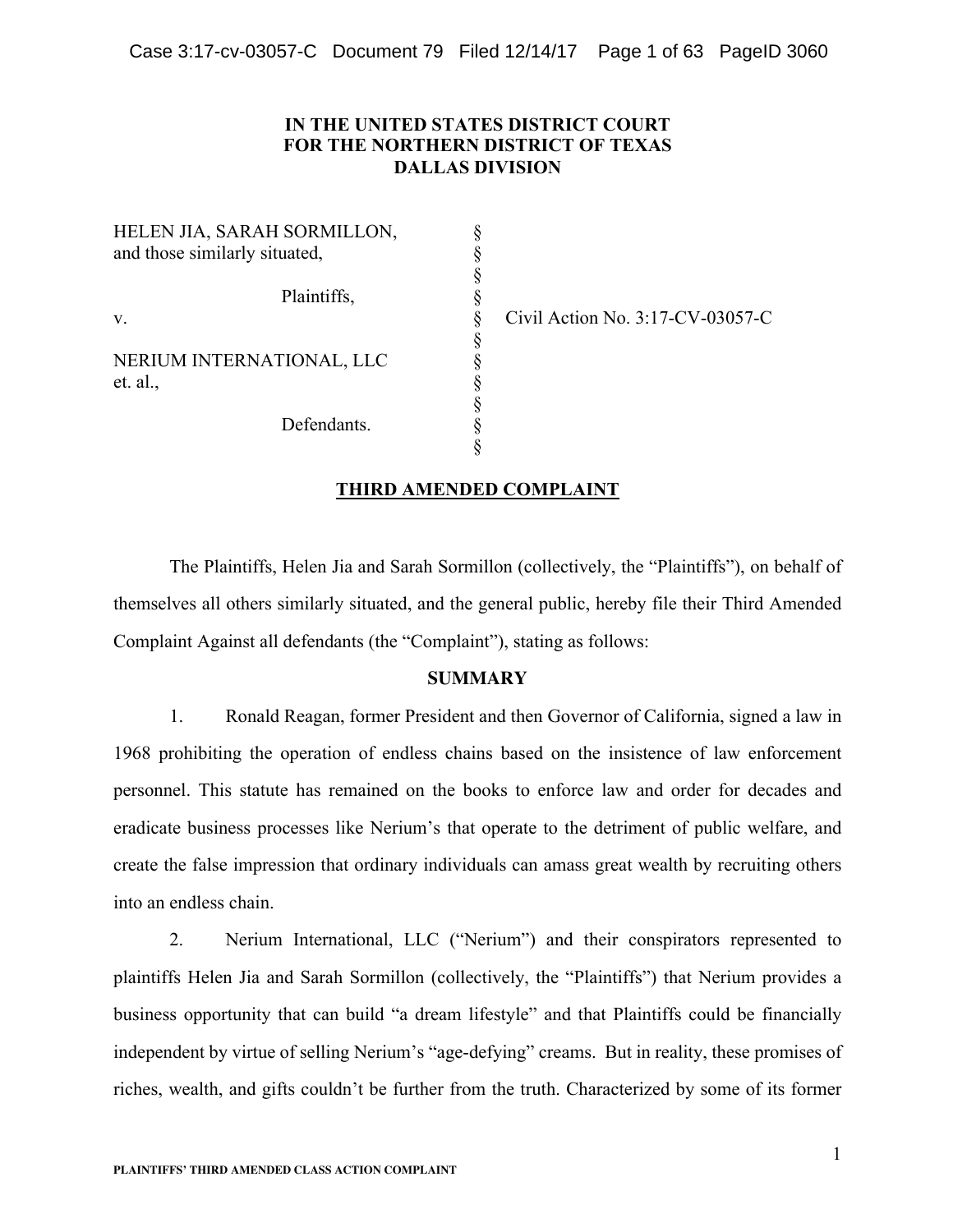employees as a scam and a cult, Nerium touts that it has generated one billion dollars in cumulative sales after just four years. These sales are based on the recruitment of new brand partners into the pyramid scheme that Nerium has amassed.

3. Plaintiffs did not make money as promised. As with the case of thousands of Nerium distributors before and after them, the Plaintiffs failed. Plaintiffs and those similarly situated, failed even though they were committed and put in the time and effort. They failed because they were doomed from the start by a Nerium marketing plan that systematically rewards recruiting distributors over the sale of products.

4. A significant percentage of Nerium distributors (otherwise characterized by Nerium as brand partners) average net losses. In 2014 for example, only 1.4% of Nerium Brand partners made gross sales of over \$10,000 which did not even factor in all the expenses (and purchase of products) in the Nerium opportunity. Thus, nearly all Nerium Brand Partners do not earn net profit.

5. Defendants run an illegal pyramid scheme. Defendants take money in return for the right to sell products that are falsely advertised and do not provide the health benefits promised, and reward the select few for recruiting other participants into the pyramid.

#### **PARTIES**

6. Plaintiff Helen Jia aka Jingmin Rogers ("Jia"), is and at all relevant times, has resided in the County of Los Angeles, State of California.

7. Plaintiff Sarah Sormillon ("Sormillon"), is and at all relevant times, has resided in the County of Los Angeles, State of California.

8. Defendant Nerium International, LLC ("Nerium") is a Texas limited liability company that does business in the State of California and at 4004 Belt Line Road, Suite 112, Addison, TX 75001.

9. Defendant Nerium Skincare, Inc. ("Skincare") is a Texas corporation that does business in the State of California and is located at 4004 Belt Line Road, Suite 112, Addison, TX 75001.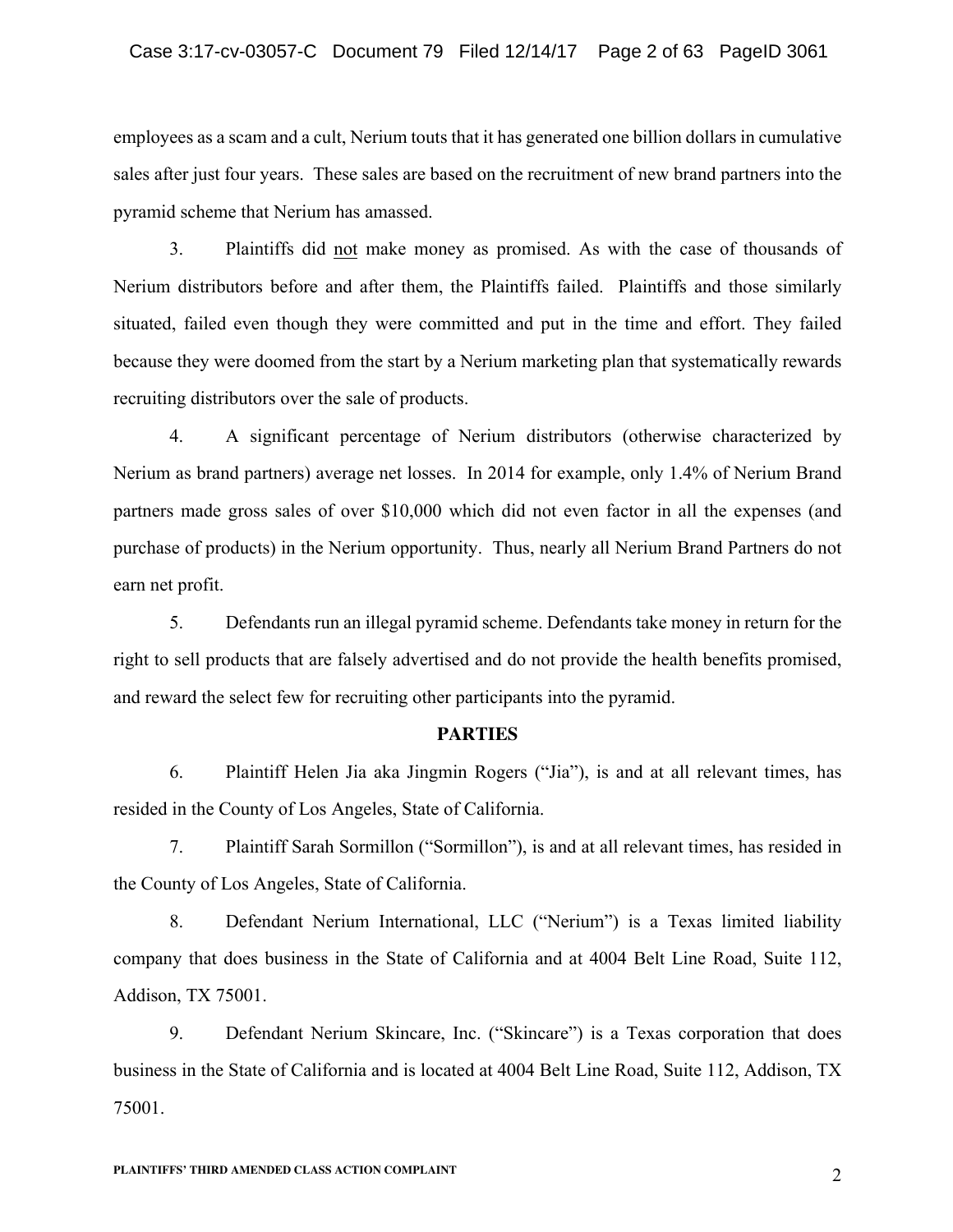### Case 3:17-cv-03057-C Document 79 Filed 12/14/17 Page 3 of 63 PageID 3062

10. Defendant Nerium Biotechnology, Inc. ("Biotechnology") is a Texas Corporation that is a parent company of Nerium, and does business in San Antonio, Texas.

11. Defendant Natural Technology, Inc. dba Naturtech ("Natural") is a Texas Corporation that does business in San Antonio, Texas.

12. Defendant Jeff Olson ("Jeff") is the Chief Executive Officer of Nerium. Jeff is the founder of Nerium and Marketing, Chairman, and CEO. He is at or near the top of the pyramid operated and promoted by the Defendants, and he actively participates in, promotes, and profits from Nerium's pyramid scheme.

13. Defendant Renee Olson ("Renee") is the Chief Leadership Officer of Nerium. She is at or near the top of the pyramid operated and promoted by the Defendants, and she actively participates in, promotes, and profits from Nerium's pyramid scheme.

14. Defendant Amber Olson Rourke ("Amber") is the Chief Marketing Officer of Nerium. She is at or near the top of the pyramid operated and promoted by the Defendants, and she actively participates in, promotes, and profits from Nerium's pyramid scheme.

15. Defendant Michael Shouhed ("Shouhed") is an individual and a resident of Los Angeles County, California. He actively participates in, promotes, and profits from Nerium's pyramid scheme.

16. Shouhed is involved in promoting the Nerium opportunity using the likeness of celebrities, including without limitation, Ray Liotta.

17. Jeff, Renee, Amber, and Shouhed are referred to collectively hereinafter, as the "Individual Defendants."

18. Natural, Biotechnology, Nerium, and Skincare are referred to collectively hereinafter, as the "Corporate Defendants."

### **PROCEDURAL HISTORY**

19. On August 1, 2017, Plaintiffs commenced this action in the District Court for the Central District of California.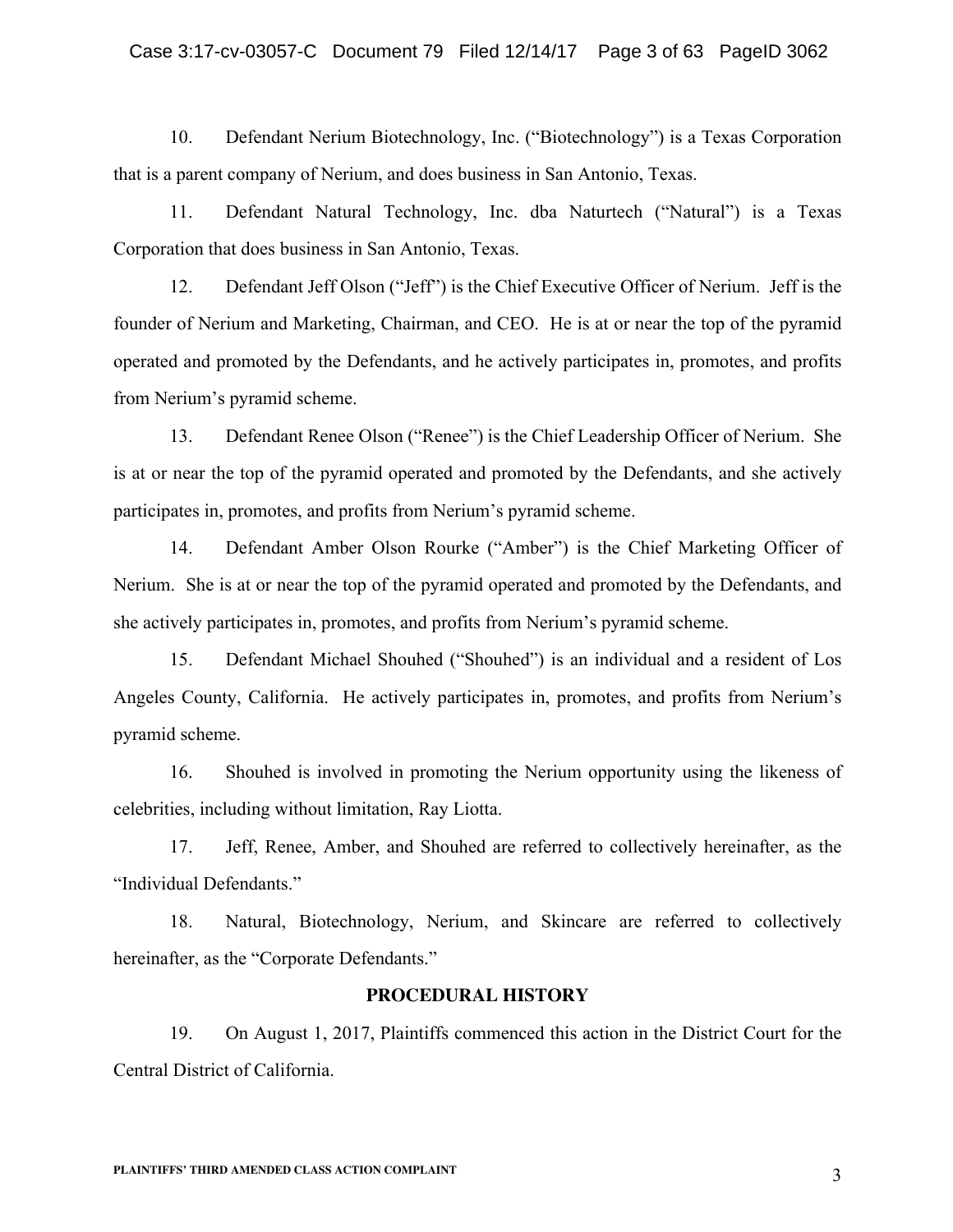20. On November 1, 2017, an order was entered in the Central District of California transferring the action to this Court.

#### **JURISDICTION AND VENUE**

21. Jurisdiction is conferred upon this Court because Defendants do business in this judicial district, they hold themselves out and market their business opportunity and products to this jurisdiction, and they actually conduct significant transactions in this jurisdiction.

22. Venue is proper in this Court because a substantial part of the events or omissions giving rise to Plaintiffs' claims occurred here, a substantial part of the property that is the subject of this action is situated here, and Defendants are subject to personal jurisdiction, in this District.

23. Defendant Nerium is subject to the jurisdiction of this Court. Nerium has been engaged in continuous and systematic business in California. In fact, many of Nerium's representative business activities originate from California.

24. Nerium has committed tortious acts in the State of Texas, and in the State of California.

25. Each of the Defendants named herein acted as a co-conspirator, single enterprise, joint venture, co-conspirator, or alter ego of, or for, the other Defendants with respect to the acts, omissions, violations, representations, and common course of conduct alleged herein, and ratified said conduct, aided and abetted, or is other liable. Defendants have agreements with each other, and other unnamed Director co-conspirators and have reached agreements to market and promote the Nerium pyramid as alleged herein.

26. Defendants, along with unnamed Director co-conspirators, were part of the leadership team that participated with Nerium, and made decisions regarding: products, services, marketing strategy, compensation plans (both public and secret), incentives, contests and other matters. In addition, Defendants and unnamed co-conspirators were directly and actively involved in decisions to develop and amend the compensation plans.

27. Plaintiffs are presently unaware of the true identities and capacities of fictitiously named Defendants designated as DOES 1 through 10, but will amend this complaint or any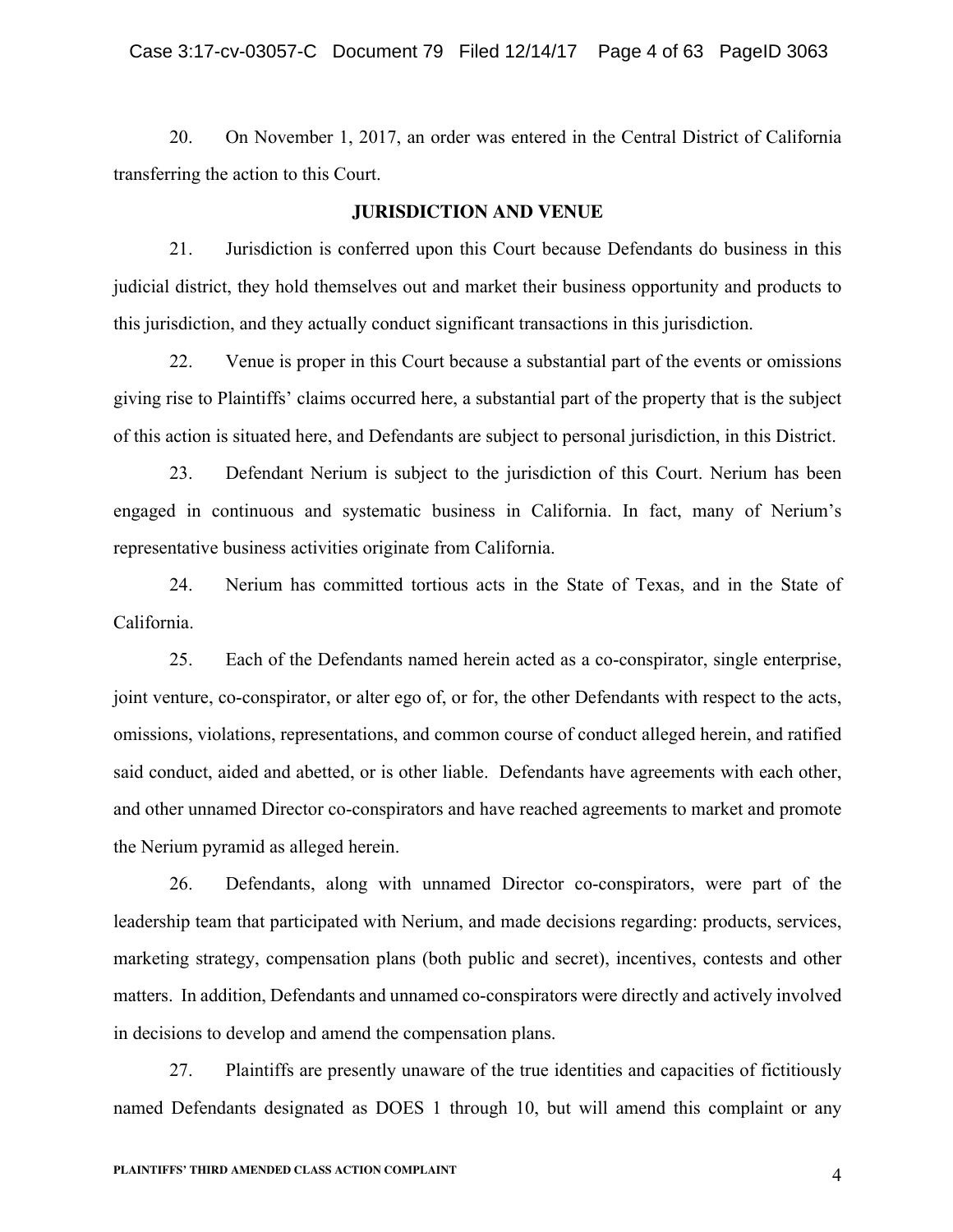subsequent pleading when their identities and capacities have been ascertained according to proof. On information and belief, each and every DOE defendant is in some manner responsible for the acts and conduct of the other Defendants herein, and each DOE was, and is, responsible for the injuries, damages, and harm incurred by Plaintiffs. Each reference in this complaint to "defendant," "defendants," or a specifically named defendant, refers also to all of the named defendants and those unknown parties sued under fictitious names.

28. Plaintiffs are informed and believe, and thereon allege that, at all times relevant hereto, all of the defendants together were members of a single association, with each member exercising control over the operations of the association. Each reference in this complaint to "defendant," "defendants," or a specifically named defendant, refers also to the above-referenced unincorporated association as a jural entity and each defendant herein is sued in its additional capacity as an active and participating member thereof. Based upon the allegations set forth in this Complaint, fairness requires the association of defendants to be recognized as a legal entity, as the association has violated Plaintiff and Class Members' legal rights.

29. Plaintiffs are further informed and believe and thereon allege that each and all of the acts herein alleged as to each defendant was authorized and directed by the remaining defendants, who ratified, adopted, condoned and approved said acts with full knowledge of the consequences thereof, and memorialized the authority of the agent in a writing subscribed by the principal.

30. Plaintiffs are informed and believe and thereon allege, that each of the defendants herein agreed among each other to commit the unlawful acts (or acts by unlawful means) described in this Complaint.

31. The desired effect of the conspiracy was to defraud and otherwise deprive Plaintiffs and Class Members (as hereinafter defined) of their constitutionally protected rights to property, and of their rights under other laws as set forth herein. Each of the defendants herein committed an act in furtherance of the agreement. Injury was caused to the Plaintiffs and Class Members by the defendants as a consequence.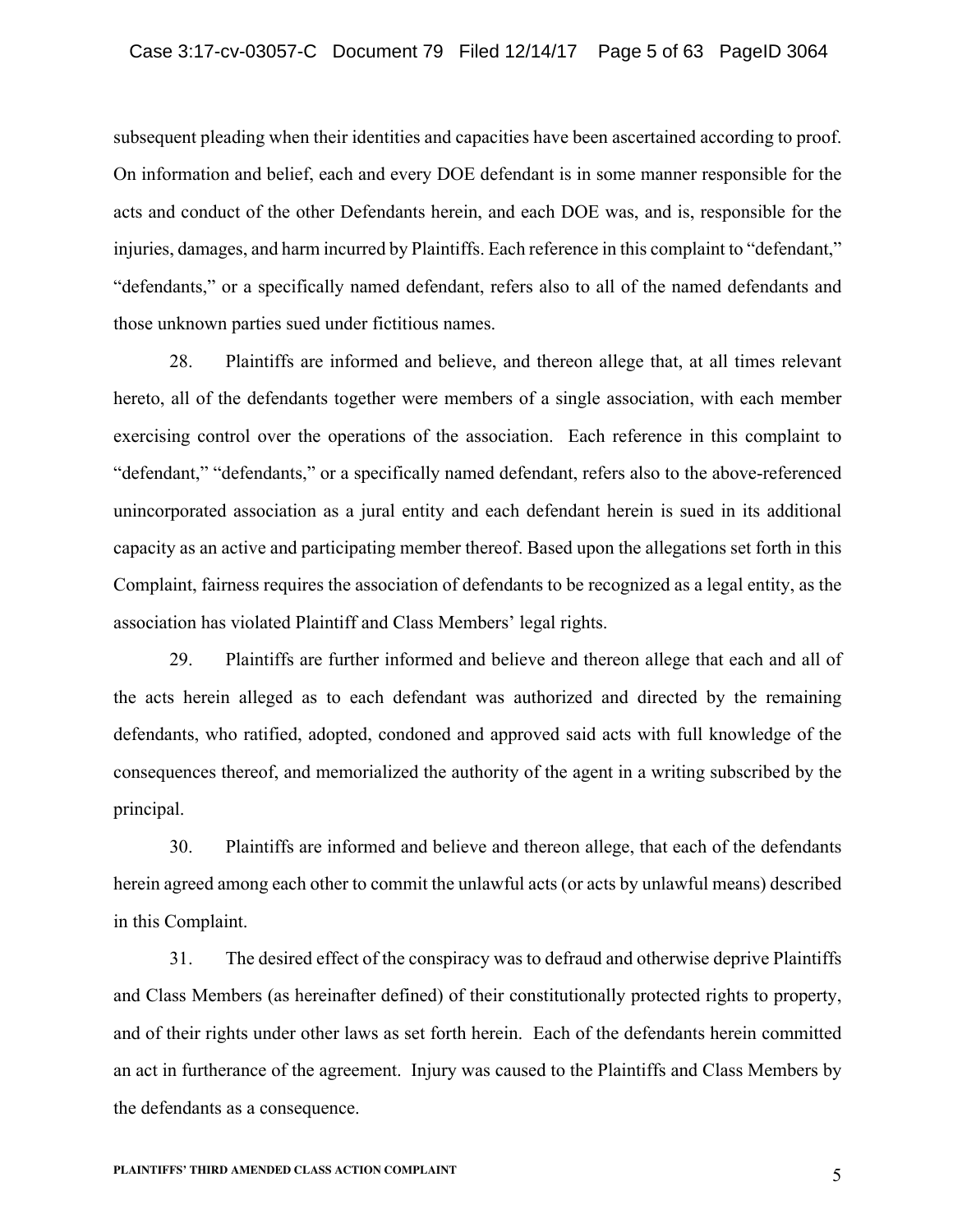### **STATEMENT OF FACTS**

#### **A.** *Nerium Operates A Pyramid Scheme*

32. Nerium was founded back in 2011 by co-defendant Jeff Olson ("Olson"). Olson previously created and operated the People's Network, another MLM Company that has since cratered.

33. Nerium has stated gross revenues of 516 million dollars in 2015.

34. Nerium is involved in manufacturing so-called "age-defying" creams and pills.

35. Brand Partners, who serve the role of distribution for Nerium (heretofore referred to as "Brand Partners" or "Distributors") have complained that because there are so many distributors selling Nerium's products, the market is flooded with too much product. Many Brand Partners have also reported that they have had a hard time selling the products because the Products smelled bad and did not provide the health benefits marketed. Other Brand Partners have stated that there are much better products out there for a fraction of the price.

36. Nerium admits in its seminars that it is loading inventory, but misrepresents that its loading is "free" even though there is nothing free about shipping fees, product fees, and handling fees.

37. Defendant Nerium generates revenue using a product-based pyramid scheme. Nerium sells its products to Nerium Brand Partners who recruit multiple, new Nerium Brand Partners. They, in turn, purchase Nerium products and recruit yet more Nerium Brand Partners in an ever-growing pyramid.

38. Nerium uses the lure of potential future bonuses, commissions, prizes (like iPads and Lexus cars) and "limitless opportunities" to motivate active participation of Nerium Partners.

39. Defendant Nerium sells a skin care product in the form of a skin cream named "Nerium AD."

40. Nerium claims the key active ingredient in Nerium AD is an extract of the Nerium Oleander plant.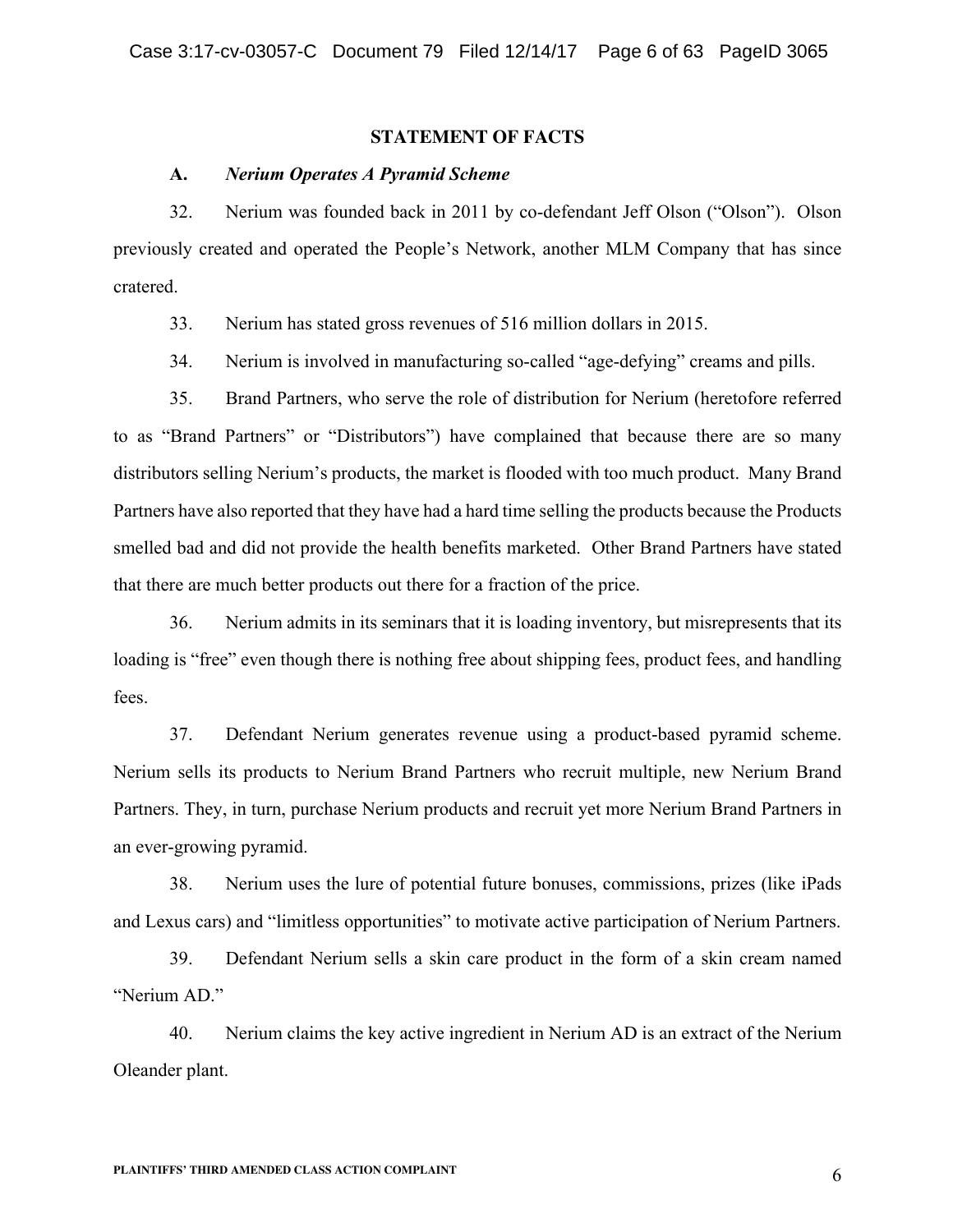#### Case 3:17-cv-03057-C Document 79 Filed 12/14/17 Page 7 of 63 PageID 3066

41. Nerium claims oleander possesses "remarkable properties" for improving the appearance of damaged skin and that it produces "remarkable age-defying results when applied to the skin." Nerium purports to have "stumbled upon" those properties in a "true accidental discovery" and then scientifically "harnessed the power of oleander" in Nerium AD skin cream.

42. Nerium claims that the use of Nerium AD skin cream produces dramatic improvements in the look of a person's skin, and that it is "proven" to dramatically reduce the appearance of wrinkles, skin discoloration, poor skin texture, poor skin tone, enlarged pores and aging loose skin.

43. Nerium markets Nerium AD as purportedly being backed by "Real Science" and as producing "Real Results."

44. Specifically, the actual labeling of the product falsely claims "age-defying supplement," helps protect against common age-related mental decline with a groundbreaking formula that includes our exclusive, patented EHT extract, a natural mixture of bioactive molecules isolated from coffee, promotes better cognitive function and overall brain health, improves memory and recall, fortifies and strengthens natural brain functions, increases focus and mental alertness, protects and supports neuronal networking, enhances the body's natural energy stores, and boosts the body's immune system.

45. Nerium claims the purported results achieved by using Nerium AD are "based on proven science and actual customer success."

46. On information and belief, Nerium's principle marketing strategy is to present "before and after" photographs showing purported dramatic results achieved by people who have allegedly used Nerium AD skin cream.

47. On information and belief, Nerium, by and through its agents, provides those "before-and-after" photographs and related marketing materials to Nerium Partners for marketing, inter alia, on web sites and social networking platforms such as Facebook, Twitter, Pinterest, Instagram, Google+ and others.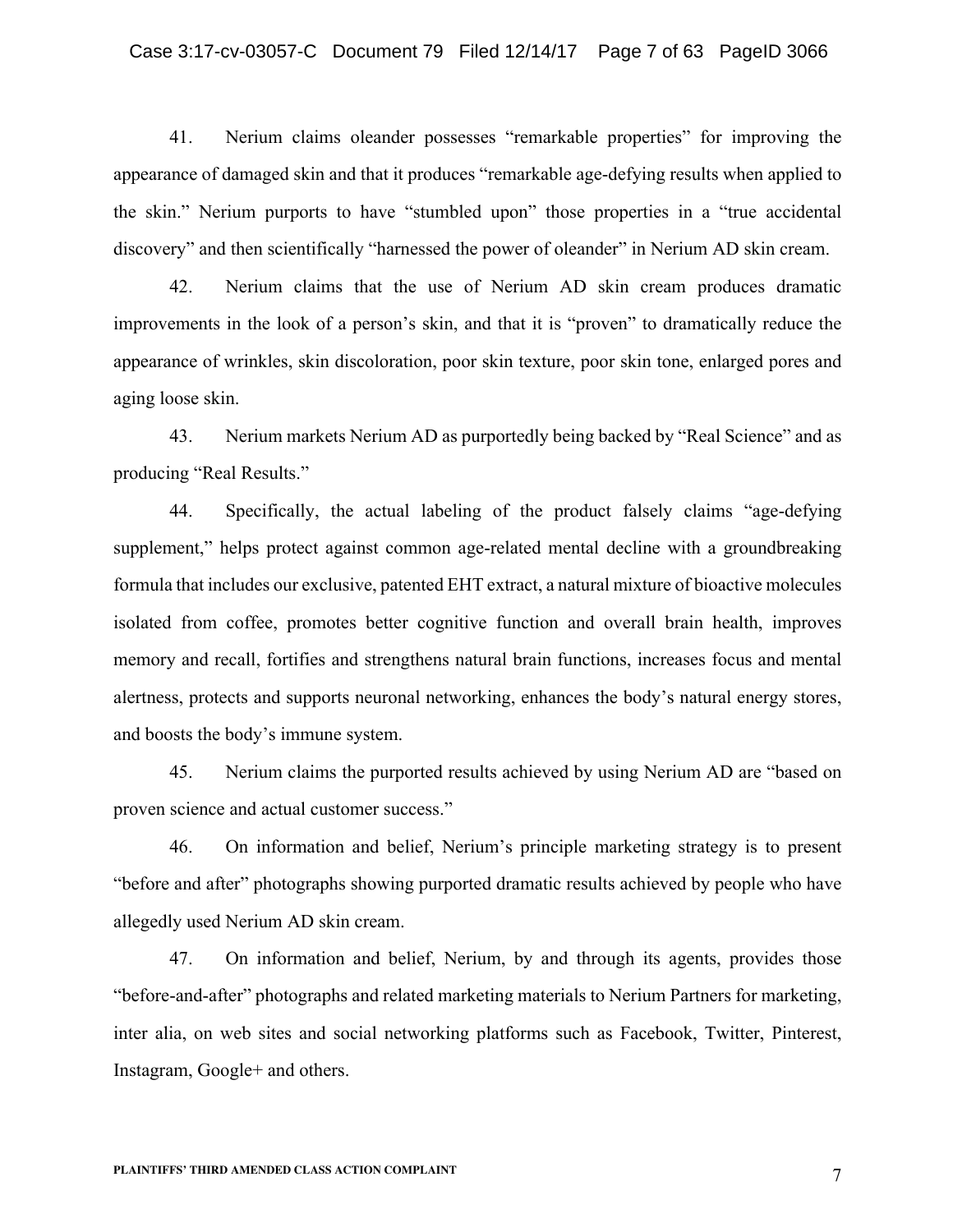### Case 3:17-cv-03057-C Document 79 Filed 12/14/17 Page 8 of 63 PageID 3067

48. On information and belief, the purported "real results" and "actual customer success" of using Nerium AD shown in those "before and after" photographs are fabricated – that is, they are not real results.

49. On information and belief, Nerium's claims of dramatic skin improvements achieved by using Nerium AD skin cream have not been validated or confirmed by any recognized or peer reviewed scientific studies.

50. On information and belief, Nerium uses "before and after" photos with fabricated results to fraudulently induce Brand Partners and consumers to purchase Nerium AD skin cream and to entice them to become Nerium Partners.

51. On information and belief, Defendant Nerium and the Defendant Nerium Partners, themselves and/or by and through their respective agents, have used, the name, likeness, image, identity and persona of certain star personalities like Ray Liotta to advertise, market and promote the sale of Nerium AD and to recruit new Nerium Partners, for Defendants' commercial benefit and gain in a way that was not consistent with Ray Liotta's consent and/or authorization.

52. One employee of Nerium claimed on the website, Glassdoor.com on May 28, 2016, that "[Nerium] preaches these great values and even print cards. Its [sic] a joke among staff that they are never followed. Its [sic] a multi-level MARKETING company remember. Its [sic] all propaganda. Spend tens of thousands (literally) on redo-ing signs and bags for products because the color is wrong (not close enough to Tiffany blue ... sorry, Nerium blue) but cut staff benefits."

53. On March 25, 2015, another former employee of Nerium claimed as to the "cons" of the organization to Glassdoor.com: "Too many to list. They brainwash everyone in their organization into thinking that they own their own business. Or that it you want it you can attain it, you just have to believe. Well believe me, its [sic] a SCAM. There is 0 future. **Advice to Management.** ... You're taking advantage of people every step of the way."

54. On October 24, 2014, another former employee of Nerium posted on Glassdoor.com, "do NOT NOT NOT get sucked into this MLM cult."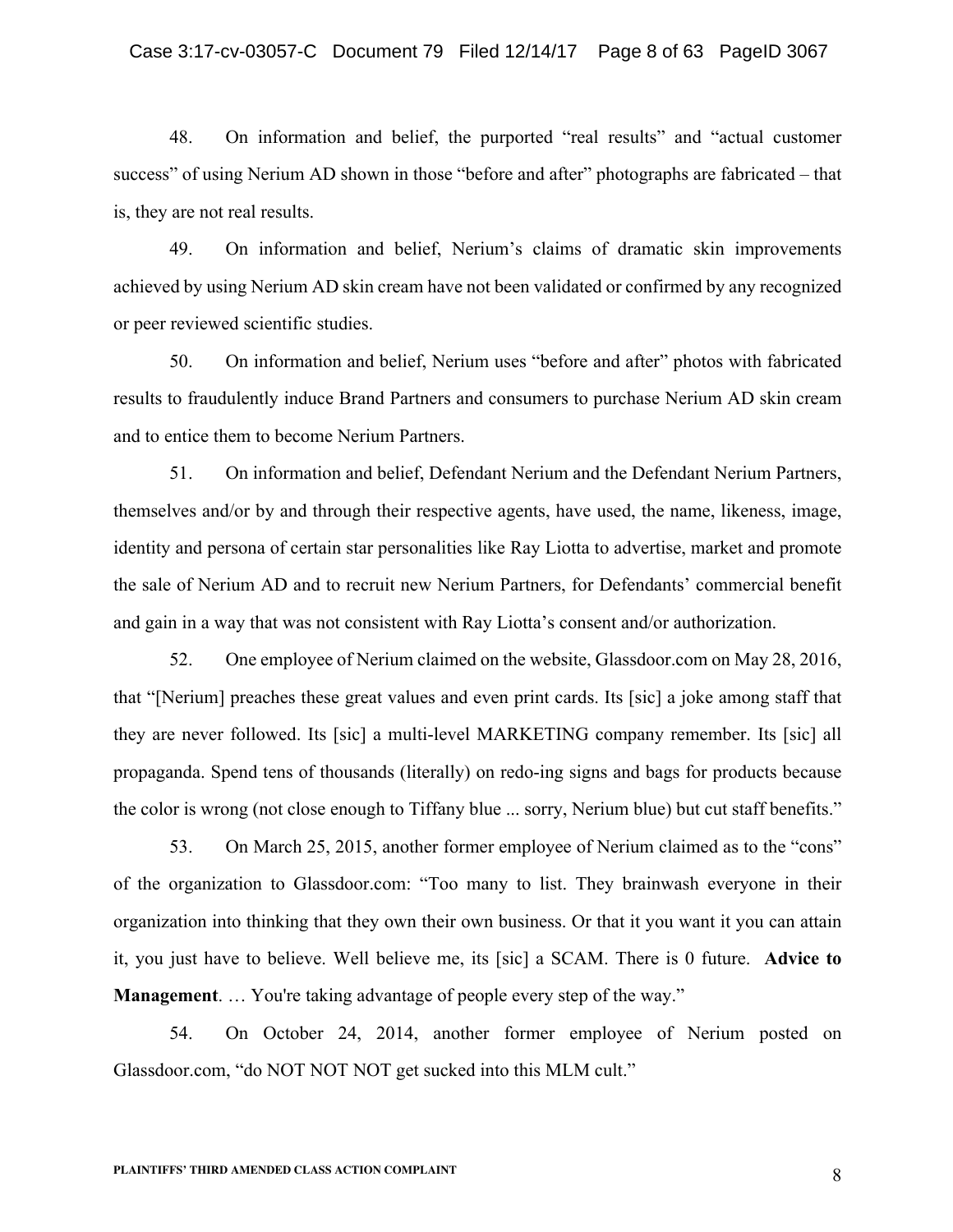#### Case 3:17-cv-03057-C Document 79 Filed 12/14/17 Page 9 of 63 PageID 3068

55. Another Brand Partner of Nerium complained on Glassdoor.com as to the cons of Nerium: "Where do I start? The product is very expensive and it's hard to get people to keep buying it, you have to convince them to come on board to sell it so they can get theirs cheaper or free, etc. Not everyone wants to sell and you get a lot of no's. Someone can get botox and juvederm cheaper than they can get a few months of this. The before/after pics always seem to be in different light so it's hard to say if it's still working. It didn't work for me or the 3 people I sold it to. The ones that are really into it, it seems like a cult almost, like the church of Nerium. Glory be to God and Nerium is what they say. It's laughable. You get a "free" Lexus that they pay 500.00 towards. But if your sales go down, membership goes down, etc. you are stuck with a lease. I'd rather have the money. Just don't do it. These people are borderline nuts."

56. Another former employee commented on Glassdoor.com: "[not] just a pyramid scheme…Some of the training techniques are about the same as brainwashing…"

57. The starter pack for Nerium is approximately \$600, which includes supplements, mind enhancement, firming body contour, and AD night cream. Nerium offers different variation of the starter pack.

58. Ordinary customers can purchase the products on websites like eBay or Amazon, for considerably less than a brand partner pays for the products.

59. By signing persons up, Nerium is frontloading "Brand Partners" with significant product.

60. A Brand Partner is required to bring in 200 points for customers, or 80 points if a person purchase the products himself/herself. The main driver is for Brand Partners to recruit other Brand Partners.

61. Only through recruiting, does a Brand Partner receive "team commissions," which is where a Brand Partner obtains residual income paid out up to 10 levels. In other words, team commissions pay 10 levels above the pyramid when new brand partners are signed up.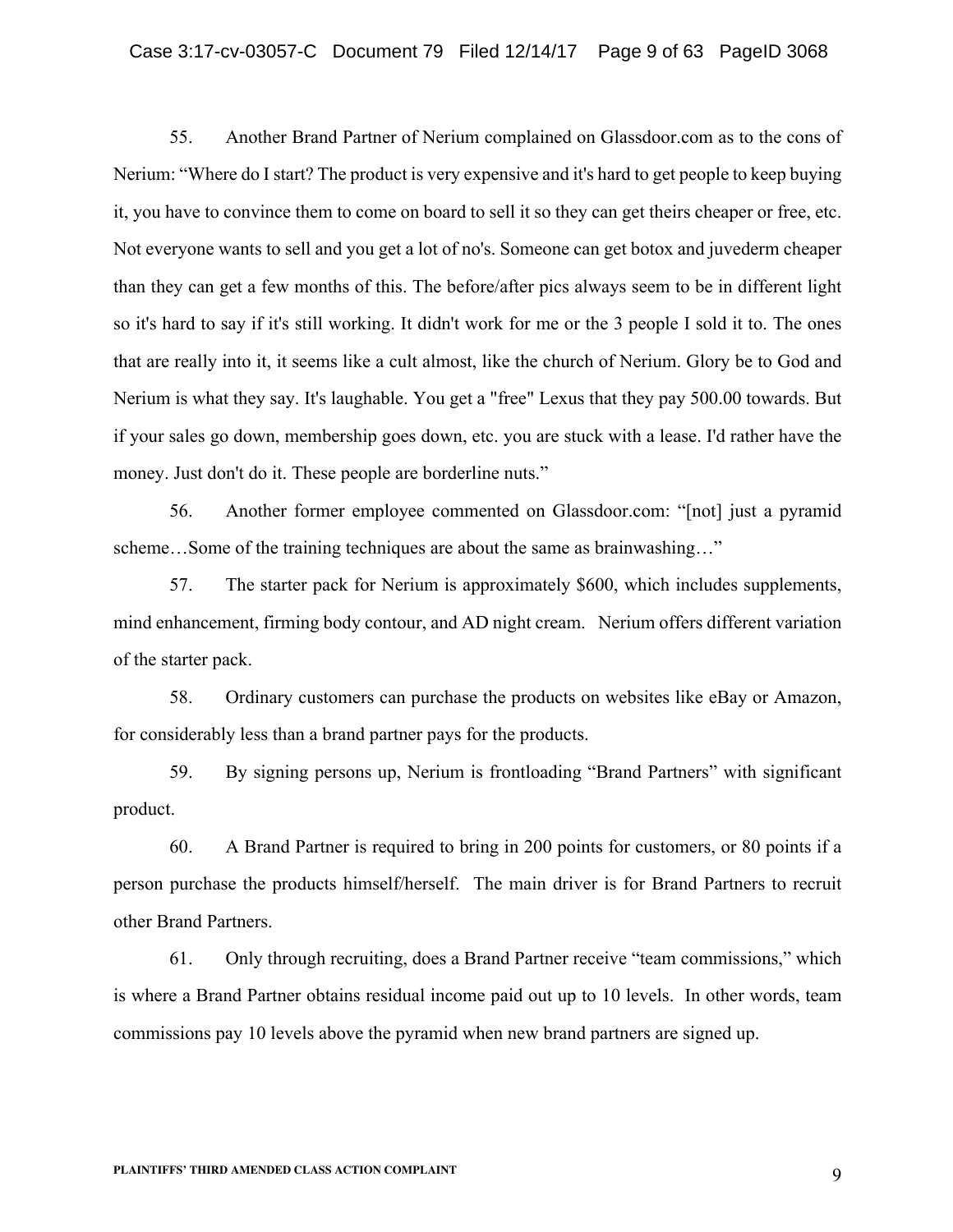62. Nerium (by and through its agents including the Individual Defendants and the Corporate Defendants) falsely and misleadingly claimed through statements in the public, and to Plaintiff Sormillon on or about 2016, and Jia on or about 2013-2014, and the Class:

- You can receive a "live better bonus of \$150,000."
- "With Nerium International, you can have everything." Further, "[o]ur program allows you the life-changing career to tailor your career to unlimited success, your way... They incentivize you to become the best person you can be... I quickly earned my Lexus... I got an i-pad bonus… You can pay off your student loans… I wanted to retire my parents."
- You "get paid to party." The representation "[i]f you want your future on your terms, get with your referring brand partner for more information."
- "We have people who've earned their iPads, they've earned their cars, earned dream vacations, great incomes, six figure incomes, people making adult incomes, people making incomes that put them in the top 5 percentile of the United States."
- While the Defendants' website professes that it provides its distributors with financial freedom, its outdated United States 2013 Income Declaration is misleading affirmatively, and by omission because the disclosures falsely represent and imply that 100% of Brand Partners are making money, when that fact is concealed from the Plaintiffs. *See* **Exhibit D** attached hereto.
- The Defendants also endorse, approve the statements made: "I wanted to be able to get out there and retire my parents. I wanted to be able to go out there and make an impact in their life, and Nerium gave me that opportunity."
- Nerium also falsely represents: "[w]hen you don't worry about money anymore, you don't have to stress out over the bills, you know it's about the choices you have – the freedom you have."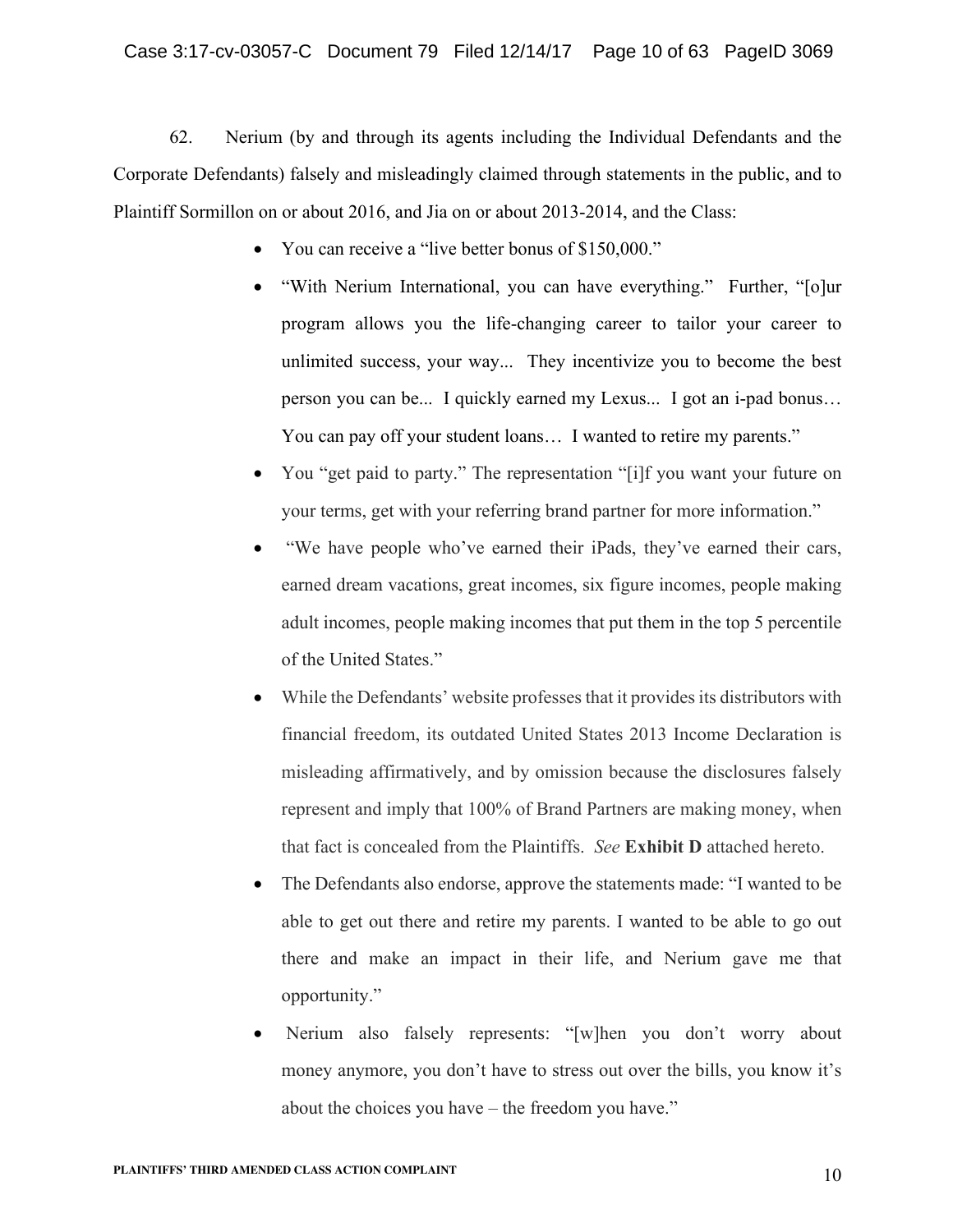- "Nerium has just completely changed my life; everything about my life has gotten completely 100% better. We recently purchased our dream home and it's absolutely gorgeous."
- "If you want to create your dream lifestyle, and you think Nerium may be the right opportunity for you, fill out the form to the right."

63. Nerium constitutes an exploitive money transfer scheme. Contrary to Nerium's representation to Plaintiffs (2013-2015 as to Jia) and (2016 to present date as to Sormillon) that it is "a proven system for people to make significant amount of money," every Brand Partner makes minimum wage or nothing.

64. If Nerium's products were so effective, partners would not be marketing benefits from people who are not even using the product.

65. Nerium asserts it has a return policy of 30 days, but Brand Partners have to pay for shipping and handling fees.

66. The Wyoming Attorney General has asserted distributors used prohibited income representations, the SEC has asserted Nerium has marked payments to salespeople as assets instead of expenses, and Nerium settled 400 lawsuits in just the State of Missouri. Similar such statements found to be prohibited income representations were made to each of the Plaintiffs (Jia from 2013 to 2015) and (Sormillon 2016 to present date).

67. TINA.org, a non-profit organization, conducted an investigation of Nerium. The investigation revealed that Nerium and its high-level Brand Partners were engaged in a deceptive marketing campaign for both the Nerium business opportunity and Nerium's products.

68. First, TINA.org found that Nerium, through its distributors, is using a plethora of deceptive and unsubstantiated health and disease-treatment claims to sell its products. In fact, TINA.org compiled over 100 examples of unsubstantiated health and disease treatment claims made about Nerium products, such as being able to treat, cure, or alleviate the symptoms of autism, post-traumatic stress disorder, Alzheimer's disease, Parkinson's disease, psoriasis, eczema, acne, and rosacea. The examples are available at https://www.truthinadvertising.org/nerium-health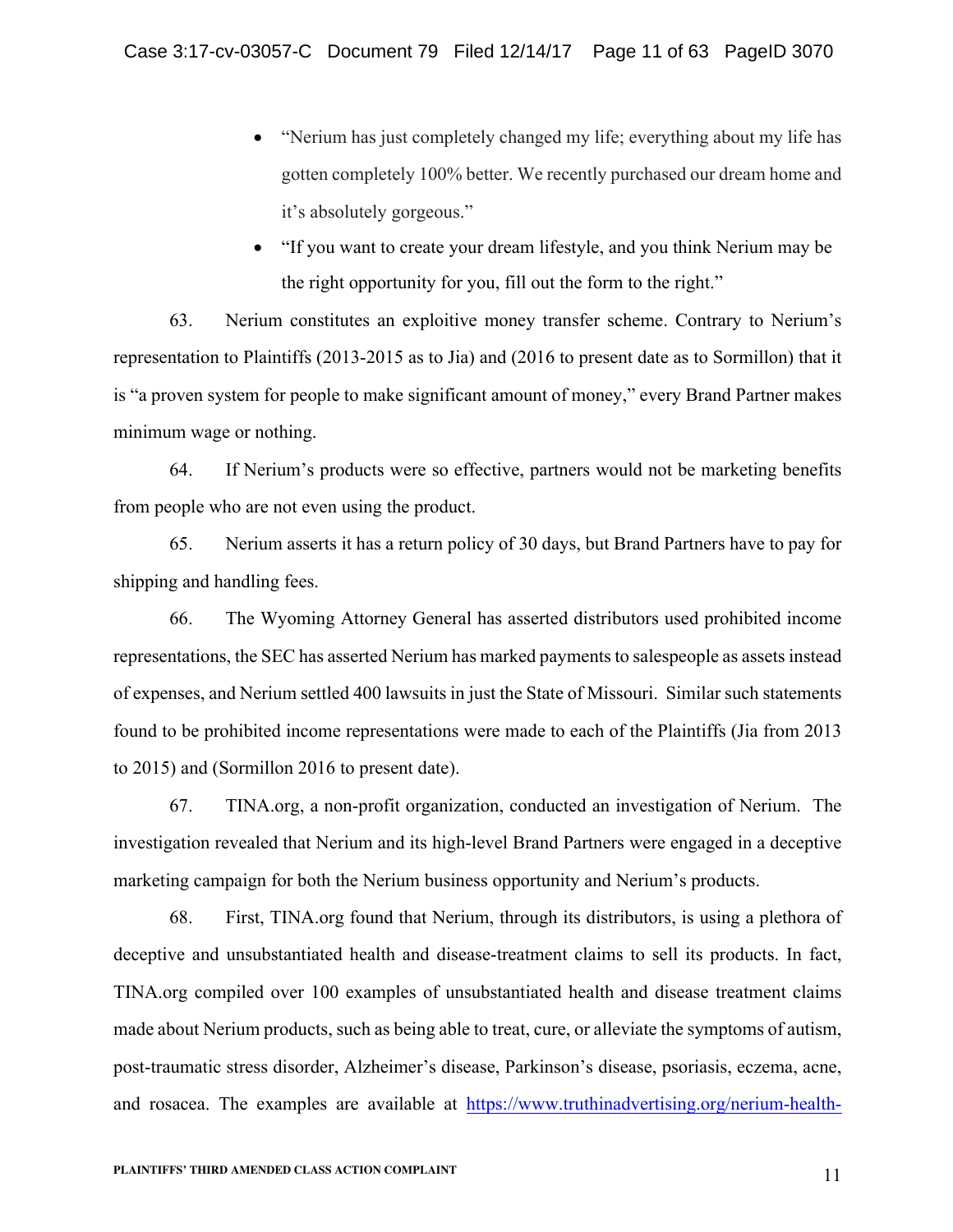claims-database/. These representations (or in similar form) were made to each of the Plaintiffs (Jia from 2013 to 2015) and (Sormillon 2016 to present date).

69. Nerium further made false income disclosure claims to Plaintiffs in 2016 (29 millionaires, Residual Income! Can you afford not to have it?), representing unrealistic, false and exponential interest).

70. Though the company tries to give the illusion that it has robust scientific support for the health claims made about its products, none of it satisfies the required substantiation to make such health and disease-treatment claims.

71. In short, Nerium does not have competent and reliable scientific evidence in the form of clinical trials that are placebo controlled, randomized, and double-blind to substantiate the claims at issue.

72. Second, TINA.org's investigation revealed that Nerium and its distributors are using deceptive, atypical, and unsubstantiated income claims regarding the financial gains consumers will achieve by becoming distributors. For example, Nerium advertises that its distributors can become millionaires and earn incomes that can put them in the top 5% of U.S. income earners. Not only are such results not typical, but marketing claims that boast atypical results are made without clearly and conspicuously providing appropriate income disclosures. TINA.org compiled over 100 instances of these types of income claims, which are all available at https://www.truthinadvertising.org/nerium-incomeclaims-database/. These representations were made to Plaintiffs in one form or another (or in such a similar fashion from 2013 to 2016 (Jia from 2013 to 2015) and (Sormillon 2016 to present date).

73. The focus of Nerium is getting Brand Partners to purchase a starter pack and get them to sign up new brand partners to purchase a starter pack to endless chain scheme.

74. The Defendants endorsed, agreed with, and approved representations to Plaintiffs in various forms from 2013 to 2016 (Jia from 2013 to 2015) and (Sormillon 2016 to present date). "[l]iving life on your own terms," "enjoying financial freedom," "having fun and helping others to have fun," "you can take control of your destiny with this opportunity," "[w]e have a simple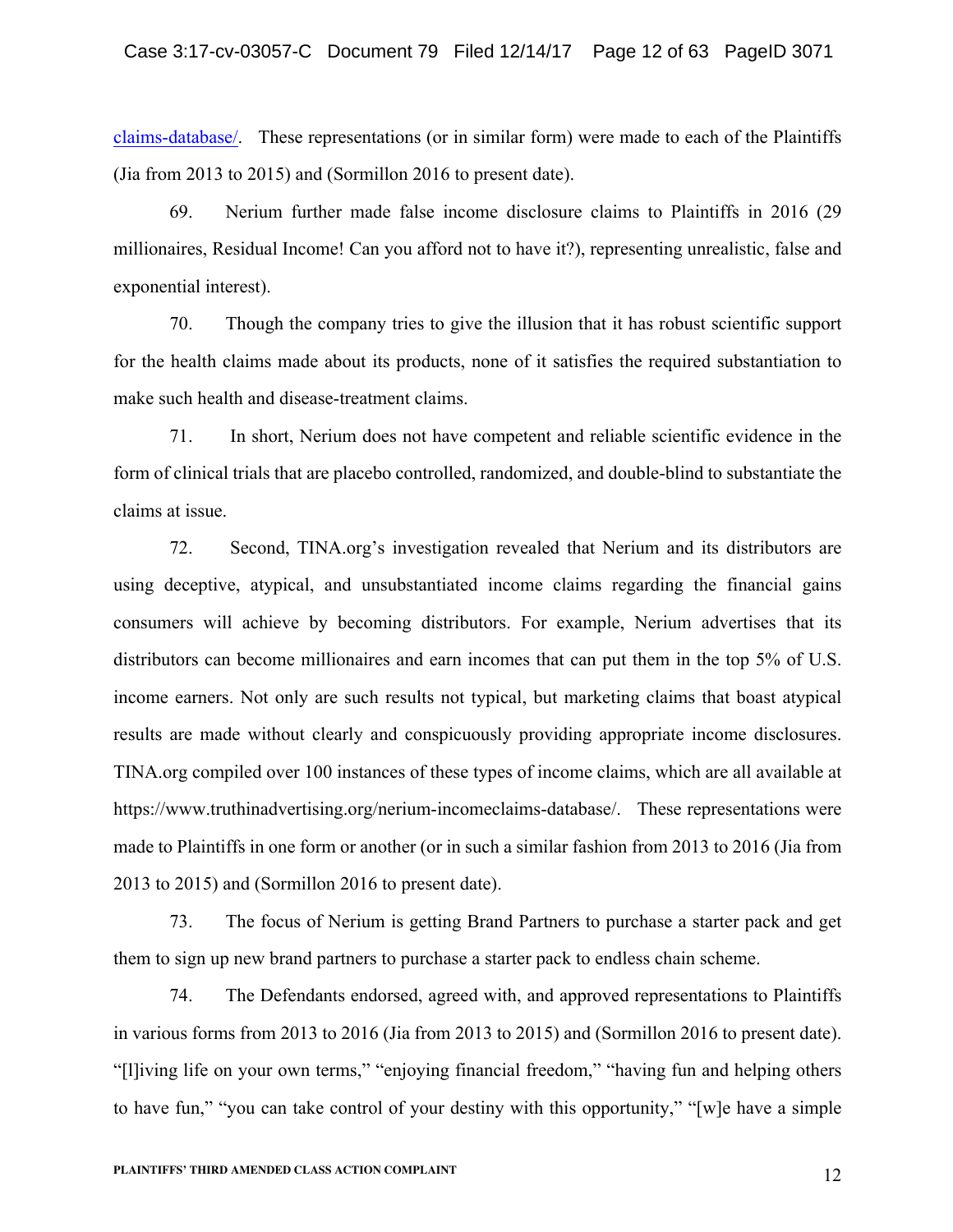proven system," and "what a better way to earn part time to full time income with products you love," when in fact these statements were all false.

75. Rewards paid in the form of cash bonuses, where primarily earned for recruitment, as opposed to merchandise sales to consumers, constitute a fraudulent business model. *See F.T.C. v. BurnLounge, Inc.*, 753 F.3d 878 (9<sup>th</sup> Cir. 2014).

#### **B.** *Distributors Are Unable To Sell Nerium Products For A Profit*

76. Brand Partners are unable to consistently sell Nerium products for a profit for many reasons. First, the products are overpriced. Interchangeable products are available online or in brick-and-mortar stores for amounts far less than Nerium's suggested retail price, and even lower than its wholesale prices.

77. Second, Nerium's products themselves are available online for the wholesale price or less. That these products are sold below the wholesale price makes it difficult for Brand Partners to sell the products for a profit. Moreover, many of these sales are likely made by current or former Brand Partners desperately trying to offload excess product at whatever price they can get, which further supports the proposition that Brand Partners Inventory Load and that the Nerium products are overpriced.

78. Third, Nerium prohibits Brand Partners from selling the products in the only forum for a where Brand Partners could reasonably expect to sell enough product to make a meaningful profit: the internet. Some examples of these prohibited websites include, but are not limited to: eBay, Amazon or Craigslist. In addition, Nerium forbids its Brand Partners from selling Nerium products at almost all brick-and-mortar establishments. Nerium seeks to limit the Distributors to one-on-one situations in private locations (such as the Brand Partner's or a friend's home), but achieving significant, profitable retail sales by this method is extremely difficult.

79. Plaintiffs do not contend that Brand Partners make no retail sales at all. But Plaintiffs do allege that relatively little of the revenues received by Brand Partners—including both money paid them by Nerium and proceeds from retail sales—comes from retail sales, and the vast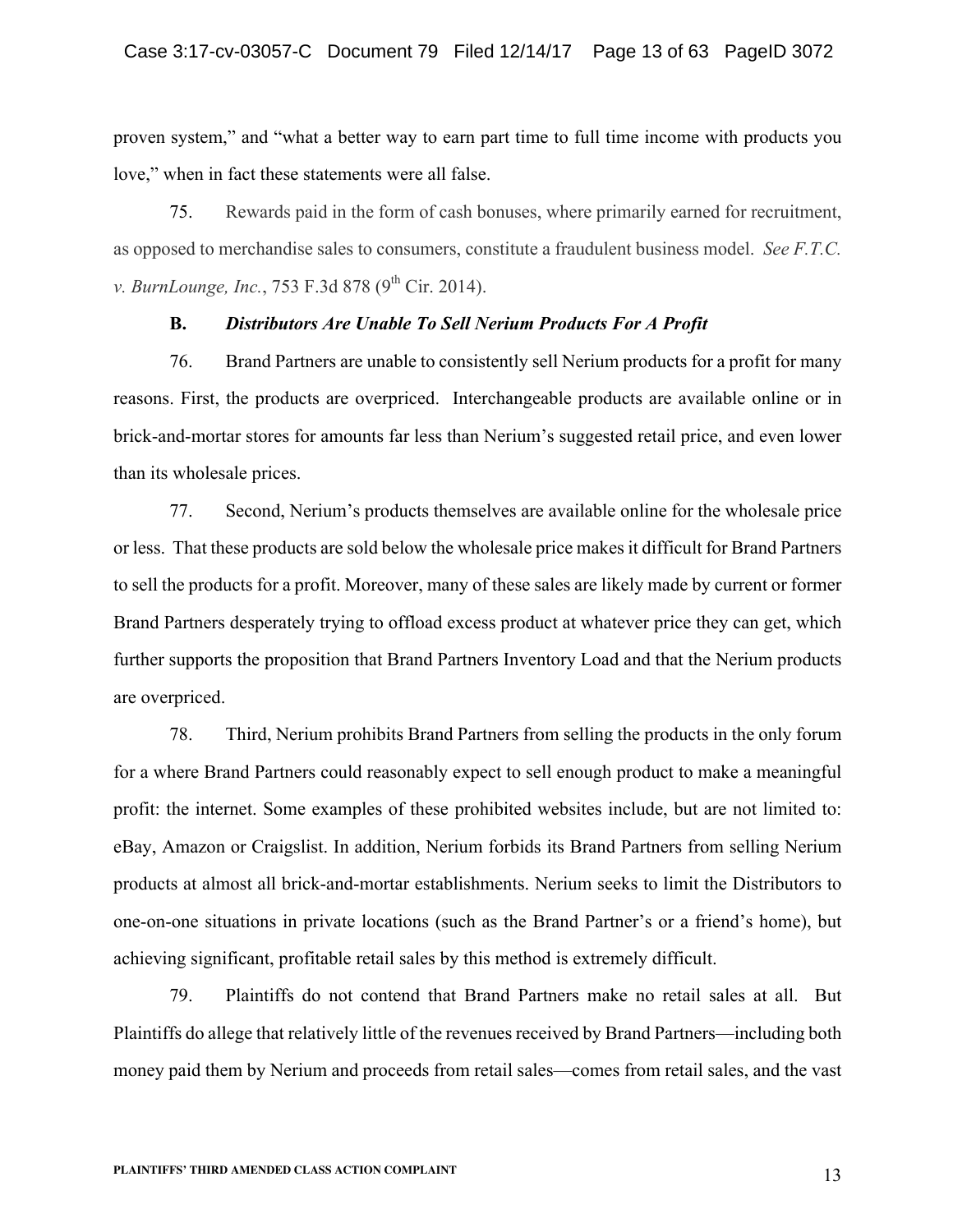majority comes from Brand Partners' payments to Nerium. Thus, the Brand Partners are primarily feeding off each other.

80. Nerium also makes false and/or inadequate income disclosures in that in many instances, it does not disclose income of those who are distributors, or provides statements of income that are false, and/or misleading, that affirmatively represent a profitable business opportunity, when there is no profit to be made, and nearly all participants in fact, lose money.

81. Because Nerium pays the executives at the top of the pyramid exorbitant incomes and because little non-Distributor money comes into the scheme to pay Brand Partners, the Brand Partners at the bottom of the pyramid must lose money. These losses are borne out by Nerium's own financial disclosures and the experiences of the Plaintiffs and multiple other Brand Partners.

# **C.** *The Individual Defendants, Corporate Defendants, and Nerium Promote the Pyramid*

82. The Individual Defendants are persons at the top of Nerium's pyramid. All of the Individual Defendants achieved ranks of top executive, were upper level managers, or are promotors of Nerium. They are in the top 1% of Distributors who make the most lucrative bonuses. They actively participate in the Nerium pyramid scheme, and they profit from the compensation plan at the expense of the vast majority of Brand Partners.

83. Nerium and the Individual Defendants promote the pyramid scheme and make misleading claims of financial success.

84. In coordination with Nerium, the Individual Defendants have flooded the internet with promotional materials designed to lure in new Brand Partners. Nerium and the Individual Defendants promote the scheme as a lawful program that, with sufficient hard work, virtually guarantees financial success. Nerium and the Individual Defendants promote Nerium as a reliable source of significant income.

85. Jeff is the Chief Executive Officer of Nerium. Jeff contrived, prepared, set up, and developed the structure and parameters of the Brand Partners' program, and the Brand Partners'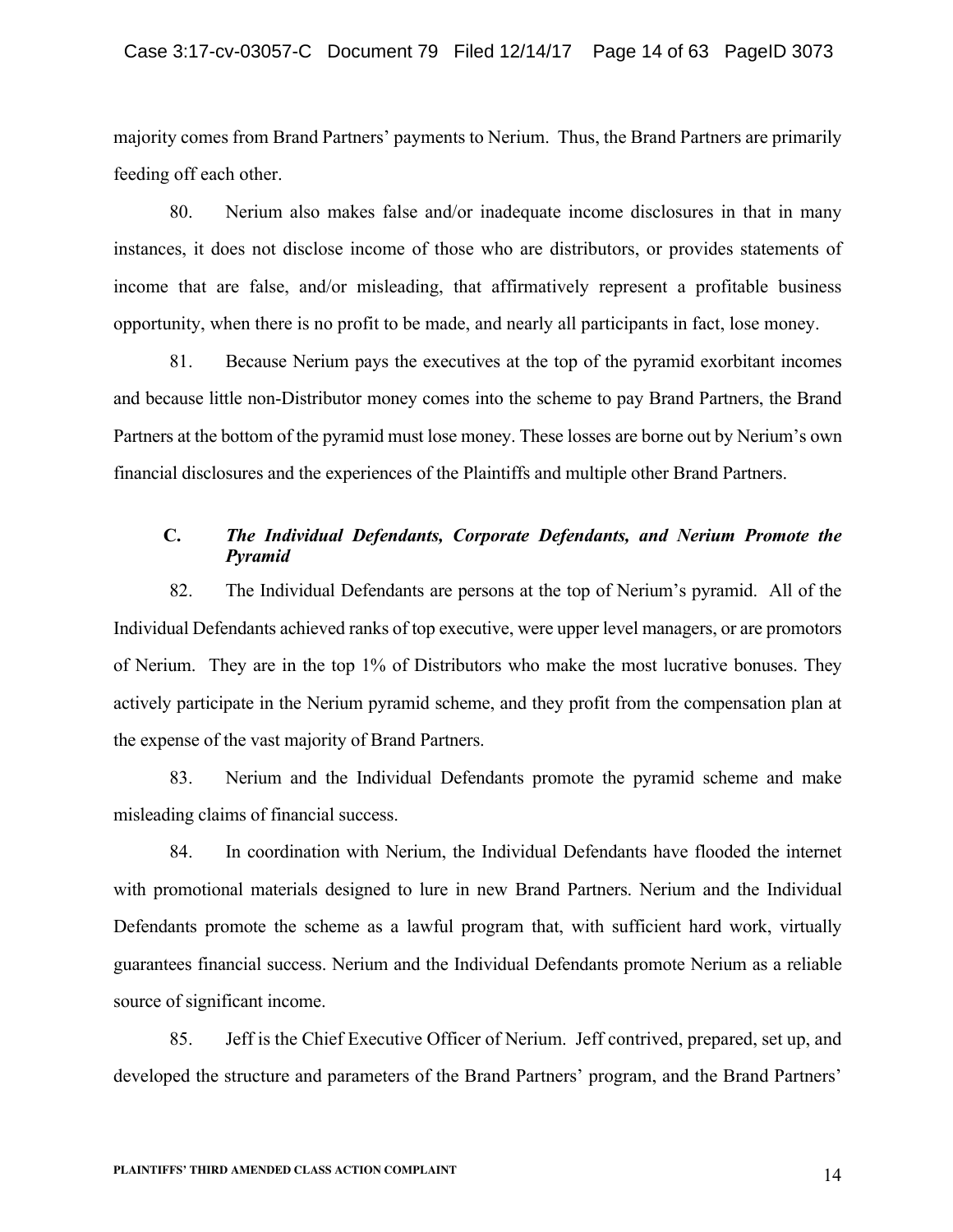endless chain scheme alleged herein above. As a top executive, visionary leader, and member of the Board for Nerium, Jeff has been, and is currently responsible for operating the Nerium endless chain scheme and directing others on the operation of the Nerium endless chain scheme. Jeff is also the very public face of Nerium. Promotional materials describe Jeff as the leader of the Nerium opportunity. Jeff's photograph and biography are prominently placed on Nerium's website and Nerium's product brochures, promotional materials, and documents with Jeff's information is provided to recruits. Jeff travels extensively on behalf of Nerium to regularly give speeches and make appearances at seminars and other events for Nerium affiliates and recruits, all the while touting the benefits and opportunities for affiliates under the Nerium program.

86. Renee is the Chief Leadership Officer of Nerium. Renee contrived, prepared, set up, and developed the structure and parameters of the Brand Partners' program, and the Brand Partners' endless chain scheme alleged herein above. As a top executive, visionary leader, and member of the Board for Nerium, Renee has been, and is currently responsible for operating the Nerium endless chain scheme and directing others on the operation of the Nerium endless chain scheme. Renee's photograph and biography are prominently placed on Nerium's website and Nerium's product brochures, promotional materials, and documents with Renee's information is provided to recruits. Renee travels extensively on behalf of Nerium to regularly give speeches and make appearances at seminars and other events for Nerium affiliates and recruits, all the while touting the benefits and opportunities for affiliates under the Nerium program.

87. Amber is the Chief Marketing Officer of Nerium. Amber contrived, prepared, set up, and developed the structure and parameters of the Brand Partners' program, and the Brand Partners' endless chain scheme alleged herein above. As a top executive, visionary leader, and member of the Board for Nerium, Amber has been, and is currently responsible for operating the Nerium endless chain scheme and directing others on the operation of the Nerium endless chain scheme. Amber's photograph and biography are prominently placed on Nerium's website and Nerium's product brochures, promotional materials, and documents with Renee's information is provided to recruits. Amber travels extensively on behalf of Nerium to regularly give speeches and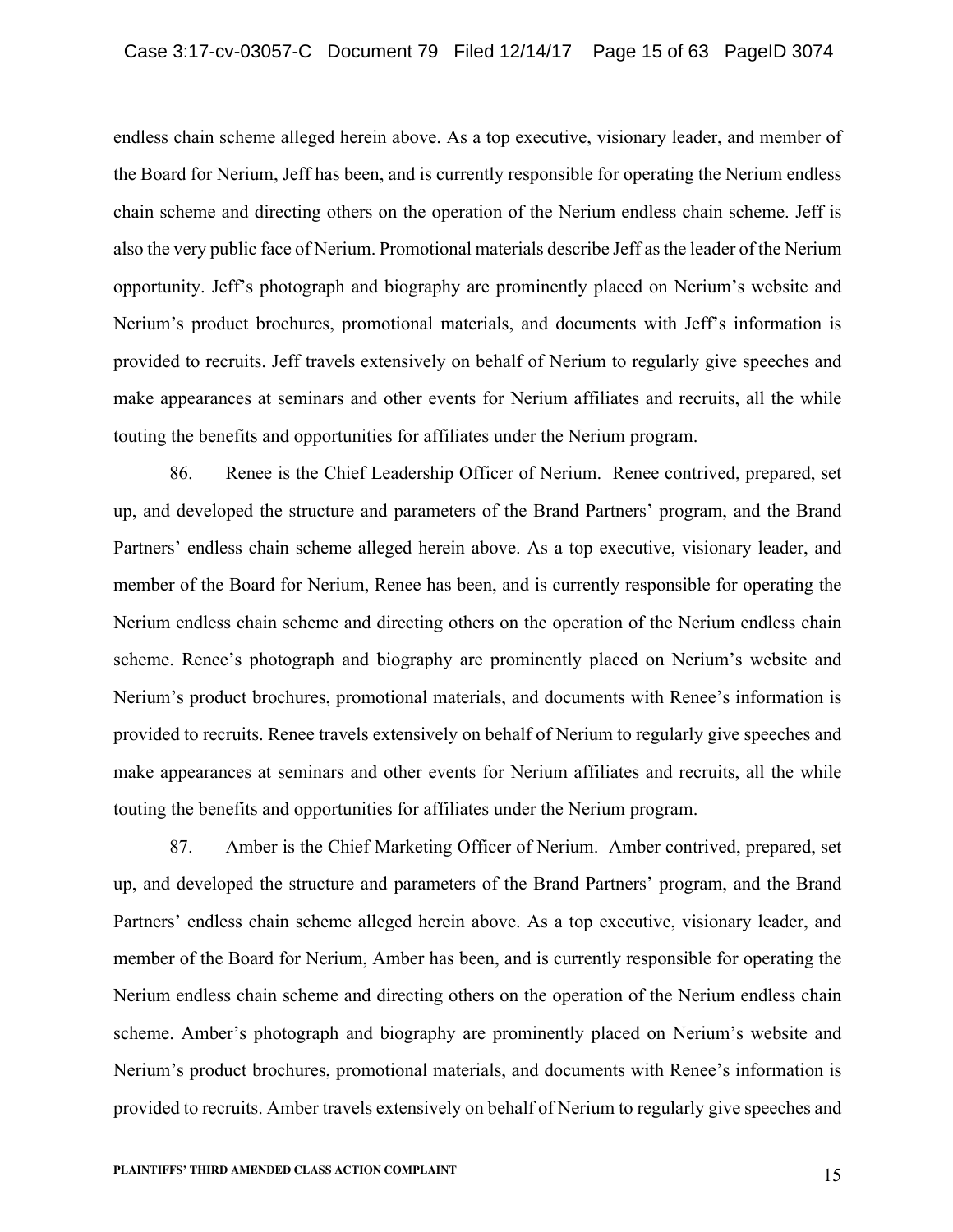make appearances at seminars and other events for Nerium affiliates and recruits, all the while touting the benefits and opportunities for affiliates under the Nerium program.

88. To sell the financial-success promise, Nerium and the Individual Defendants flaunt the wealth of the highest-ranked Brand Partners and those few insiders at the top of the pyramid, as examples of the riches that await new participants, if only they will work hard enough (i.e., tirelessly recruit new Distributors).

89. The Individual Defendants have produced videos and made statements via the internet knowingly promoting Nerium's pyramid scheme and touting the financial rewards supposedly available to participants. Each of these statements furthered the pyramid scheme by encouraging persons to become Brand Partners and by encouraging Distributors to remain Brand Partners and pursue the Nerium business opportunity.

90. The Individual Defendants aided and abetted the torts listed in this Complaint because they knew that Nerium and Skincare's conduct constitutes a breach of duty and gives substantial assistance or encouragement to the other to so act.

91. Each of the individual defendants reviewed the business plan, the website of Nerium, the financials, and recognized that the business plan constitutes a pyramid scheme.

92. The Individual Defendants were also facilitating orders for an unlawful pyramid scheme and that Nerium's website made false, misleading, and deceptive claims and engaged in unfair business practices.

93. Finally, the Individual Defendants knew that the money being paid by the consumers was for the purposes of participation in the endless chain.

94. Each of the Individual Defendants authorized Nerium and Skincare to configure their site and marketing materials so consumers would rely on their representations.

95. Each of the Individual Defendants did this with the knowledge and specific intent of aiding and abetting and facilitating Nerium's endless chain pyramid scheme, Nerium had hoped and believed that by allowing Nerium to take credit card orders, more persons would be able to participate in the illegal pyramid, resulting in more revenue for themselves. The Individual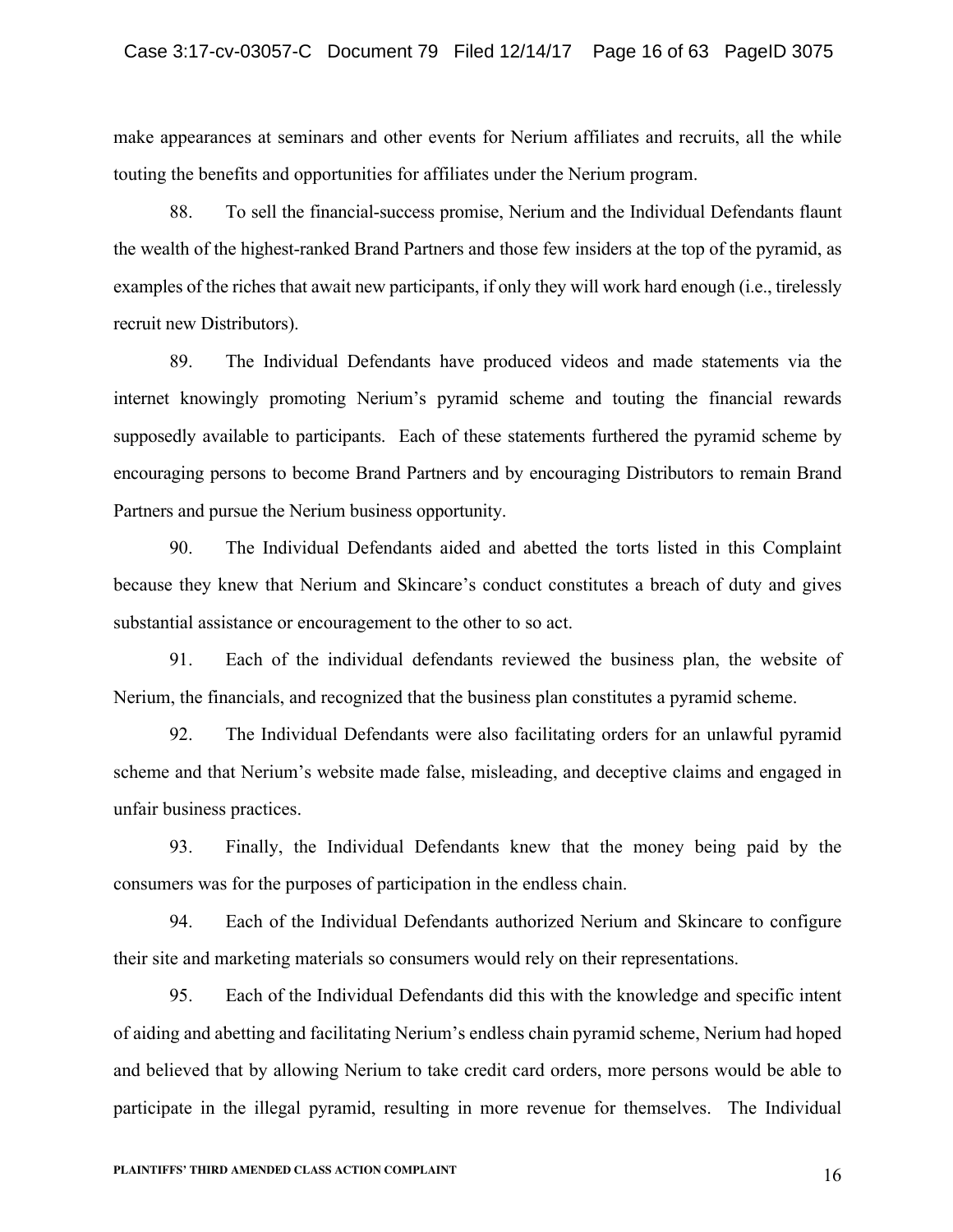Defendants also realized that by providing their services to Nerium, this would lend an aura of respectability and further encourage participation.

96. Each of the Individual Defendants had the specific intent to facilitate the wrongful conduct of Nerium. The Individual Defendants had a conscious decision to participate in tortious activity for the purpose of assisting another in performing a wrongful act.

97. The Individual Defendants each acted with specific intent of aiding and abetting and facilitating Nerium's illegal pyramid business practices.

98. Defendant Shoehed has made substantial yearly income for several years, just for serving as a brand ambassador. Shoehed has made posts about Nerium on social media, including Facebook. Shoehed has a following based on his appearance in Shahs of Sunset.

99. The similarity of the statements made by the Individual Defendants indicates a collusive effort to promote the Nerium scheme. The following paragraphs set forth just a small subset of publicly broadcast statements made by the Individual Defendants to promote the Nerium "business opportunity."

### D. *Plaintiffs Are Victims Of The Pyramid Scheme*

100. Plaintiff Jia first became an Nerium Brand Partner on or about August 2013 by making purchases and buying the starter pack. Plaintiff Jia continued to renew Nerium and pay monies toward the endless chain account years thereafter, and the endless chain account continues to be maintained and paid for. Plaintiff Jia paid between \$1200-\$1500 towards the opportunity, which did not include out of pocket expenses for the opportunity. Plaintiff Jia was deceived by Nerium's misleading opportunity believing, the opportunity was a legitimate way to earn money (even though that representation by Nerium and those representations made by the Individual Defendants were false), and Plaintiff Jia did in fact lose money as a result of Defendants' unfair, unlawful, and fraudulent business practice. Upon information and belief, other purchases have been made on account of Jia's endless chain account through the present date.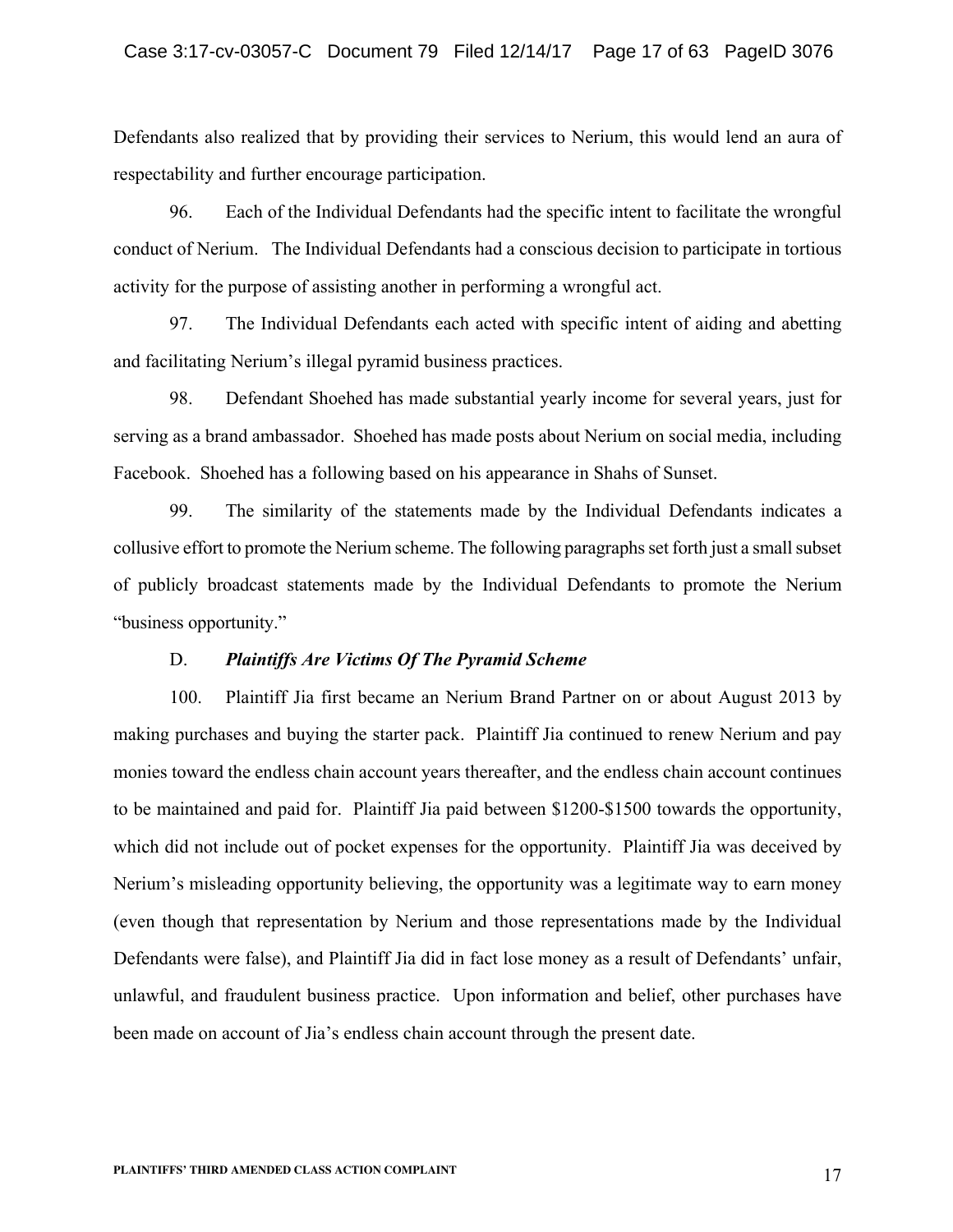101. Plaintiff Sarah Sormillon became a Nerium Brand Partner in 2016 by making purchases and buying the starter pack. Plaintiff Sormillon paid approximately \$600 towards the business opportunity, which did not include out of pocket expenses.

102. Plaintiffs Jia and Sormillon were unable to make any retail sales, and they lost money in the Nerium scheme despite putting in effort.

103. Nerium through itself and the Defendants, and Jia's upline actually made the representations (or in similar form) to Plaintiffs as reflected in ¶¶ 31, 35, 37, 38, 39-43, and 58 in written presentations, disclosures, online materials, online, orally, at various times for Jia in 2013, 2014, 2015, 2016 and as for Sormillon, 2016. Nerium, by and through its agents and representatives, and/or as endorsed approved or ratified by the Individual Defendants and the Corporate Defendants also made income and other business representations to Sormillon, as reflected in **Exhibit A** attached to this Complaint, and as to Jia, as reflected in **Exhibit B** attached to this Complaint. Representations were made by Defendants to both Plaintiffs, attached hereto as **Exhibits A through D**. False income disclosures were made to Plaintiffs pursuant to **Exhibit E**.

104. Plaintiffs Jia and Sormillon were deceived by Nerium's misleading opportunity believing, the opportunity was a legitimate way to earn money (even though that representation by Nerium, the Individual Defendants, and the Corporate Defendants was false), and Plaintiff Jia and Sormillon did in fact lose money as a result of Defendants' unfair, unlawful, and fraudulent business practices.

105. The official policies in the Application and the Policies Manual (as later defined), and as conveyed through Plaintiff Jia's upline in the Nerium pyramid enterprise, discourage practices associated with pyramid schemes, such as inventory loading, and instead, have represented for several years to Jia, that the Defendants are a legitimate direct selling company.

106. Plaintiff Jia discovered on or about March of 2017, that the Defendants were operating a pyramid scheme.

107. That the Nerium opportunity was a pyramid scheme, was a fact concealed by the Defendants through their Application, their Policies Manual (as later defined), through their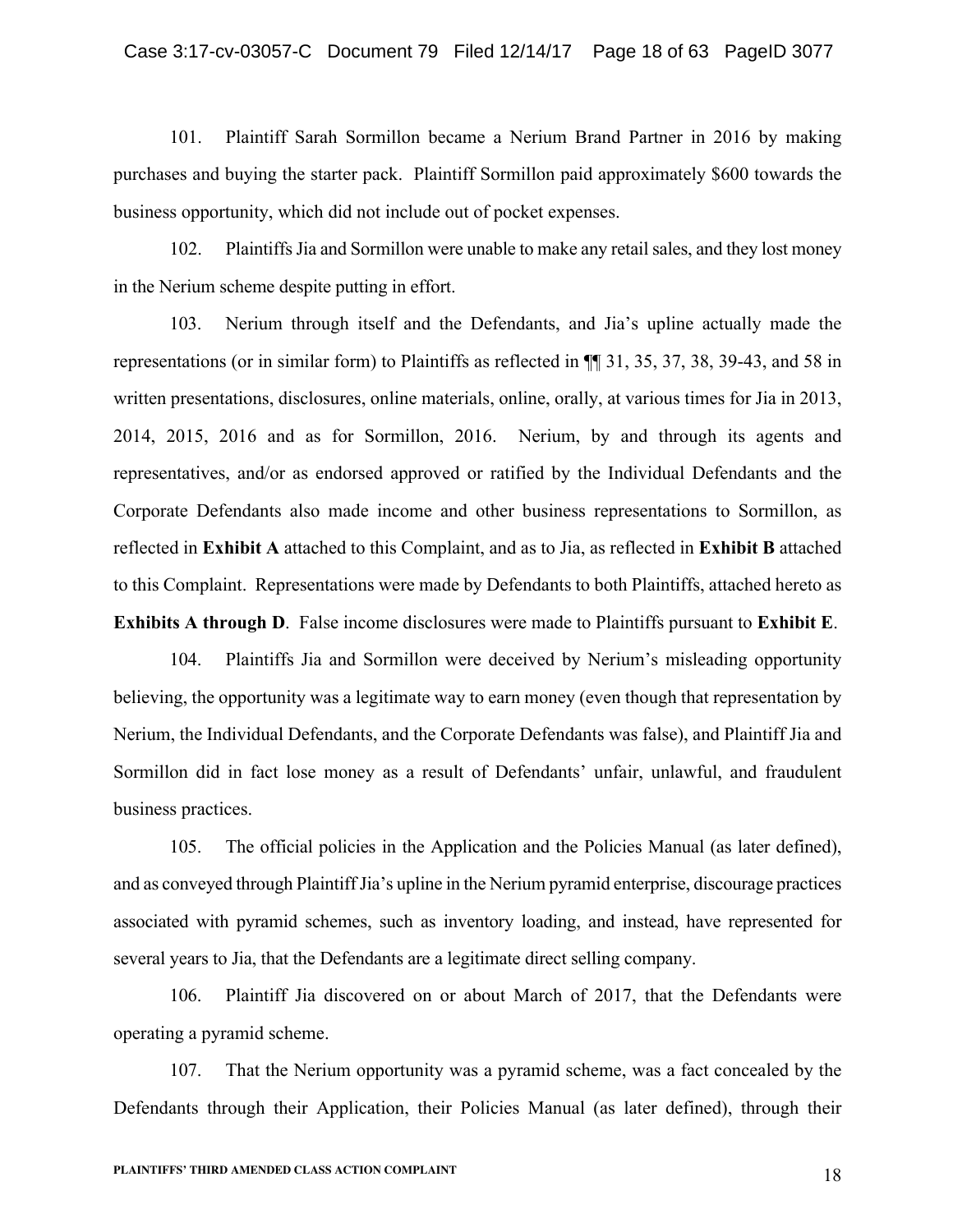training manuals, distribution materials, marketing materials, seminars, and the dissemination of presentation materials.

108. Through March of 2017, the Defendants never intended to actually pay Jia or make her a success in the pyramid scheme of the Defendants, because Jia was not an insider or a conspirator in the pyramid scheme.

109. Plaintiff Jia was ignorant of the fact that the Defendants were operating a pyramid scheme. Plaintiff Jia relied on the fact that the Defendants had financial superiority, wealth, experience, and supposed acumen in the community, and particularly in consideration of Plaintiff Jia's financial position. Plaintiff had not discovered Nerium was operating a pyramid scheme until on or about March of 2017 when Plaintiff had learned about the various lawsuits against Nerium, and her efforts to sell or Nerium were exhausted.

110. Plaintiff Jia lacked the ability to discover the facts that the Defendants were operating a pyramid scheme based on the Defendants' stature as a major company touting to be a billion dollar international company, and the promises of Nerium and Plaintiffs' upline.

111. From on or about 2012 to 2017, the Defendants engaged in a pattern of reasonably frequent and similar acts in not paying Plaintiff Jia any amount owed on account of their endless chain distributor account with Plaintiff Jia including points, credits, and charges, through 2017, all the time representing that the business was a legitimate direct selling company.

112. Nerium's business model is a pyramid scheme because there is very high yearly attrition, and 99% of participants do not succeed in the business. Thus, Nerium is inherently a business model, destined for failure.

113. The term of a Nerium brand partner distributorship is one year.

114. There are renewals done each year, such that each 12-month period under which Sormillon, Jia, and the Class Members belonged to Nerium as Brand Partners, they had a divisible investment in the Nerium brand opportunity, and were solicited each year during each of their respective brand partner relationships.

### E. *Nerium's Documents Of Adhesion*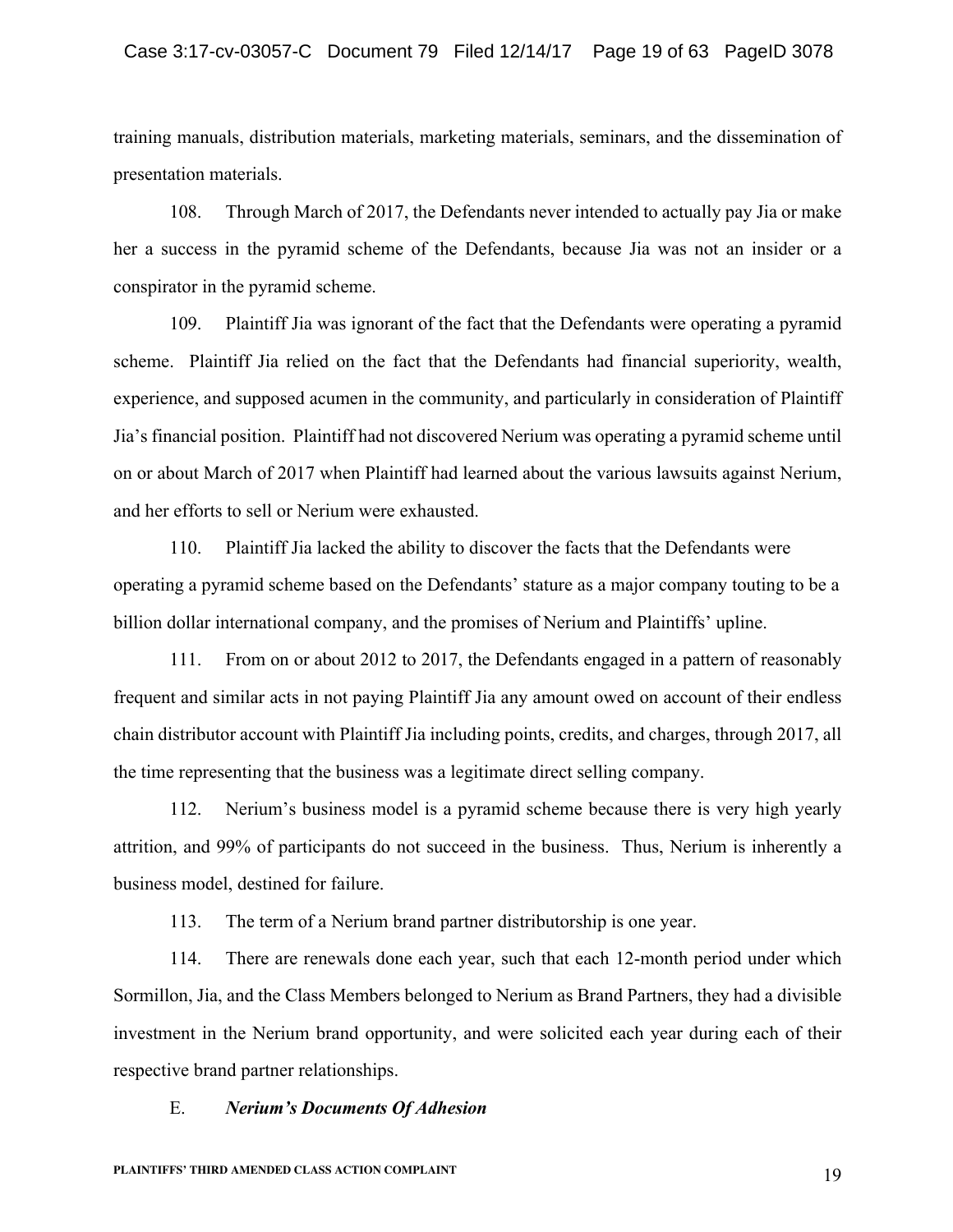115. At some times during Nerium's history, it has apparently maintained a document labeled, "Independent Brand Partner Application" (the "Application").

116. Upon recent investigation of the Application, it has been determined that the Application has at certain times, included a provision that provides as follows: "[a]ny and all disputes regarding or related to this Agreement, and all other documents incorporated herein, shall be resolved by binding arbitration administered by the American Arbitration Association ("AAA") and conducted under its rules, and the arbitration proceeding shall be held in Dallas, Texas, as is more particularly set forth in Section 11.06 of the Nerium International Policies and Procedures Manual" ("Policies Manual").

- 117. However, § 11.06 of the Policies Manual does not even discuss arbitration.
- 118. At various times, the Application did not include a provision for class action waiver.
- 119. Upon further investigation, § 11.09 of the Policies Manual provides:
	- a) Except as expressly set forth herein, all disputes, claims and controversies between Brand Partner and the Company relating to or arising out of the Agreement, the Compensation Plan, this Policy Manual, other documents produced by the Company, or the Company's products, the rights and obligations of Brand Partner and the Company or any other claims or causes of action relating to the performance of any Brand Partner under the Agreement and this Policy Manual shall be settled totally finally and exclusively by arbitration through the Company's Alternative Dispute Resolution Procedure ("ADR Procedure"). A copy of the Company's ADR Procedure has been delivered to Brand Partner and can be obtained from the Company by written request. No legal action can be filed in any court concerning a Dispute as defined in the ADR Procedure. The Disputes subject to arbitration include claims that Brand Partner's termination was illegal or unlawful.
	- b) Arbitration is commonly used and accepted technique for resolving Disputes in a timely, cost-efficient manner. Any Brand Partner who feels that his or her termination was unlawful may file a claim and initiate the arbitration process directly, or through an attorney, within six months of the termination decision.
	- c) Notwithstanding the foregoing, the arbitrator shall have no jurisdiction over disputes relating to the ownership, validity or registration of any mark or other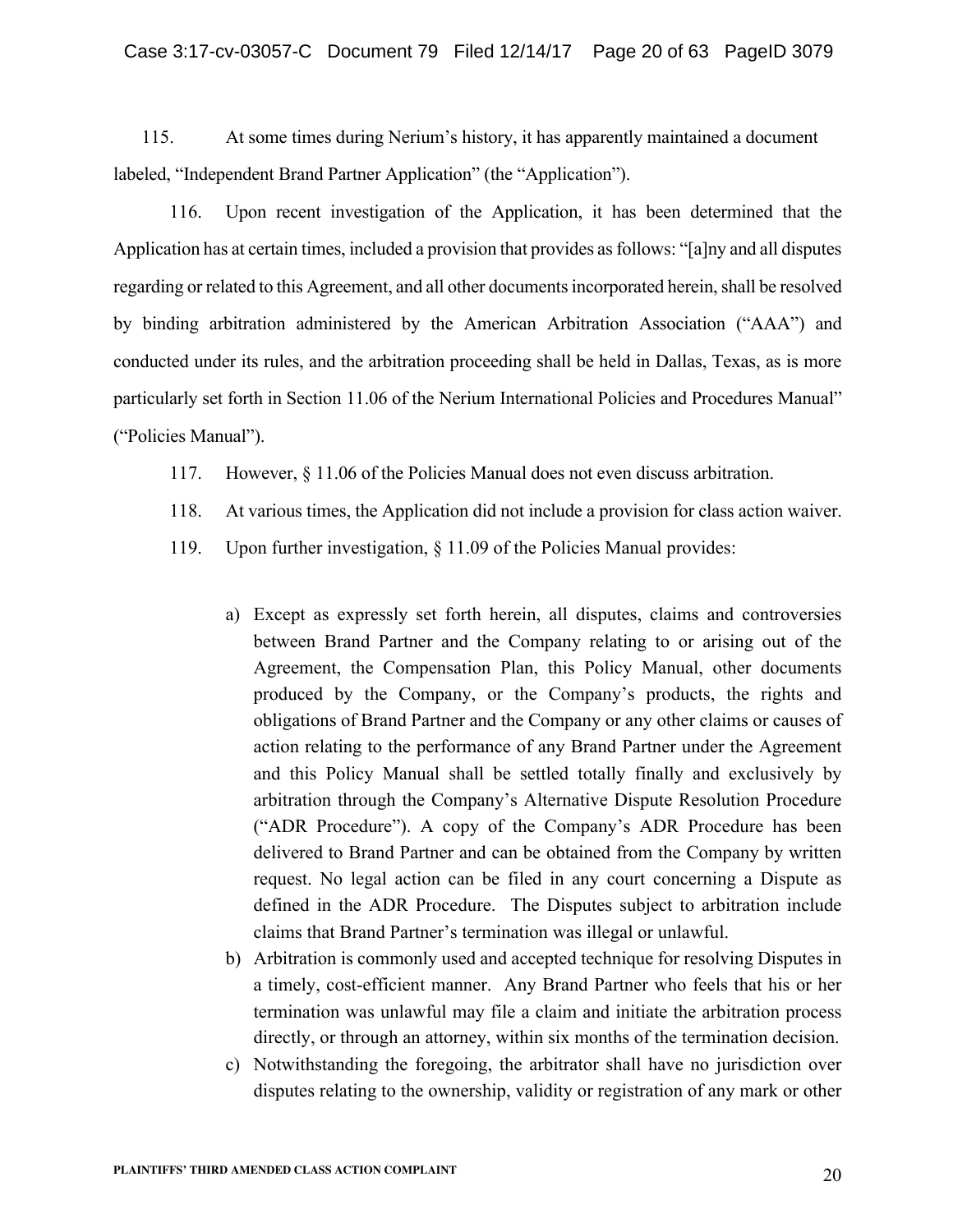intellectual property or proprietary or confidential information of the Company without the Company's prior written consent. The Company may seek any applicable remedy in any applicable forum with respect to these disputes and with respect to money owing to the Company. In addition to monetary damages, the Company may obtain injunctive relief against Brand Partner for any violation of the Agreement or misuse of the Company's trademark, copyright or confidential information policies.

- d) Nothing in this rule shall prevent the Company from applying to and obtaining from any court having jurisdiction a writ of attachment, a temporary injunction, preliminary injunction and/or other injunctive or emergency relief available to safeguard and protect the Company's interests prior to the filing of or during or following any arbitration or other proceeding or pending the handing down of a decision or award in connection with any arbitration or other proceeding.
- e) Nothing contained herein shall be deemed to give the arbitrator any authority, power or right to alter, change, amend, modify, add to, or to subtract from any of the provisions of this Agreement.

Policies Manual, § 11.09.

120. According to Nerium's own representations to Plaintiffs and the public, a person becomes a brand partner Nerium when he or she buys a "starter pack."

121. As for Plaintiff Sormillon, like other class members who signed up online, Sormillon did not have to sign or agree to the Application, nor Policies Manual prior to purchasing a starter pack to become a Brand Partner. *See* Figure No. 1.

|                                                                                                                                                                                                                                                | <b>STARTER PACK</b><br>\$499.95<br><b>Retail: \$879.95</b><br>Select the language for your marketing materials<br><b>English</b><br><b>CONTINUE</b> |  |
|------------------------------------------------------------------------------------------------------------------------------------------------------------------------------------------------------------------------------------------------|-----------------------------------------------------------------------------------------------------------------------------------------------------|--|
| <b>INCLUDES:</b><br>✔ 4 Night Creams<br>✔ 1 Day Cream<br>✔ 1 Firming Contour Cream<br>$\vee$ 1 EHT Supplement<br>✔ 1 Eye Serum<br>✔ Marketing Materials<br>Personal E-Commerce Website<br>Free Month of Nerium Edge @<br>↓ iPad/smartphone app | Hit the ground running with the Starter Pack, which includes everything you need to<br>get your business started!                                   |  |

122. Several screens prior to Figure No. 1, a screen on Nerium's website provides "I agree to Nerium International Terms of Service" next to a check box so that an individual could sign up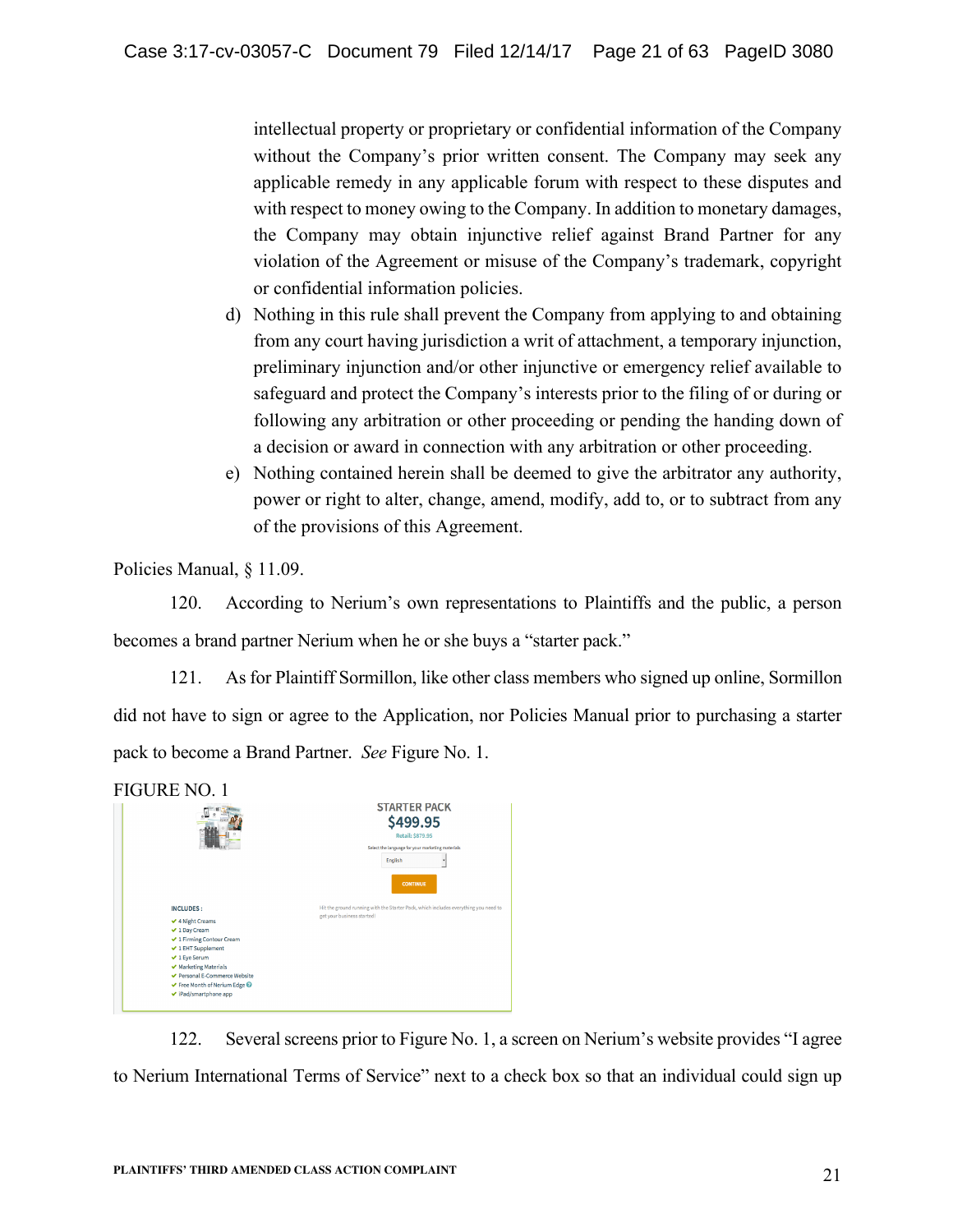for an "Edge Subscription." *See* Figure No. 2. An "Edge Subscription" is not an application to become a Brand Partner, and there is no link to the Terms of Service.

| <b>FIGURE NO. 2</b>                                                           |                               |                                |                                                                  |
|-------------------------------------------------------------------------------|-------------------------------|--------------------------------|------------------------------------------------------------------|
| <b>NEXT MONTH'S EDGE SUBSCRIPTION</b>                                         |                               |                                |                                                                  |
| SUBTOTAL (1 Items)                                                            | \$29.95                       |                                |                                                                  |
| <b>TOTAL</b>                                                                  | \$29.95                       |                                |                                                                  |
| <b>Disclaimers</b>                                                            |                               |                                |                                                                  |
| of Sign me up for happy news, tips and smiles with Live Happy Communications. |                               |                                |                                                                  |
| I agree to Nerium International Terms of Service                              |                               |                                |                                                                  |
| <b>SAVE AND PLACE ORDER</b>                                                   |                               |                                |                                                                  |
|                                                                               |                               |                                |                                                                  |
| <b>RETURNS</b>                                                                | <b>SPAM POLICY</b>            | <b>FAO</b>                     |                                                                  |
| POLICIES & PROCEDURES                                                         | <b>TERMS &amp; CONDITIONS</b> | <b>BLOG</b>                    |                                                                  |
| PRIVACY POLICY                                                                | 90 DAY GALLERY                | <b>OSP</b>                     |                                                                  |
|                                                                               |                               | <b>HANY FRIA</b><br>AMOCLAPICA |                                                                  |
|                                                                               | Country: Canada   More =      |                                |                                                                  |
| VISIT US ON:                                                                  |                               |                                |                                                                  |
|                                                                               |                               |                                | Ime                                                              |
|                                                                               |                               |                                | 40-2012 Marshaw International Librarian P11-Concertingen Library |

123. Further, "Terms of Service" is not one of the documents on the Nerium site, nor any document presented to Sormillon and/or other class members online.

124. In the alternative, the arbitration policy is illusory, and thus unenforceable.

125. In the alternative, the arbitration policy of Nerium is unenforceable and unconscionable for several reasons based on law and fact.

126. Plaintiffs' and the Class Members' participation in Nerium's endless chain is embodied through invoices, receipts, and open account statements (among other documents).

## **CLASS ACTION ALLEGATIONS**

127. Plaintiffs seek to represent a nationwide class defined as follows:

128. Plaintiffs bring this action as a class action under Federal Rule of Civil Procedure

23.

129. Plaintiffs seek to certify a class pursuant to Fed. R. Civ. Proc. 23(a), 23(b), 23(c)(4), and  $23(c)(5)$ , if necessary.

130. Plaintiffs seek relief on behalf of themselves and the following class: persons who paid start-up fees, monthly fees, annual fees, seminar ticket fees, any other fees imposed by Nerium, and/or purchased products from Nerium between January 1, 2012, to the present date.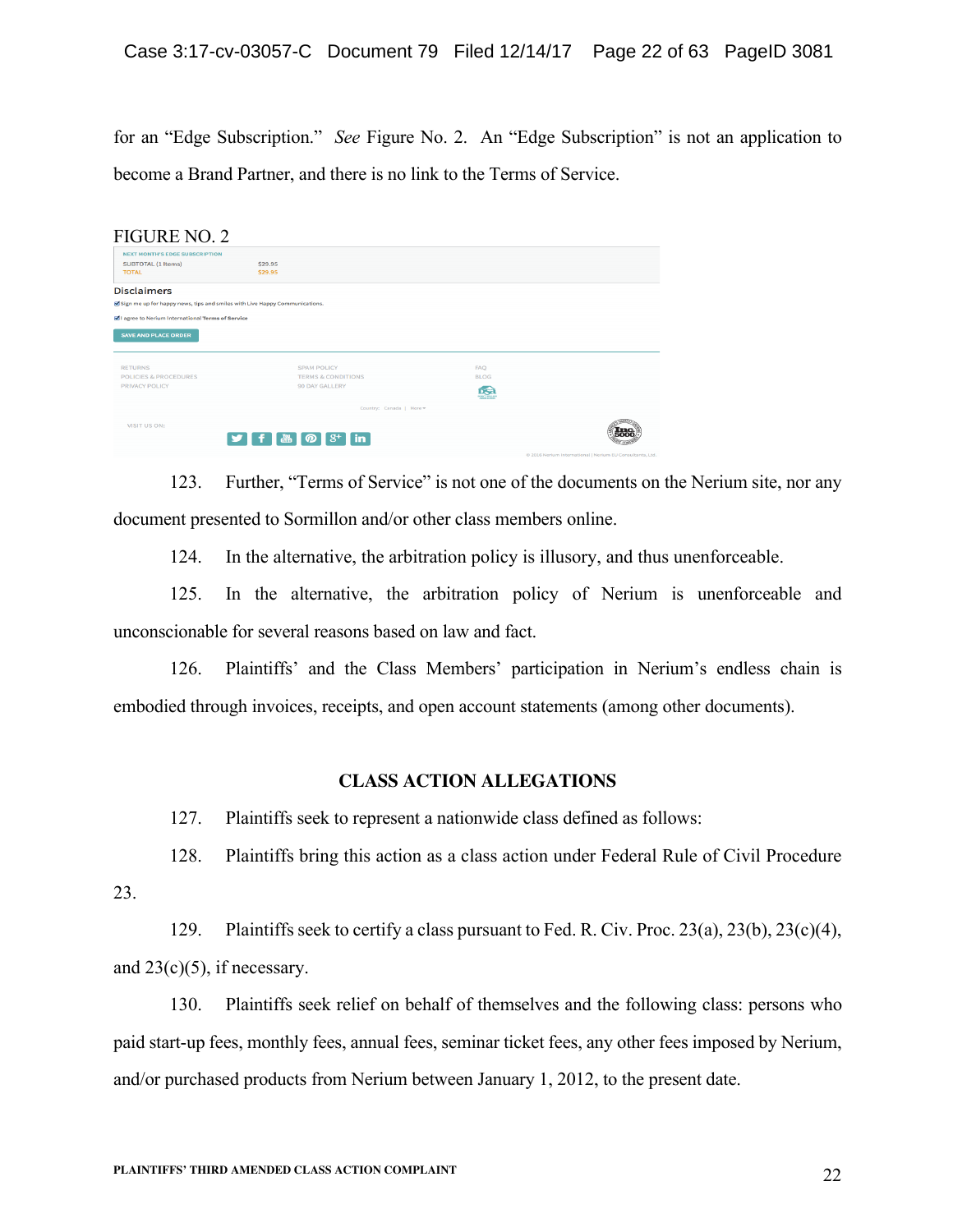131. Subject to confirmation, clarification and/or modification based on discovery to be conducted in this action, Plaintiffs also seek to represent a sub-class in California, defined as follows: persons residing in California who paid start-up fees, monthly fees, annual fees, seminar ticket fees, any other fees imposed by Nerium, and/or purchased products from Nerium between January 1, 2012, to the present date.

132. Subject to confirmation, clarification and/or modification based on discovery to be conducted in this action, Plaintiffs also seeks to represent a sub-class of all worldwide participants of Nerium, defined as follows: persons residing anywhere in the World who paid start-up fees, monthly fees, annual fees, seminar ticket fees, any other fees imposed by Nerium, and/or purchased products from Nerium between January 1, 2012, to the present date.

133. Pursuant to the previous paragraph of this complaint, the damage to any person living anywhere else other than the United States involved a domestic injury to business or property because all contracts of independent business owners were negotiated, executed, and stored on a server in the United States owned by Nerium, and are available on the worldwide web, involved a significant connection to domestic commerce in that the labeling, products, and other parts of the manufacturing and sales and marketing process were conducted from the United States, and for other reasons to be provided according to proof, and after the opportunity for discovery.

134. Excluded from the class are the Defendants, executives of Nerium, family members, this Court.

135. Plaintiffs seek to pursue a private attorney general action for injunctive relief for themselves and all members of the class, and they satisfy the standing and class action requirements.

136. While the exact number of members in the Class and Subclasses are unknown to Plaintiffs at this time, and can only be determined by appropriate discovery, membership in the class and subclasses is ascertainable based upon the records maintained by Defendant. It is estimated that the members of the Class are greater than 100,000, nationwide.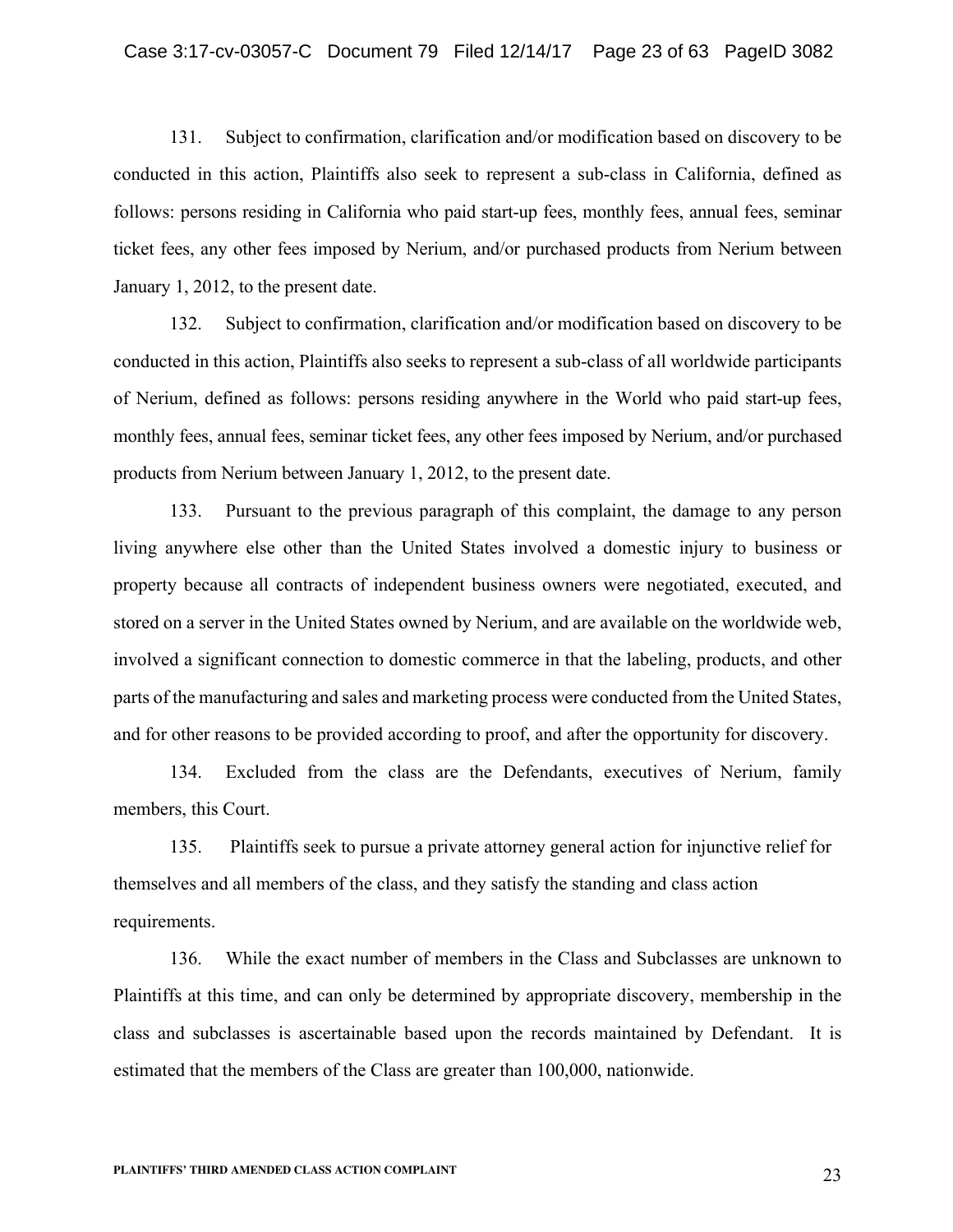137. Therefore, the Class and Subclasses are so numerous that individual joinder of all Class and Subclass members is impracticable.

138. There are questions of law and/or fact common to the class and subclasses, including but not limited to: (a) Whether Nerium is operating an endless chain; (b) Whether Distributors paid money to Nerium for (1) the right to sell a product and (2) the right to receive, in return for recruiting others, rewards which were unrelated to the sale of the product to retail consumers; (c) Whether Nerium's rules apply to Section 327 claims; (d) If the Nerium rules do apply, are Nerium's rules effective; (e) If the Nerium rules do apply, and Nerium's rules are effective, did Nerium enforce those rules; (f) Whether Nerium or the Individual Defendants omitted to inform the Plaintiffs and the plaintiff class that they were entering into an illegal scheme where an overwhelming number of participants lose money; (g) Whether Nerium's statements of compensation during the Class Period were deceptive and misleading; (h) Whether Nerium's conduct constitutes an unlawful, unfair and/or deceptive trade practice under California state law; (i) Whether Nerium's conduct constitutes unfair competition under California state law; and (j) Whether Nerium's conduct constitutes false advertising under California state law.

139. These and other questions of law and/or fact are common to the class and subclasses and predominate over any question affecting only individual class members.

140. Plaintiffs' claims are typical of the claims of the class and subclasses in that Plaintiffs were Brand Partners for Defendant Nerium and lost money because of the illegal scheme.

141. Plaintiffs will fairly and adequately represent the interests of the class and subclasses. Plaintiffs' claims are typical of those of the class and subclasses. Plaintiffs' interests are fully aligned with those of the class and subclasses. Plaintiffs have retained counsel experienced and skilled in complex class action litigation.

142. Class action treatment is superior to the alternatives for the fair and efficient adjudication of the controversy alleged, because such treatment will allow many similarly-situated persons to pursue their common claims in a single forum simultaneously, efficiently and without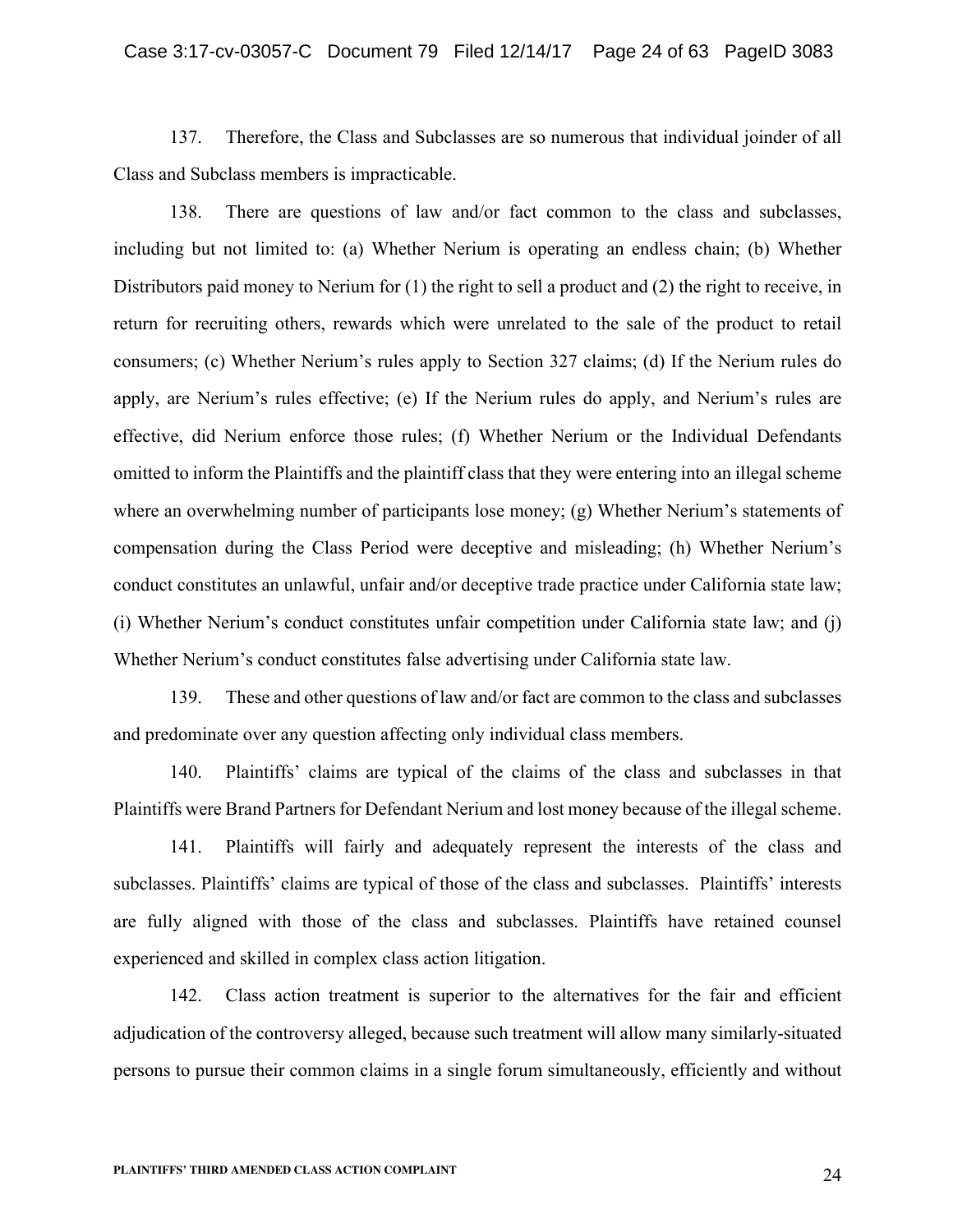unnecessary duplication of evidence, effort, and expense that numerous individual actions would engender.

143. Plaintiffs know of no difficulty likely to be encountered in the management that would preclude its maintenance as a class action.

#### **COUNTS**

## **COUNT 1 - Declaratory Judgment Declaring the Arbitration Provision Unenforceable (Against All Defendants)**

144. Plaintiffs reallege all allegations as if fully set forth herein, and incorporate previous allegations by reference.

145. Neither Plaintiff was required to electronically assent to an arbitration policy of Nerium in becoming a Brand Partner.

146. In the alternative, the arbitration policy of Nerium is illusory, and thus, unenforceable.

147. In the alternative, the arbitration policy of Nerium is unconscionable, and thus, unenforceable.

148. The arbitration provision is alternatively, unenforceable as a matter of fact, and law.

149. For these reasons, and those legal reasons to be stated in connection with any motion practice initiated by the Defendants, the Court should declare that the arbitration provision is illusory, lacks consideration, is unenforceable, and that the Plaintiffs' claims and those of the class are properly before this Court.

# **COUNT 2- Endless Chain Law; Cal. Penal Code § 327 and Cal. Civ. Code § 1689.2 (Against All Defendants)**

150. Plaintiffs reallege all allegations as if fully set forth herein, and incorporate previous allegations by reference.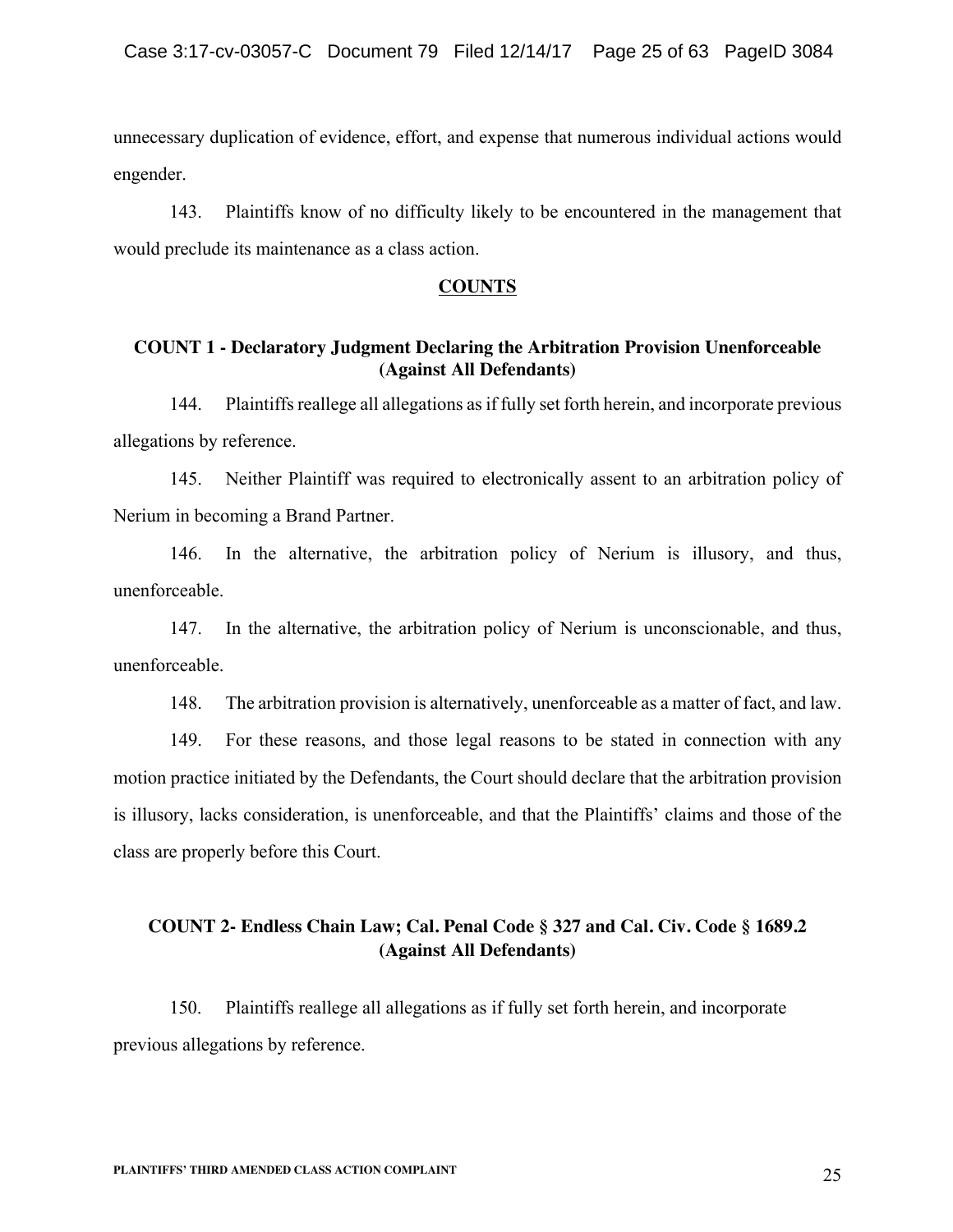151. Section 1689.2 of the California Civil Code provides: "[a] participant in an endless chain scheme, as defined in Section 327 of the Penal Code, may rescind the contract upon which the scheme is based, and may recover all consideration paid pursuant to the scheme, less any amounts paid or consideration provided to the participant pursuant to the scheme."

152. The Defendants are operating an endless chain scheme under Section 327 of the Penal Code because they have contrived, prepared, set up, and proposed an endless chain as pled in the factual section of this FAC. Nearly 99% of those who participate in Nerium's business fail.

153. The Nerium operation constitute a scheme for the disposal or distribution of property whereby class members pay a valuable consideration for the chance to receive compensation (as pled in the fact section) for introducing one or more additional persons into participation in the scheme or for the chance to receive compensation when a person introduced by the participant introduces a new participant.

154. Independently, the Nerium operation constitute an endless chain because members pay an initial fee and then are required to purchase significant amounts of product, only to have a membership terminated (and points/commissions canceled), if he fails to pay.

155. Independently, the Nerium operations constitute an endless chain because defendants tell victims they earn commissions by recruiting other people to buy memberships and the members, were in turn, instructed to recruit more members. Revenues are made primarily from recruitments.

156. Independently, the Nerium operations constitute an endless chain because Defendants' commissions, income, lottery gifts like vehicles, and free products were based on a current member's sales of memberships to new members and not the sale of products.

157. Plaintiffs and the class have suffered an injury in fact and have lost money or property because of Nerium and the Individual Defendants' operation of an endless chain, business acts, omissions, and practices.

158. Plaintiffs and the class are entitled to: (a) rescind all receipts, statements, invoices, and writings upon which the scheme is based and recover all consideration paid under the scheme,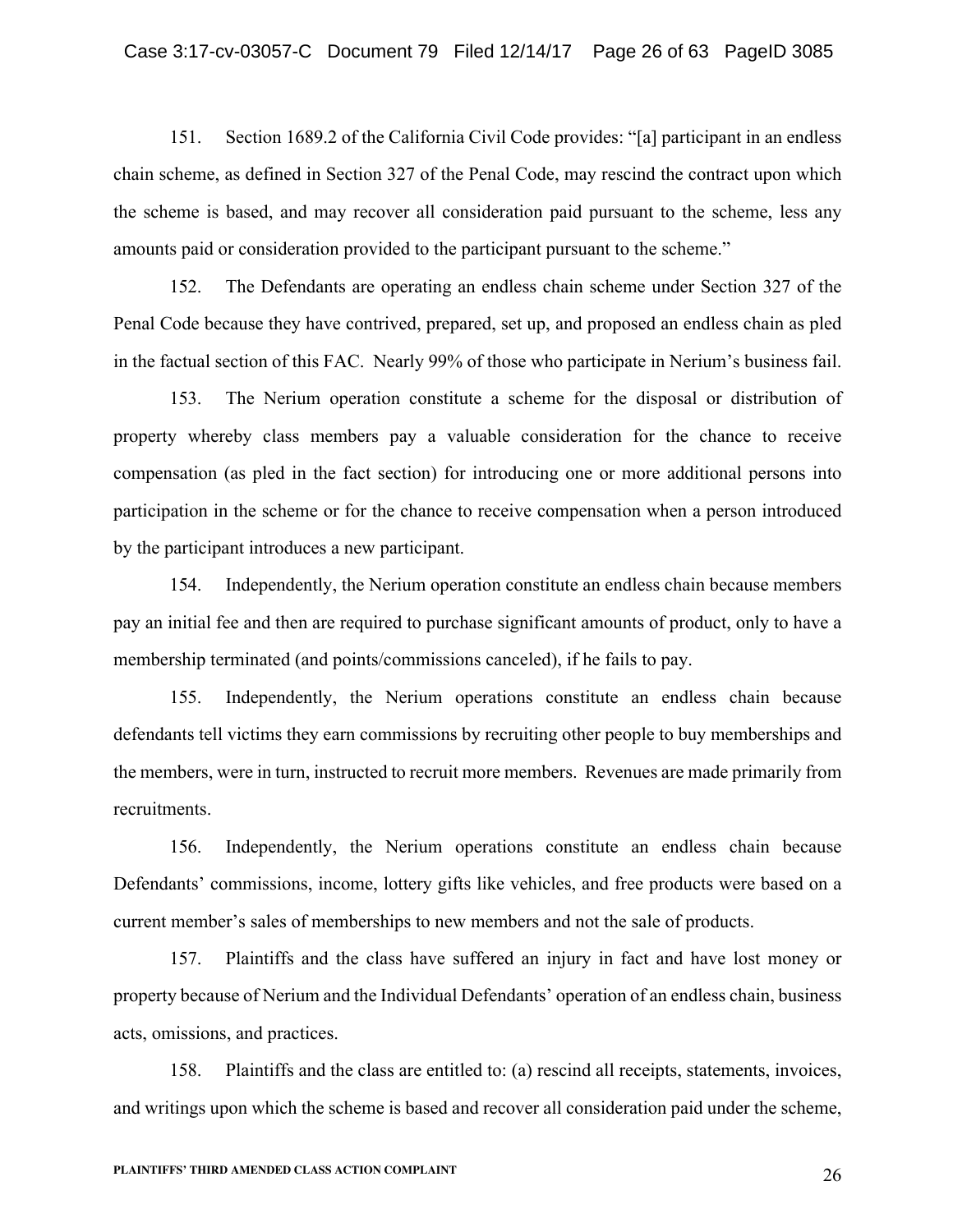less any amounts paid or consideration provided to the participant under the scheme; (b) restitution, compensatory and consequential damages (where not inconsistent with their request for rescission or restitution); and (c) attorney's fees, costs, pre and post-judgment interest.

# **COUNT 3 - Unfair and Deceptive Practices Claims Under Cal. Bus. & Prof. Code § 17200 (Against All Defendants)**

159. Plaintiffs reallege all allegations as if fully set forth herein, and incorporate previous allegations by reference.

160. All claims brought under this Third Cause of action that refer or relate to the unlawful, fraudulent or unfair "endless chain" of the Defendants are brought on behalf of Plaintiffs and the Class.

161. All claims brought under this Third Cause of Action that refer or relate to the unlawful, fraudulent or unfair the statements, the touted Nerium "business opportunity" are brought on behalf of Plaintiffs and the Class.

162. Nerium has engaged in constant and continuous unlawful, fraudulent and unfair business acts or practices, and unfair, deceptive, false and misleading advertising within the meaning of the California Business and Professions Code § 17200, *et seq*. The acts or practices alleged constitute a pattern of behavior, pursued as a wrongful business practice that has victimized and continues to victimize thousands of consumers for which Plaintiffs' seek to enjoin from further operation. The Nerium Sales and Marketing Plan Is Unlawful.

163. Under California Business and Professions Code § 17200, an "unlawful" business practice is one that violates California law.

164. Nerium's business practices are unlawful under § 17200 because they constitute an illegal "endless chain" as defined under, and prohibited by, California Penal Code § 327.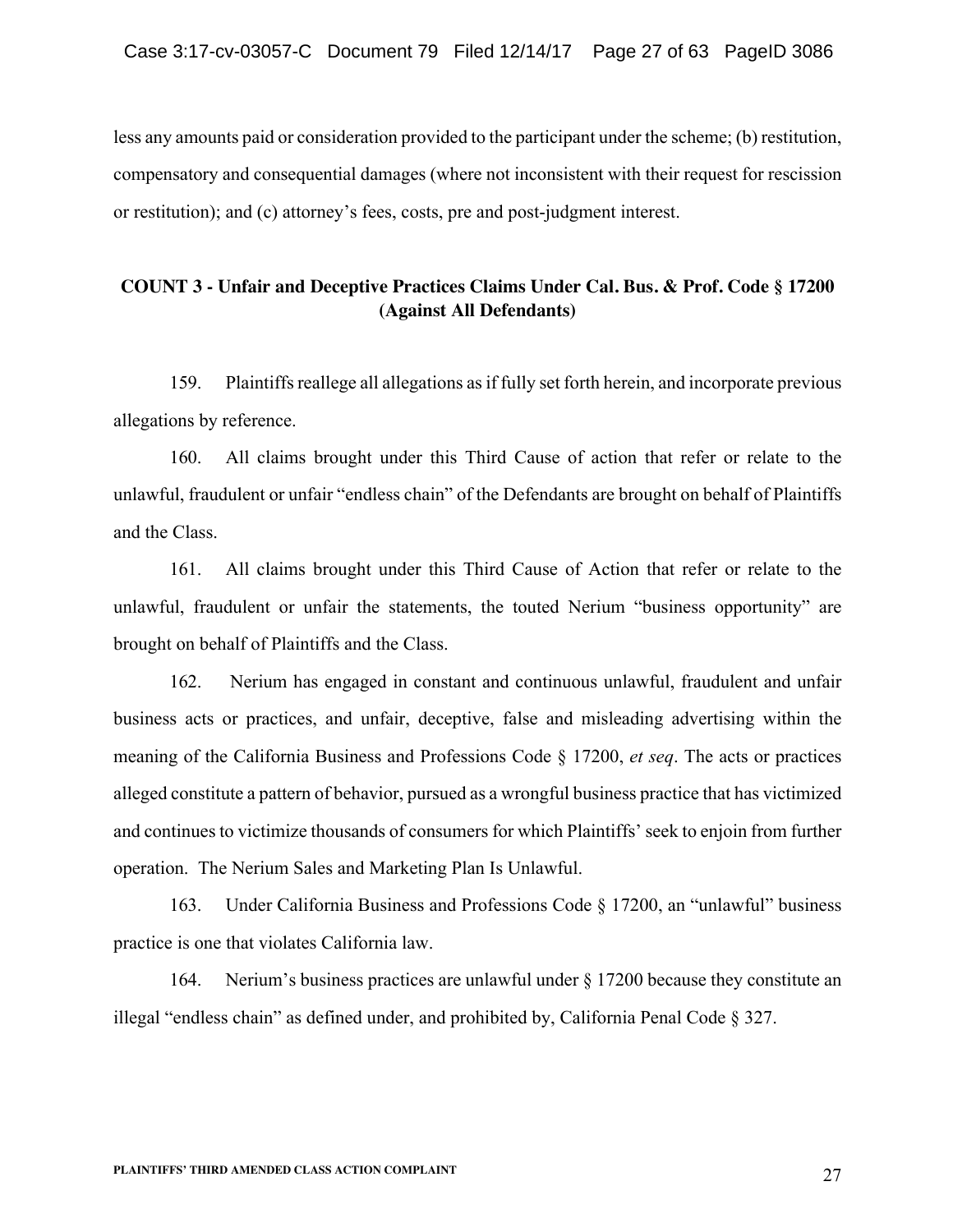165. Nerium utilizes its illegal "endless chain" with the intent, directly or indirectly, to dispose of property in Nerium's products and to convince Distributors to recruit others to do the same.

166. Nerium's business practices are unlawful pursuant to §17200 because they violate §17500 *et seq.*, as alleged in the Fourth Count.

167. Under California Business and Professions Code § 17200, a "fraudulent" business practice is one that is likely to deceive the public.

168. Nerium's business practices are fraudulent in two separately actionable ways: (1) Nerium's business constitutes an illegal and deceptive "endless chain;" (2) the touted, yet nonexistent, Nerium "business opportunity" is for everyone, including but not limited to Nerium's massive advertising campaign and the misleading statements of compensation.

169. First, as detailed herein, Defendants promoted participation in the Nerium endless chain, which has a compensation program based on payments to participants for the purchase of product by participants, not the retail sale of products or services.

170. Nerium has made numerous misleading representations to Plaintiffs about the business opportunity of Nerium and the income that a recruit or a distributor can realize by becoming a distributor, and participating in the scheme.

171. Nerium knew, or should have known, that the representations about the business opportunity of Nerium were misleading in nature.

172. As a direct result of Nerium' fraudulent representations and omissions regarding the Nerium endless chain described herein, Nerium wrongly acquired money from Plaintiff and the members of the classes.

173. Second, Nerium touted, in numerous different ways as part of a massive advertising campaign, a "business opportunity," which Nerium also repeatedly and in many ways represented, among other things, as being "for everyone" and allowing "full time" or "part time" opportunities.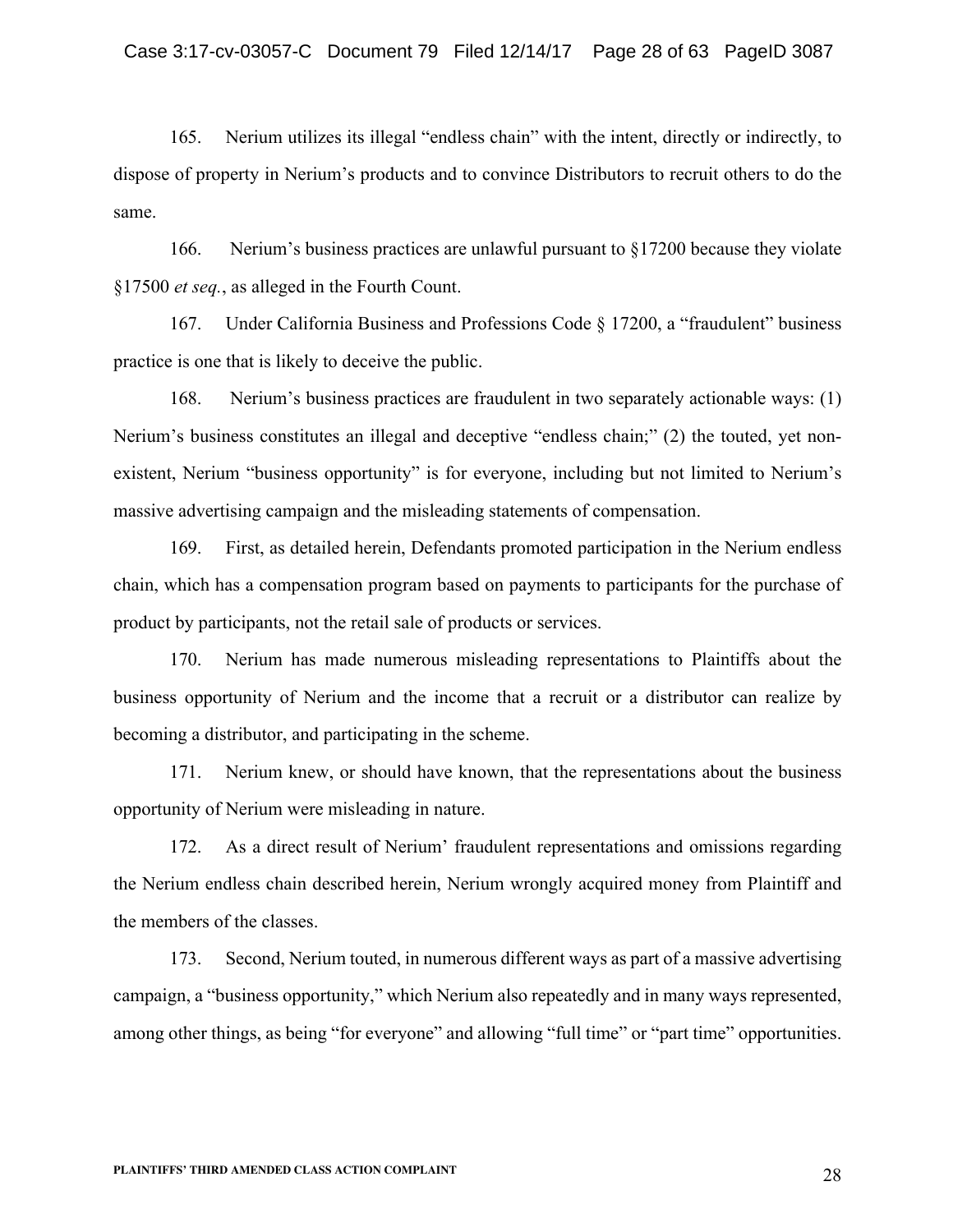174. The massive advertising campaign included among other things, the website, emails, websites, presentations by Nerium, training, word of mouth among Distributors, and events.

175. As part of this campaign and a further inducement to potential Distributors, Nerium made and disseminated statements of compensation that further misled the public, among other things: (1) by using cryptic and technical terms known to Nerium but not to the general public or to those exploring the claimed "business opportunity," (2) by highlighting the successful persons, i.e., those that received compensation from Nerium, and the average gross compensation paid by Nerium to those persons, (3) by failing to disclose the actual number of successful persons as compared to the number of Distributors who received no compensation from Nerium, and (4) by downplaying and omitting the risks and costs involved in starting an Nerium Distributorship and succeeding in such a Distributorship.

176. In reality, the touted "business opportunity" was only for a select few, and those that were recruited specially. And these numbers did not include expenses incurred by distributors in the operation or promotion of their businesses, meaning there were likely more net losers who made no profit at all.

177. Nerium knew, or should have known, that the selective information presented to distributors in the compensation and its massive adverting campaign during that time frame touting its purported "business opportunity" was likely to mislead the public and did in fact mislead the public into believing that there was a legitimate "business opportunity" in which Distributors/Brand Partners, or a large portion of them, could make money in either a full or part time capacity. In fact, however, there was no such "business opportunity," except for a very select few.

178. As a direct result of Nerium's fraudulent representations and omissions regarding the Statement and the massive adverting campaign during that time frame and thereafter touting Nerium's purported "business opportunity" described herein, Nerium wrongly acquired money from Plaintiffs and the members of the classes.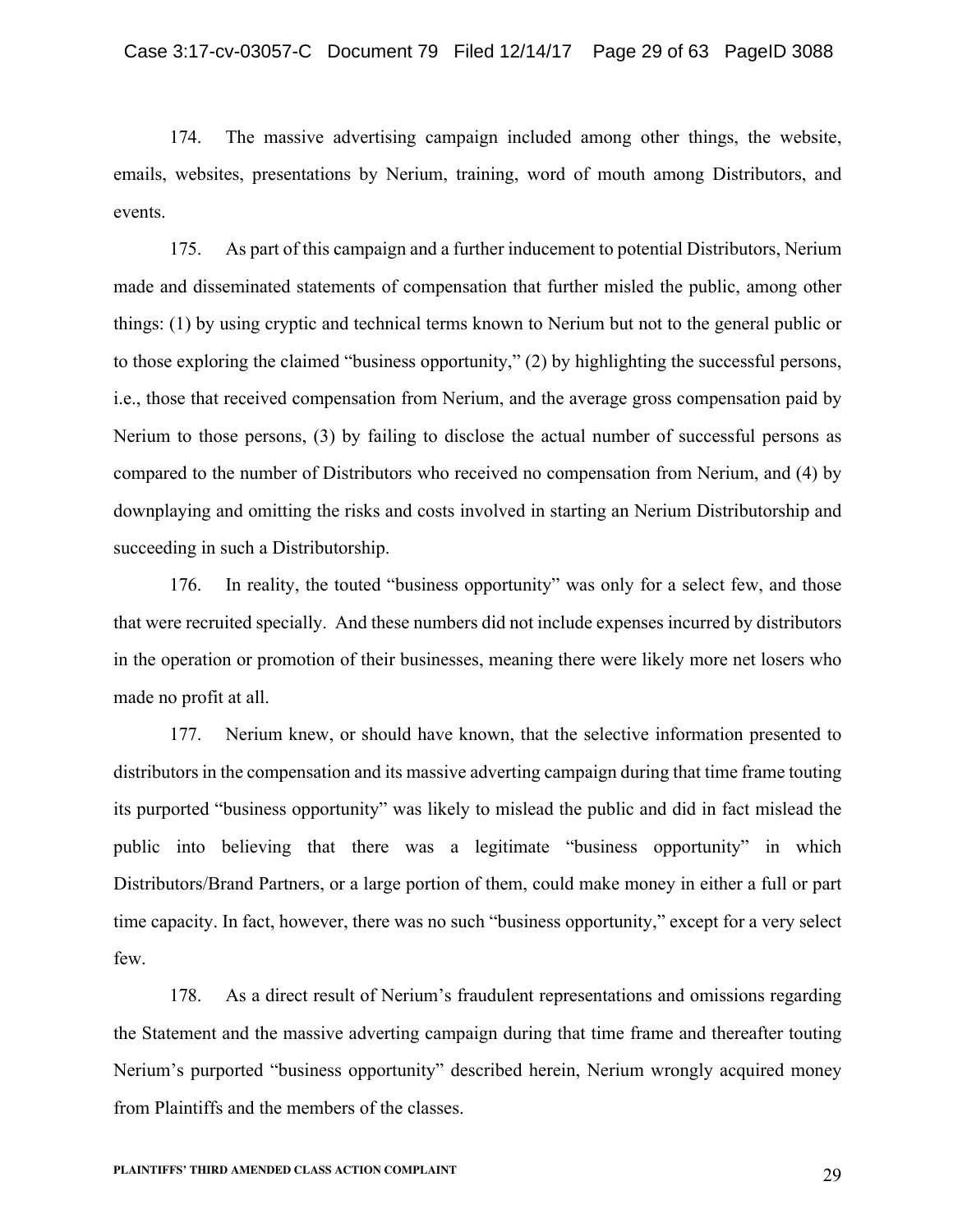179. The named Plaintiffs have standing to bring these § 17200 claims under the fraudulent prong, and can demonstrate actual reliance on the alleged fraudulent conduct.

180. For instance, Plaintiffs have been in receipt of misleading and false financial statements and marketing materials/seminar papers, which promoted the Nerium scheme and claimed "business opportunity" and contained material false representations regarding the success Distributors could achieve through Nerium by purchasing products and recruiting others to do the same.

181. There were other representations made to Brand Partners as part of the massive advertising campaign regarding the claimed "business opportunity," on which Plaintiff or some of the Class Members, reasonably believed the representations they could succeed in the "business opportunity," did not return the refund, purchased Nerium products and did not immediately return them, signed up as Nerium Brand Partners, and attempted to and recruited others to do the same. These other representations include, but are not limited to the following: (a) emails from Nerium that promoted Nerium and contained material false representations regarding the success that a distributor could achieve through Nerium by purchasing products and recruiting others to do the same; (b) websites, such as www.nerium.com and Neriumskin.com, which promoted the fraudulent scheme through videos of Individual Defendants containing material false representations regarding the "business opportunity" available to Distributors and the wealth that a distributor could get by agreeing to become an Nerium distributor; (c) presentations by Nerium Distributors which contained material false representations regarding the "business opportunity" and the success that a distributor could get through Nerium by purchasing products and recruiting others to do the same; (d) presentations by Nerium, including the presentations described in this complaint, which contained material false representations regarding the "business opportunity" and the success that a distributor could get through Nerium by purchasing products and recruiting others to do the same; (e) training and events where Nerium Brand Partners made material false representations regarding the "business opportunity" and the success that a distributor could get through Nerium by purchasing products and recruiting others to do the same.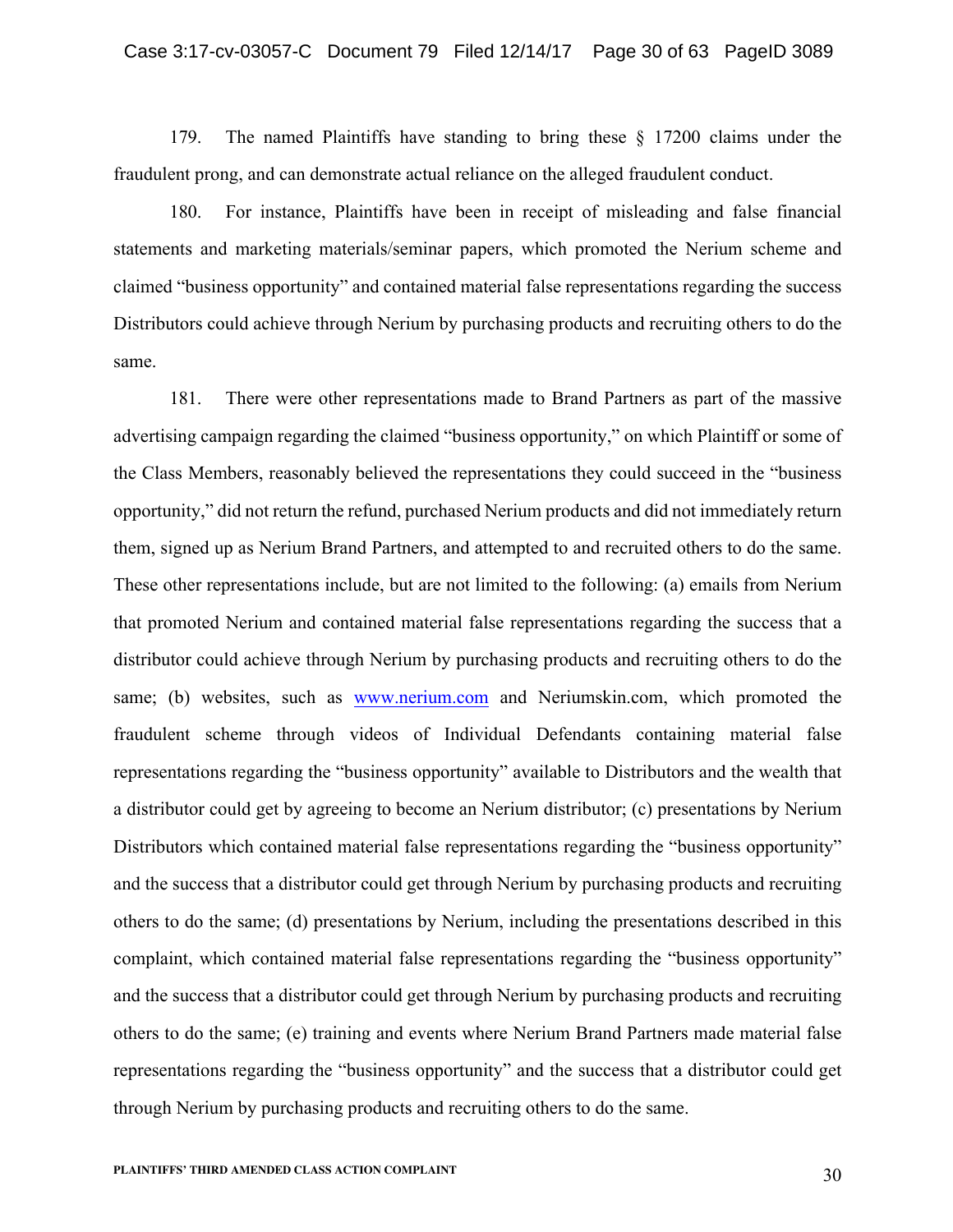182. To the extent proof of reliance is required of Plaintiffs, Nerium and the Individual Defendants knew that Plaintiffs and the class would reasonably rely on their representations and omissions, which would cause the Plaintiffs and the class joining the fraudulent endless chain scheme and purchasing the products, and Plaintiffs did in fact reasonably rely upon such representations and omissions.

183. Indeed, had Plaintiffs and the class known that Nerium and its Individual Defendants were promoting an endless chain, they would not have become Nerium Brand Partners in the first place and, if learned after becoming a distributor, they would not have purchased Nerium products thereafter.

184. Had Plaintiffs and the class known that Nerium was promoting a "business opportunity" that did not exist except for a select few, they would not have become Nerium Distributors in the first place and, if learned after becoming a distributor, they would not have purchased Nerium products thereafter.

185. Finally, the fraudulent acts, representations and omissions described herein were material not only to Plaintiffs and the class (as described in this complaint), but also to reasonable persons.

186. Under California Business and Professions Code § 17200, a business practice is "unfair" if it violates established public policy or if it is immoral, unethical, oppressive or unscrupulous and causes injury which outweighs its benefits.

187. For the reasons set forth herein and above, Nerium's promotion and operation of an unlawful and fraudulent endless chain, and its fraudulent representations and omissions regarding its purported "business opportunity," are also unethical, oppressive, and unscrupulous in that Nerium is and has been duping Plaintiff and the class out of billions, or at least hundreds of millions, of dollars.

188. Nerium's actions have few, if any, benefits. Thus, the injury caused to Plaintiff and the class easily and dramatically outweigh the benefits, if any.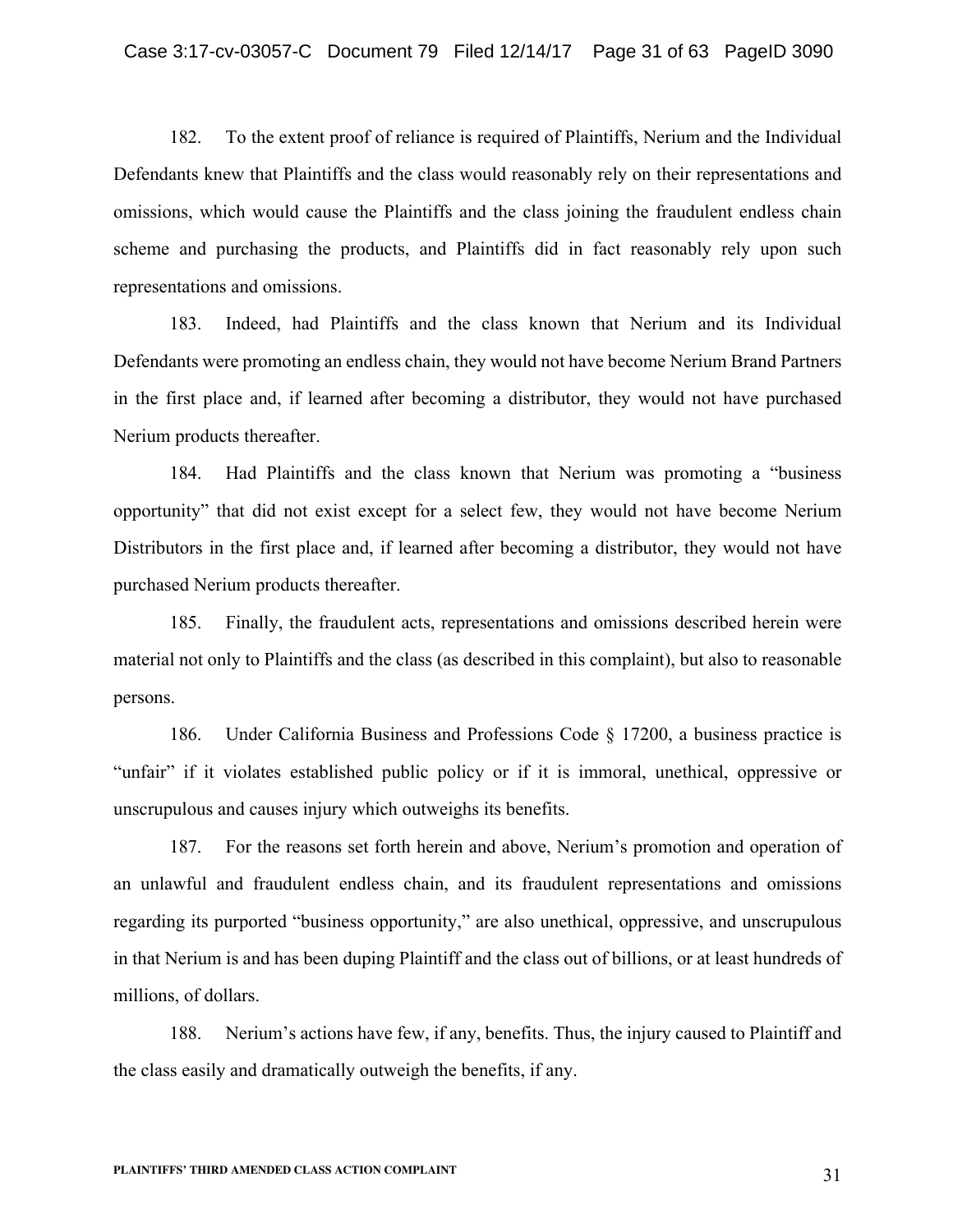189. Defendants should be made to disgorge all ill-gotten gains and return to Plaintiff and the class all wrongfully taken amounts.

190. Finally, Defendants' unlawful, fraudulent and unfair acts and omissions will not be completely and finally stopped without orders of an injunctive nature. Under California Business and Professions Code section 17203, Plaintiffs and the class seek a judicial order of an equitable nature against all Defendants, including, but not limited to, an order declaring such practices as complained of to be unlawful, fraudulent and unfair, and enjoining them from further undertaking any of the unlawful, fraudulent and unfair acts or omissions described herein.

# **COUNT 4 - False Advertising Law; Cal. Business and Professions Code § 17500,** *et seq.* **(Against All Defendants)**

191. Plaintiffs reallege all allegations as if fully set forth herein, and incorporate previous allegations by reference.

192. All claims brought under this Fourth Count that refer or relate to the false, untrue, fraudulent or misleading endless chain of Defendants are brought on behalf of Plaintiffs and the Class.

193. All claims brought under this Fourth Count that refer or relate to the false, untrue, fraudulent or misleading statements of income are brought on behalf of Plaintiffs.

194. All claims brought under this Fourth Count that refer or relate to the false, untrue, fraudulent or misleading statements of income are brought on behalf of Plaintiffs and the Class.

195. Defendants' business acts, false advertisements and materially misleading omissions constitute false advertising, in violation of the California Business and Professions Code § 17500, *et seq*.

196. Defendants engaged in false, unfair and misleading business practices, consisting of false advertising and materially misleading omissions regarding the purported "business opportunity," and the "health benefits" likely to deceive the public and include, but are not limited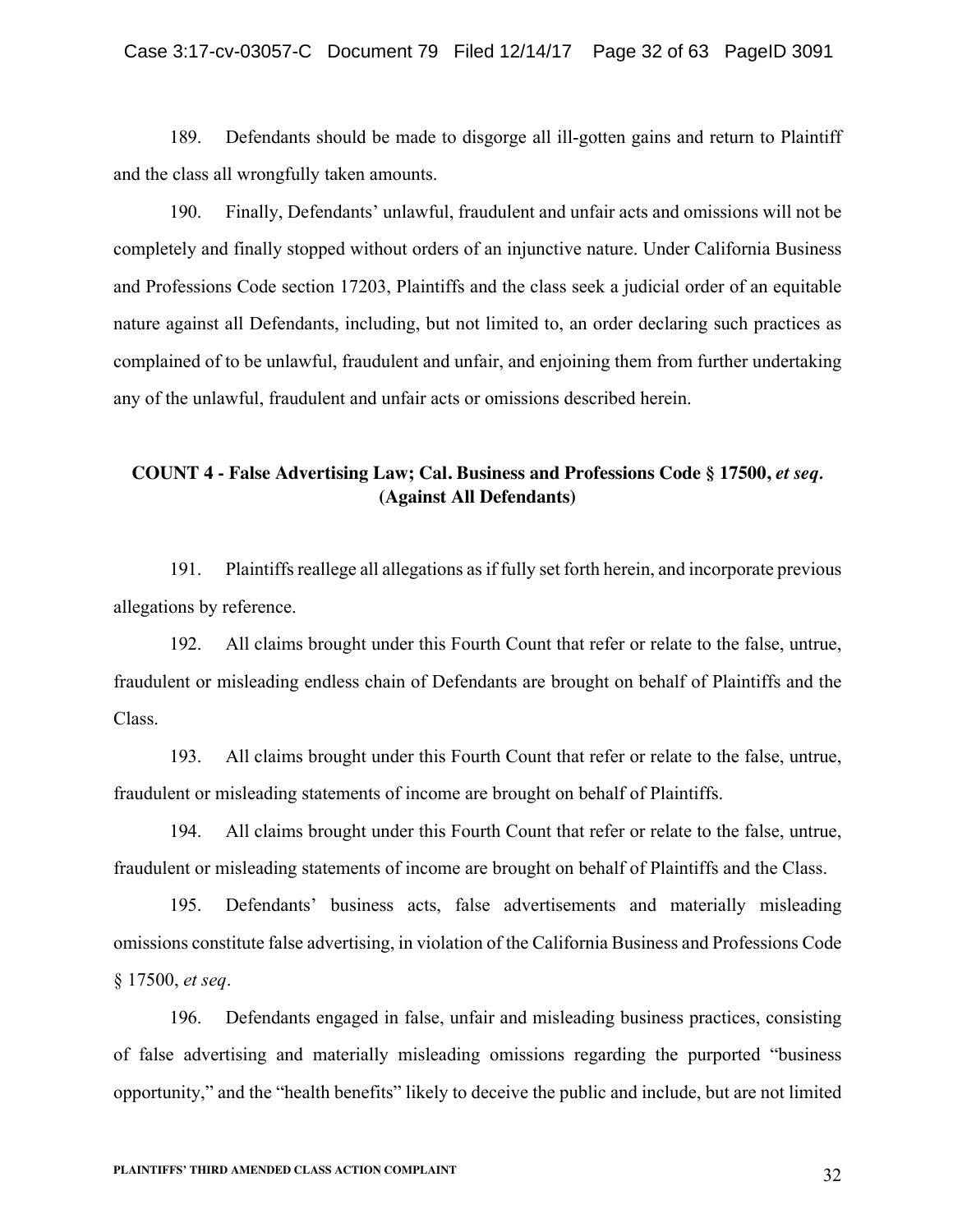to, the items set forth in the factual background of this Complaint. Nerium knew, or should have known, that the representations about the business opportunity of Nerium were misleading in nature.

197. Because of Defendants' untrue and/or misleading representations, Defendants wrongfully acquired money from Plaintiffs and the class members to which they were not entitled. The Court should order Defendants to disgorge, for the benefit of Plaintiff and all other Nerium Distributors in the class who signed an agreement with Nerium governed by California law their profits and compensation and/or make restitution to Plaintiff and the Class.

198. Under California Business and Professions Code Section 17535, Plaintiffs and the class seek a judicial order directing Defendants to cease and desist all false advertising related to the Defendants' illegal endless chain scheme, and such other injunctive relief as the Court finds just and appropriate.

199. Because of Defendants' untrue and/or misleading representations, Defendants wrongfully acquired money from Plaintiff and the class members to which they were not entitled. The Court should order Defendants to disgorge, for the benefit of Plaintiffs and all other Nerium Distributors in the class who signed a Distributor Agreement with Nerium their profits and compensation and/or make restitution to Plaintiff and the class.

200. Under California Business and Professions Code Section 17535, Plaintiffs and the class seek a judicial order directing Defendants to cease and desist from all false advertising related to the Defendants' illegal scheme, and such other injunctive relief as the Court finds just and appropriate.

# **COUNT 5 - RICO 18 U.S.C. § 1961(5), 1962(c)**) **(Against All Defendants)**

201. Plaintiffs reallege all allegations as if fully set forth herein, and incorporate previous allegations by reference.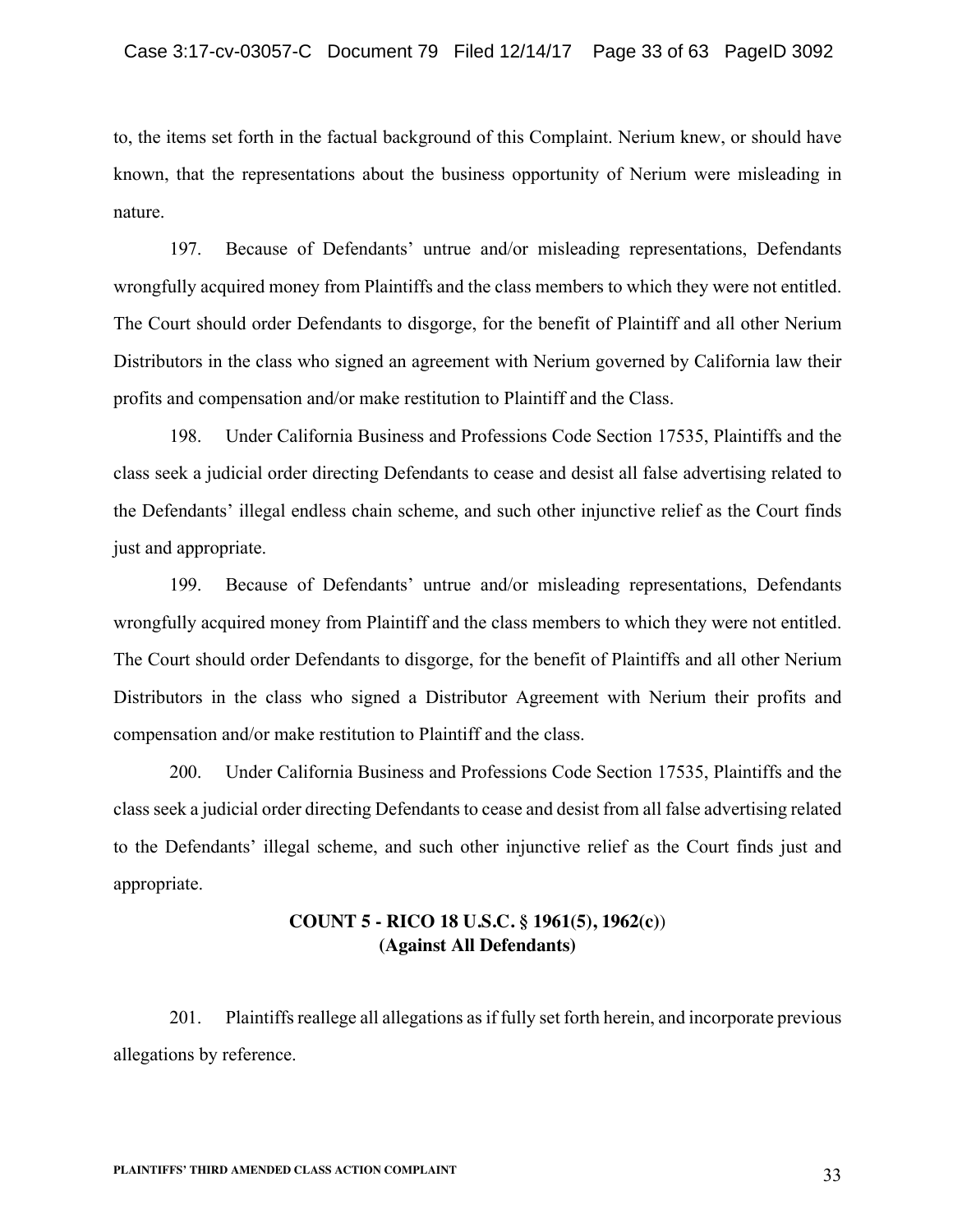202. RICO prohibits the following conduct: It shall be unlawful for (1) any person (2) employed by or associated with (3) any enterprise (4) engaged in, or the activities of which affect, interstate or foreign commerce, (5) to conduct or participate, directly or indirectly, in the conduct of such enterprise's affairs (6) through a pattern of racketeering activity or collection of unlawful debt. 18. U.S.C. § 1961.

203. Section 1962(c) makes it "unlawful for any person employed by or associated with any enterprise engaged in, or the activities of which affect, interstate . . . commerce, to conduct or participate, directly or indirectly, in the conduct of such enterprise's affairs through a pattern of racketeering activity."

204. RICO requires that a "person" violate its provisions." 18 U.S.C. § 1962(c-d). A RICO "person" includes any individual or entity capable of holding a legal or beneficial interest in property." 18 U.S.C. § 1961(3). A RICO person can be either an individual or a corporate entity. A defendant can be both a RICO "person" and a part of a RICO "enterprise."

205. Defendants Jeff, Renee, Amber, Shouhed have acted as an "association-in-fact" for a common purpose, have and maintained relationships between and among each other (and nonparties), and the association-in-fact has a longevity sufficient to permit those associates to pursue the enterprise's purpose the establishment and perpetuation of an unlawful pyramid scheme in which hundreds of thousands of people have lost money. The operation and management of the association in fact was generally led, at various times, by Defendants Jeff, Renee, and Amber. The individual promoter defendants Shouhed generally operated certain field aspects of the enterprise, taking direction from Jeff, Renee, and Amber. Jeff, Renee, and Amber provided funds to enable the association to grow and management and strategic advice to grow and expand the pyramid scheme. Later, Jeff, Renee, and Amber provided financial incentives to certain recruiters.

206. The "association-in-fact" began in 2011 and has continued to today. Each of the Defendants charged in Count V has been a part of the association-in fact as follows: Jeff: 2011 present; Renee: 2012-present; Amber: 2012-present; Shouhed: 2012-present; Natural: 2012 present; Biotechnology: 2012-present; Skincare 2012-present;.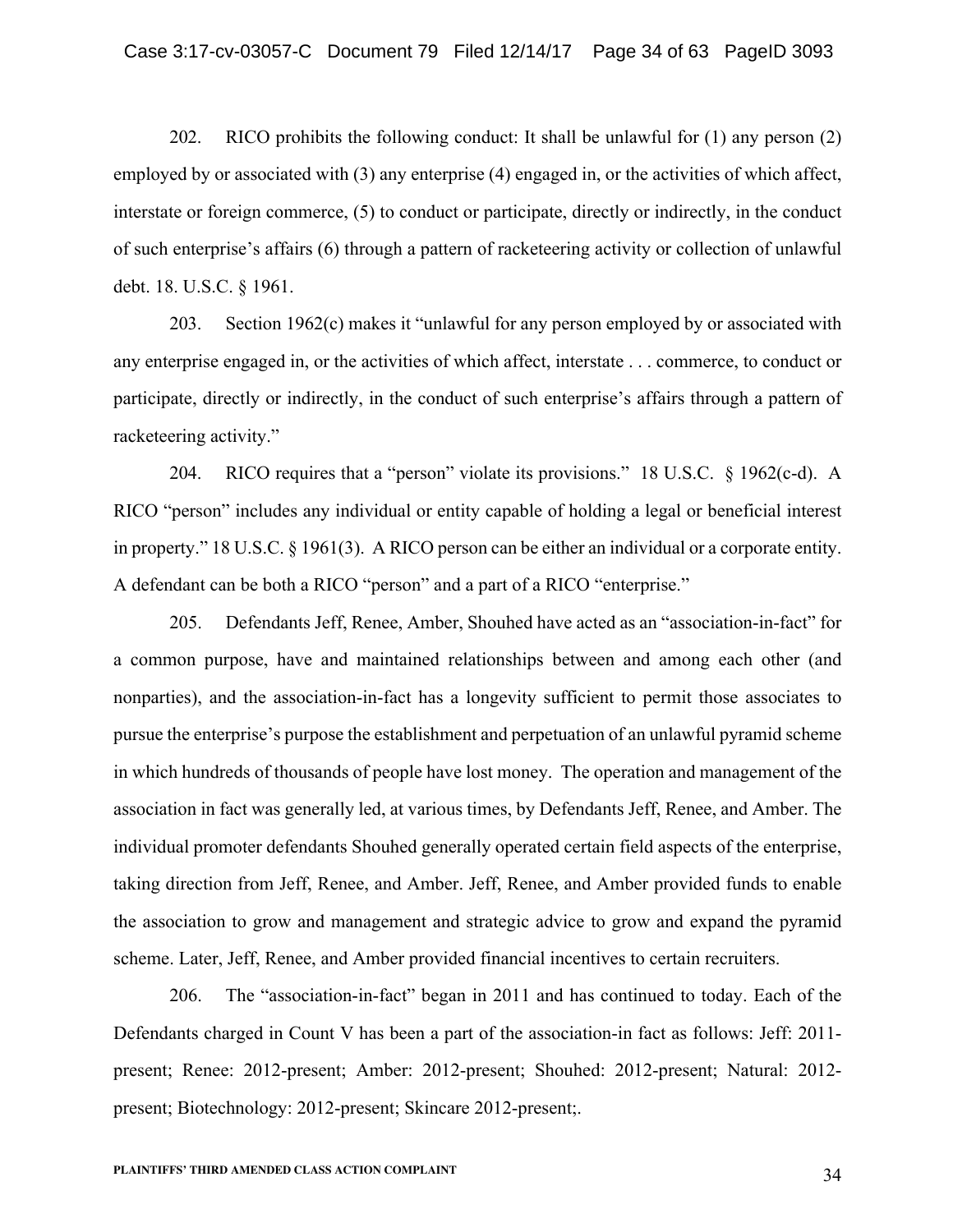## *A. Nerium and The Individual Defendants Make False Claims As To The Nerium Opportunity*

207. In 2011 Jeff formed Nerium, and shortly thereafter, named his wife Renee, and his daughter Amber, as key top executives of the company.

208. Nerium broadcasts that you can receive a "live better bonus of \$150,000."

209. "With Nerium International, you can have everything." Further, "[o]ur program allows you the life-changing career to tailor your career to unlimited success, your way... They incentivize you to become the best person you can be... I quickly earned my Lexus... I got an ipad bonus... You can pay off your student loans… I wanted to retire my parents."

210. You "get paid to party." The representation "[i]f you want your future on your terms, get with your referring brand partner for more information."

211. CEO Jeff Olson claims, "We have people who've earned their iPads, they've earned their cars, earned dream vacations, great incomes, six figure incomes, people making adult incomes, people making incomes that put them in the top 5 percentile of the United States."

212. While Nerium's website professes that it provides its distributors with financial freedom, its outdated, hard-to-find, U.S. 2013 Income Declaration is misleading affirmatively, and by omission.

213. Nerium represents: "I wanted to be able to get out there and retire my parents. I wanted to be able to go out there and make an impact in their life, and Nerium gave me that opportunity."

214. Nerium further represents: "[w]hen you don't worry about money anymore, you don't have to stress out over the bills, you know it's about the choices you have – the freedom you have."

215. "Nerium has just completely changed my life; everything about my life has gotten completely 100% better. We recently purchased our dream home and it's absolutely gorgeous."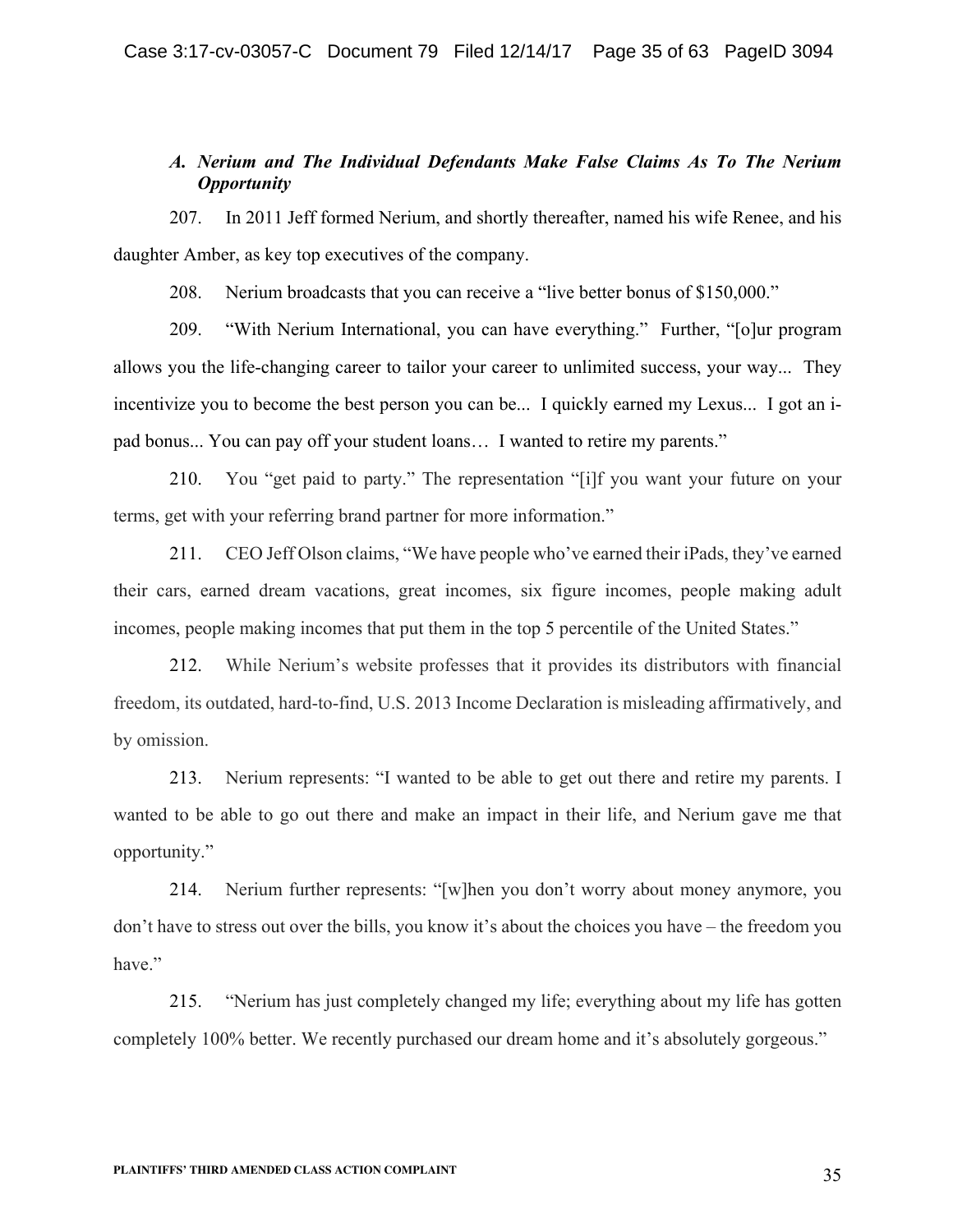216. Each of the statements made by Nerium in the preceding eight were false and misleading.

### B. *Rico Enterprise*

217. A defendant can be both a RICO "person" and part of another RICO "enterprise." Plaintiffs and the class allege the following:

- (a) each Defendant is a RICO "person."
- (b) each Individual Defendant, i.e., each person, combination of persons or combination one or more person and an entity as defined above, is a RICO "person."
- (c) the Defendants named in this Count are an "enterprise," (e.g., a de facto corporation acting as a single legal entity, or, alternatively, an association in fact).
- (d) The Pyramid is an association in fact. It is composed of each of the Corporate Defendants and the Individual Defendants. The pyramid exists to sell the Nerium program and reap profits that it then distributes among the Corporate Defendants and the Individual Defendants.

218. There was an identifiable hierarchy and framework within the enterprise. It is directed by Jeff, Renee, and Amber, to whom the remaining Defendants named in this Count report.

# C. *All Defendants Are "Employed By Or Associated With" The Rico "Enterprise"*

219. Under Section 1962(c), a defendant must be "employed by or associated with" the RICO enterprise. Section 1962(c) operates equally to both "insiders" and "outsiders" who participate directly or indirectly in the conduct of the enterprise's affairs through a pattern of racketeering activity. All Defendants named in this Count are employed by or associated with the enterprise, as set forth in detail previously.

220. They conduct and participate in the operation or management of the pyramid scheme through a pattern of racketeering activity, by conducting the affairs and supporting the acts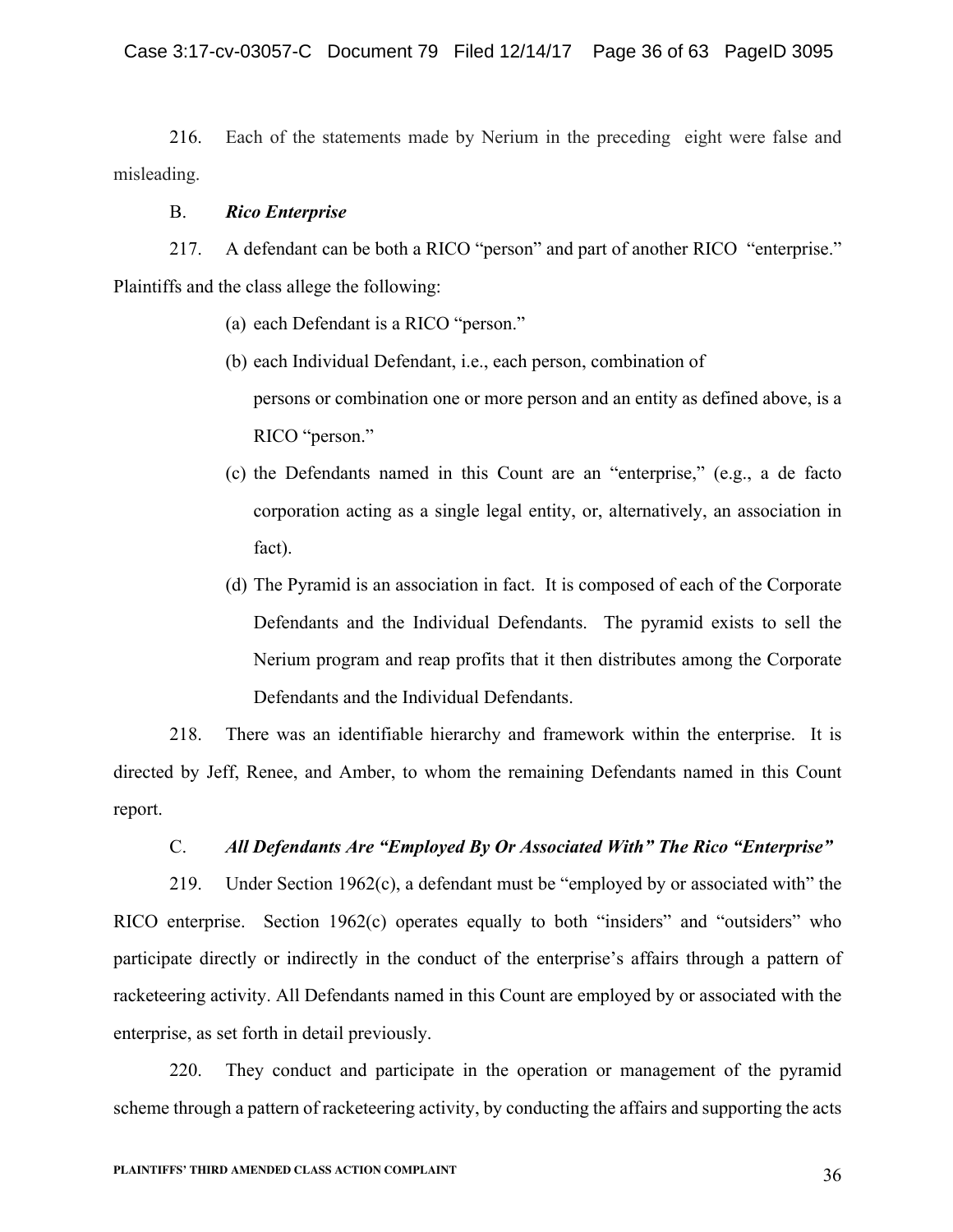of the pyramid scheme. Jeff, Renee, and Amber use the assets of Nerium to direct, in whole or part, the affairs of the pyramid scheme, including the operation of the pyramid scheme and the distribution of unlawful profits to individuals associated with the scheme. Jeff, Renee, and Amber control and direct the websites, web presentations, events, sponsored conventions and speeches of each of them, and the dissemination of video of same, and the individual promoter Defendants named in this Count. Shouhed joined this part of the operation in approximately 2013. They then have an ascertainable structure separate and apart from the pattern of racketeering activity.

221. Olson has directed the Company to disburse over time more than \$3.5 million in Company funds to an entity called FARC, LLC. In the spring of 2015, Nerium's CFO, Lori Jones, discovered a collection of these mysterious payments (in \$15k and \$150k increments) scattered and buried in a Company ledger of over 100,000 entries.

222. After this discovery, Lori Jones and Joe Nester asked Jeff Branch (the Company's Chief Financial Officer) to explain who FARC was and what services or goods it was providing to the Company. Mr. Branch stated that the expenditures were not something Nerium should concern itself with. He directed further inquiry to the Company's General Counsel, Eric Haynes. When asked the same question, Mr. Haynes responded that FARC was engaged for "business development purposes," and refused to explain more. In fact, Olson bound the Company to a secret agreement with his long-time friend Steve Bright, to transfer enormous wealth from the Company to Bright, through FARC. FARC was created on August 26, 2011 for the apparent purpose of receiving these payments. That same day, Bright's wife Vicki entered into the agreement whereby Olson purportedly (1) transferred 3% ownership in the Company to FARC; (2) agreed to pay FARC 5% of the revenues Olson received from the sale of promotional items or sales tools under the Company Agreement; and (3) agreed to retroactively place a phony sales distributorship at the top of the Company's sales pyramid, whereby FARC would be paid commissions as one of the top earning sales distributors without actually performing services as a sales distributor for the Company. In exchange for these lucrative promises of Company cash, FARC tendered just "ten dollars and other good and valuable consideration."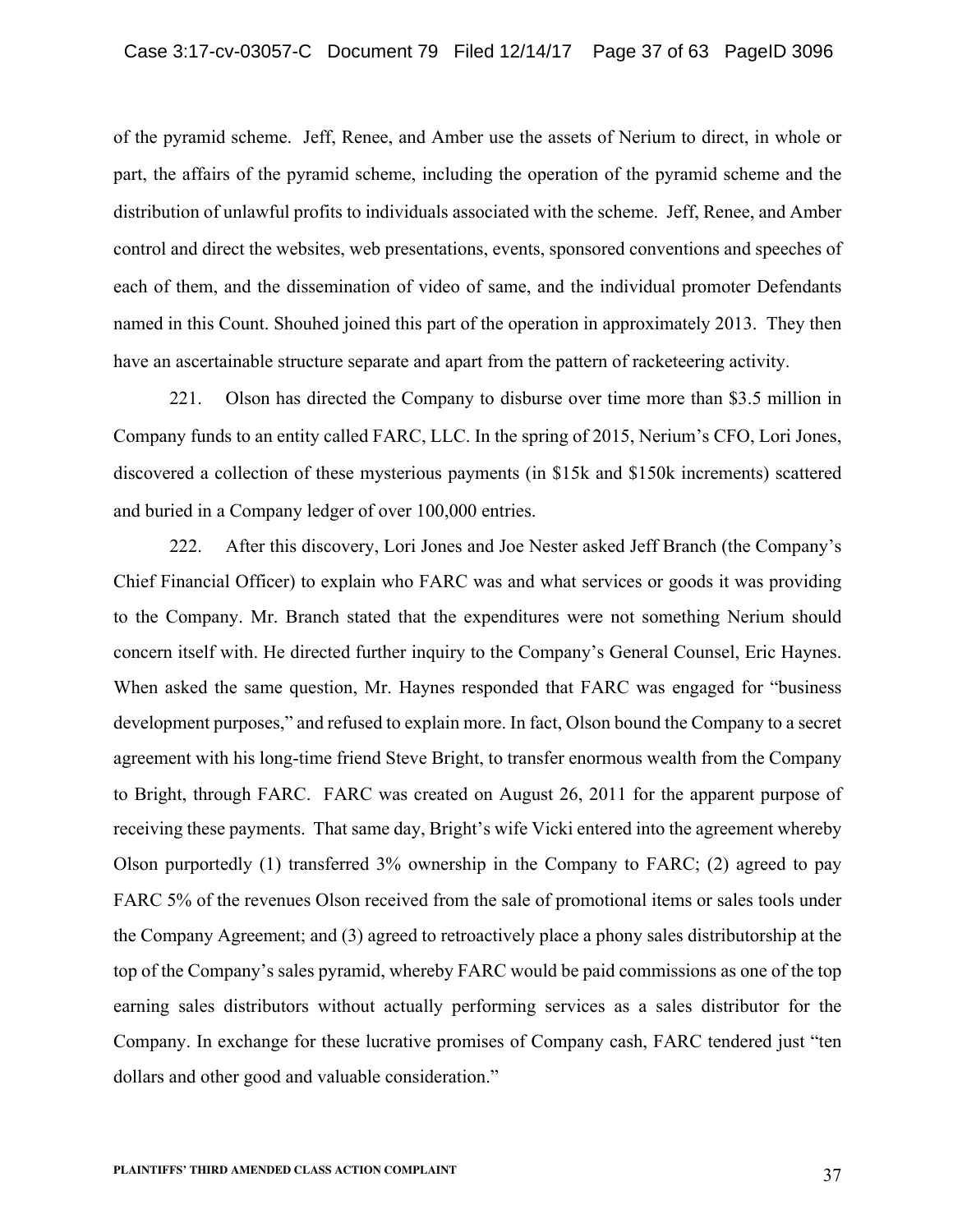223. The Individual Defendants and Corporate Defendants are each "enterprises" engaged in activities that affect interstate commerce.

224. The Individual Defendants and Corporate Defendants are associated with Nerium. Each of the Individual Defendants and the Corporate Defendants conduct and participate in the operation or management of Nerium and the Pyramid through a pattern of racketeering acitivty, i.e. conducting the affairs and supporting the acts of the pyramid scheme. Nerium directs, in whole or part, the affairs of the Pyramid, including the operation of the pyramid scheme. The Individual Defendants carry out the directions of Nerium.

225. The other promoters are also "employed by or associated with" each other and the remaining Defendants for purposes of RICO. They conduct and participate in the operation or management of the pyramid scheme through a pattern of racketeering activity, by conducting the affairs and supporting the acts of the pyramid scheme. They receive payments and benefits for operating at or near the top of the "downline" pyramid, engage in wholesale recruiting at the direction of Nerium. Jeff, Renee, Amber, communicate regularly with Nerium, regarding personal appearances at recruiting conventions, operate websites that induce innocent people to engage in the illegal pyramid, and cooperate with the other Defendants to lend their names to promotional materials, make false statements, and in some instances, appear in the internet reality series. While appearing as ostensible "independent" distributors for purposes of convincing innocent recruits to join the "business opportunity," each of them takes direction from and is in contact with each other and Jeff Renee, and Amber.

### D. *All RICO Persons Are Distinct From The RICO Enterprise*

226. RICO requires the involvement of a RICO "enterprise." 18 U.S.C. § 1964 (a-d). An "enterprise" includes any individual, partnership, corporation, association, or other legal entity, and any union or group of individuals associated in fact although not a legal entity." 18 U.S.C. § 1961(5).

227. The enterprise itself is not the liable entity, rather it is the RICO person who conducts the affairs of the enterprise through a pattern of racketeering activity. Nerium and the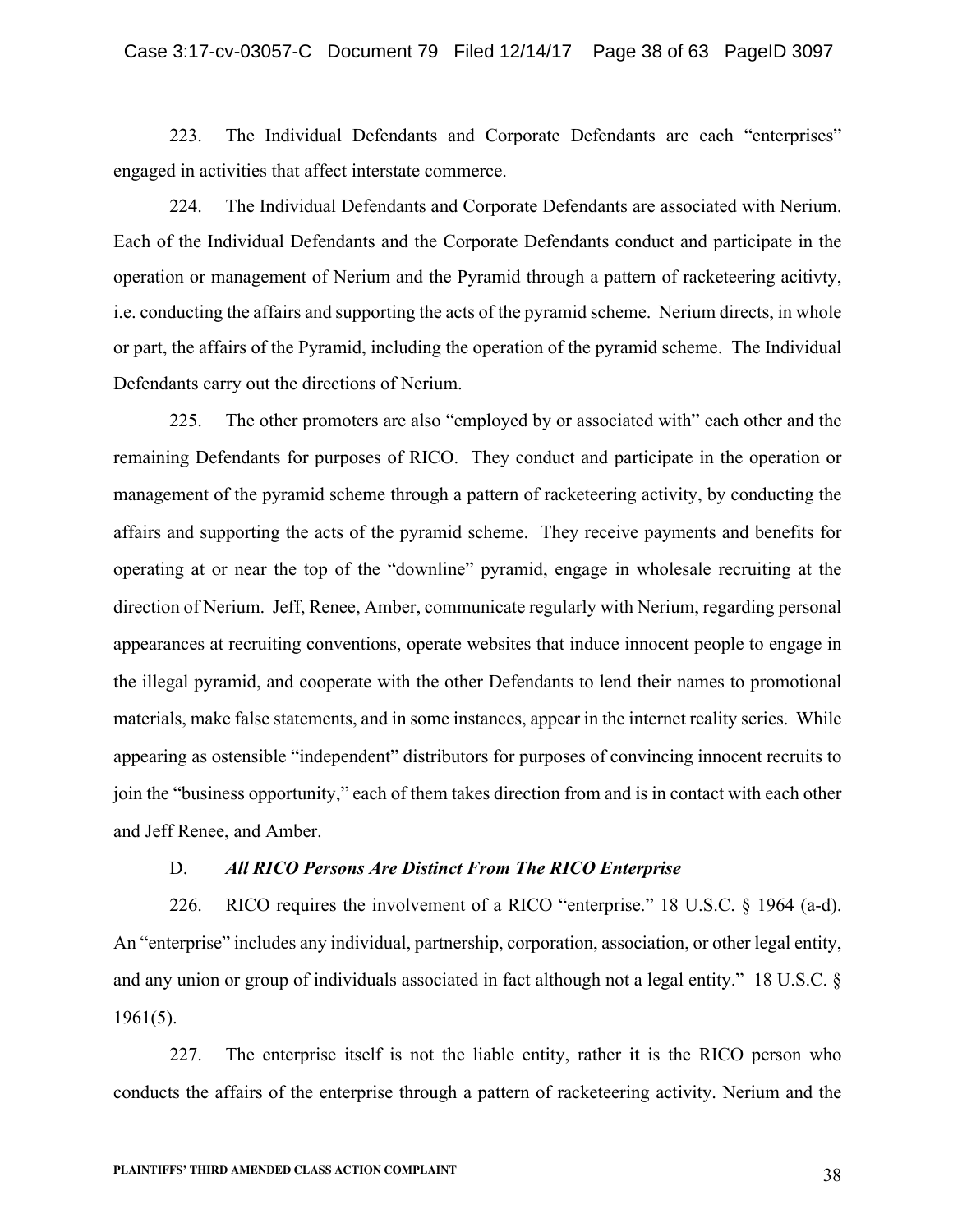individual Defendants described in this complaint are distinct from each other. The individual Defendants are distinct from the corporate defendant. The corporate Defendant is distinct from the RICO enterprise because it is functionally separate, performs different roles within the enterprise and uses its separate legal incorporation to facilitate racketeering activity. For example, Nerium operates legally in part by selling its products to consumers without operating as a pyramid scheme.

228. Besides paying the salaries of Amber and Renee, Jeff and Nerium also created phony distributorship positions for them, placing them at the top of the pyramid of brand partners where they could receive monthly "commission" checks as leading distributors – without actually distributing anything. To hide these payments, phantom distributor names were entered into the Nerium accounting system – for Amber, the distributorship was called "Gator Marketing," for Renee, the distributorship was called "Chill Development." Secret payments to Gator Marketing exceeded \$1,000,000 per year and payments to Chill Development exceeded \$700,000 per year. Renee also received a payment of \$347,000 which was booked as a bridge loan for "Stone & Bruce."

## E. *The Defendants Engaged In Activities Which Affect Interstate Commerce*

229. Each of the Defendants named in this Count engaged in, and/or each others' activities affect, interstate or foreign commerce. The pyramid scheme has operated in the United States, and originated domestic business contracts with people living in Japan, Columbia, and Hong Kong. Most recently Nerium is marketing and creating domestic business opportunities for those residing in Australia.

## F. *The Defendants Participated In The Conduct of the Enterprise's Affairs*

230. Each of the Defendants named in this Count conducted, or participated directly or indirectly, in the conduct of such enterprise's affairs as set forth above.

# G. *The Defendants Engaged In A "Pattern of Racketeering Activity" Over An Extended Period of Time With A Threat of Repetition Into The Future*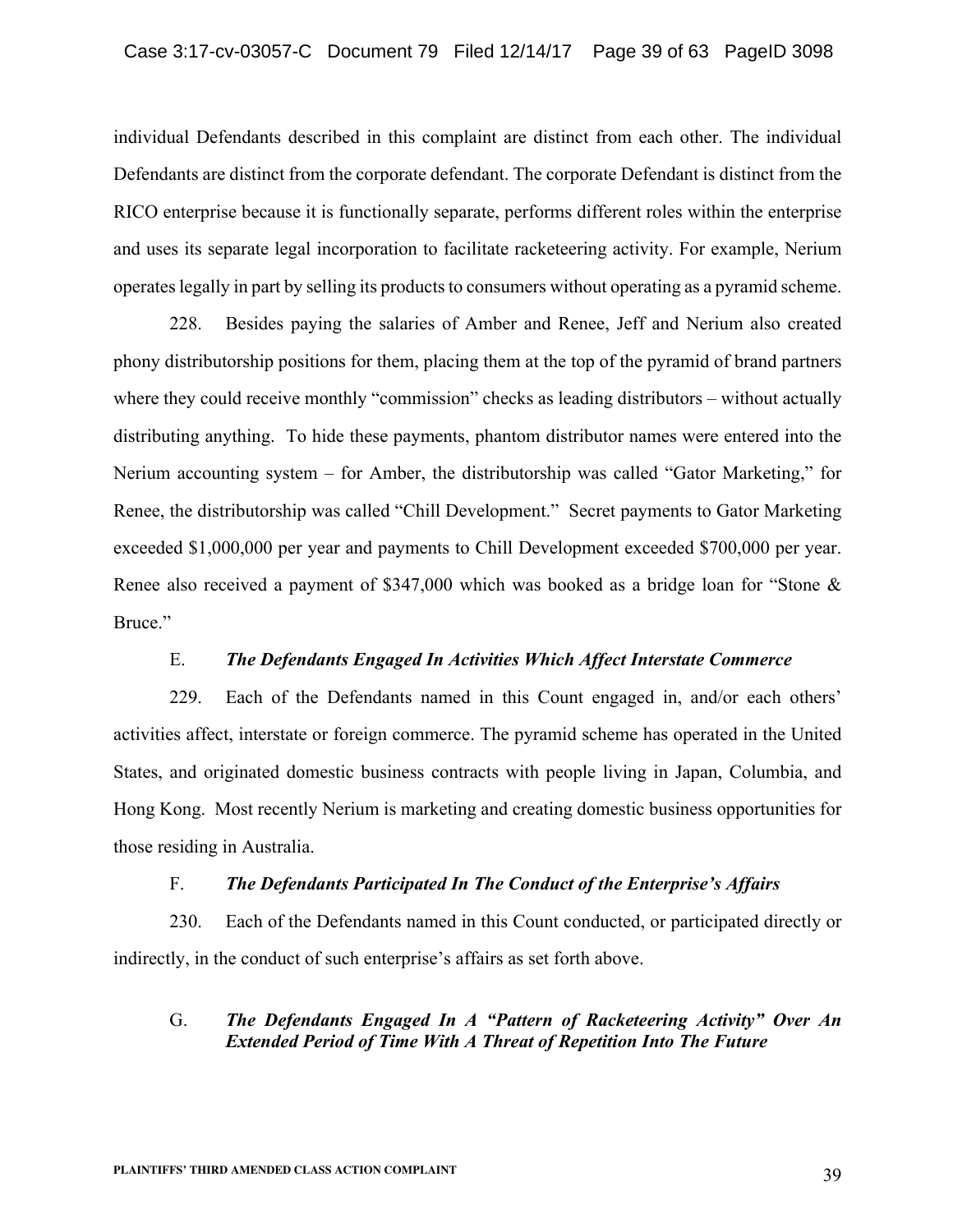231. RICO requires a "pattern of racketeering activity." A "pattern of racketeering activity" is one that is performed by at least two acts of racketeering activity, or violations of a "predicate" offense (an act "indictable under any of" certain provisions of" 18. U.S.C. § 1961(1)(D)). *See* 18 U.S.C. § 1961(5). A "pattern of racketeering activity" can be a past conduct that by its nature projects into the future with a threat of repetition. It can also be conduct over a closed period through a series of related predicates extending over a substantial period. Both of these apply here.

232. The Defendants' pattern of racketeering activity is well-established and has continued from 2011 to the present and will continue into the future. The Defendants have taken every imaginable step to sell the pyramid program to Business Partners and potential Business Partners. They each also expect to continue to receive income from the pyramid scheme. With each new person recruited, the Defendants increase the value of their control of the pyramid scheme. The Defendants have stated their intentions to continue to grow the pyramid throughout the United States and in other countries, and have expanded. They have announced an intention to market to other persons in 2017. It is certain that their conduct is a continuing threat due to their racketeering activities.

# H. *Defendants Have Used And Caused To Be Used Fraudulent Mail and Wire Communications In Interstate Commerce, 18 U.S.C. § 1341 and 18 U.S.C. § 1343*

233. Mail and wire fraud are enumerated predicate acts that can constitute RICO "racketeering activity" under Section 1961(1)(D).

234. Mail fraud occurs when an individual devises a plot to defraud and subsequently uses the mail in furtherance of it. 18 U.S.C. § 1341.

235. The Defendants named in this Count have transmitted, caused to be transmitted or invited others to transmit marketing material and income disclosure materials, by mail or private or commercial carriers, such as UPS, for the purpose of executing their scheme or artifice to defraud in violation of RICO. Likewise, they have distributed promotional literature, statements, checks, and other mailings all between 2011 and the present by mail. Without limitation, each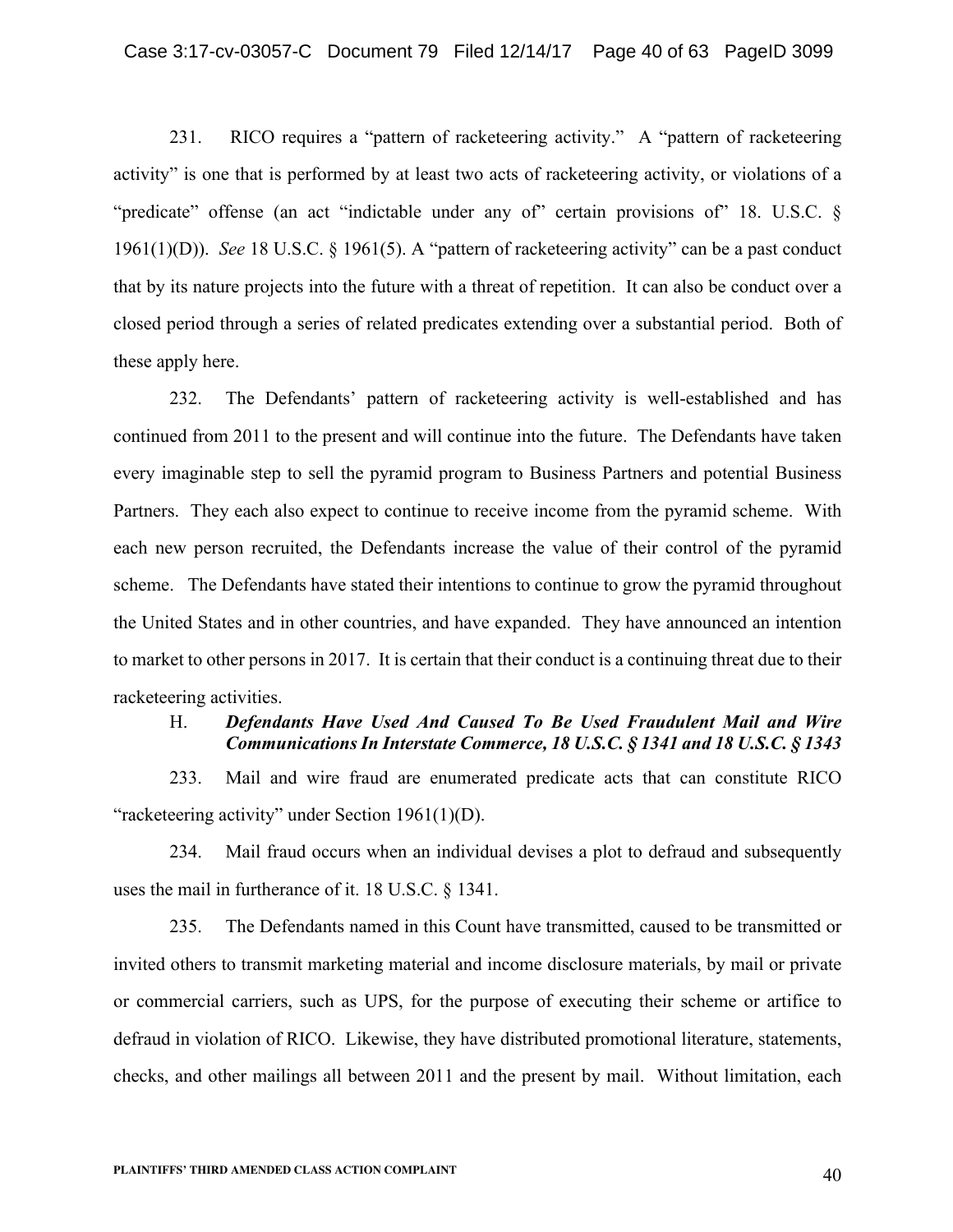statement sent monthly to a Brand Partner distributor is a mailing and an act of mail fraud, and each promotional literature sent by U.S. Mail is a mailing and an act of mail fraud.

236. Wire fraud occurs when an individual devises a plot to defraud and subsequently uses wire means in furtherance of it. 18 U.S.C. § 1343. The defendants have used the Internet since 2011 to disseminate, publish and spread the pyramid scheme throughout the United States and to Hong Kong, Japan and Columbia for the purpose of executing their scheme or artifice to defraud in violation of RICO. Thus, the Defendants have transmitted, caused to be transmitted and invited others to transmit, by means of wire in interstate commerce, writings, signs, signals, pictures, or sounds for the purpose of executing their scheme or artifice to defraud in violation of 18 U.S.C. §1343.

237. Without limitation, for example, each transmission of a video to be posted on YouTube, Vimeo, Facebook, Wechat, Google, Pinterest, Instagram, Linkedin, or through Twitter, or establishment of a website to disseminate information about the pyramid scheme or transmission of signals, pictures or information to such website is a separate act of wire fraud. In addition, the Defendants' scheme includes in person presentations, websites, phone calls, internet presentations, all of which were done in support of the defendants' scheme and artifice to defraud.

238. Nerium also to this date, continues to make transmissions on its Facebook page to advertise events in Dallas, Forth Worth, and Austin, with a sales pitch – "Look and Live better in Texas," and advertisements at the "Nerium International Market Party."

239. Defendants committed at least two predicate acts of mail and/or wire fraud relevant to this Count. These, along with factual allegations against other Defendants, are described throughout this Complaint.

240. Each of the Defendants named in this Count acted with requisite intent to establish, perpetuate and/or carry out the pyramid scheme to defraud. Each Defendant named in this Count acted with either specific intent to defraud or with such recklessness with respect to the false or misleading information mailed or wired in furtherance of the pyramid scheme as to constitute requisite scienter to commit mail and wire fraud.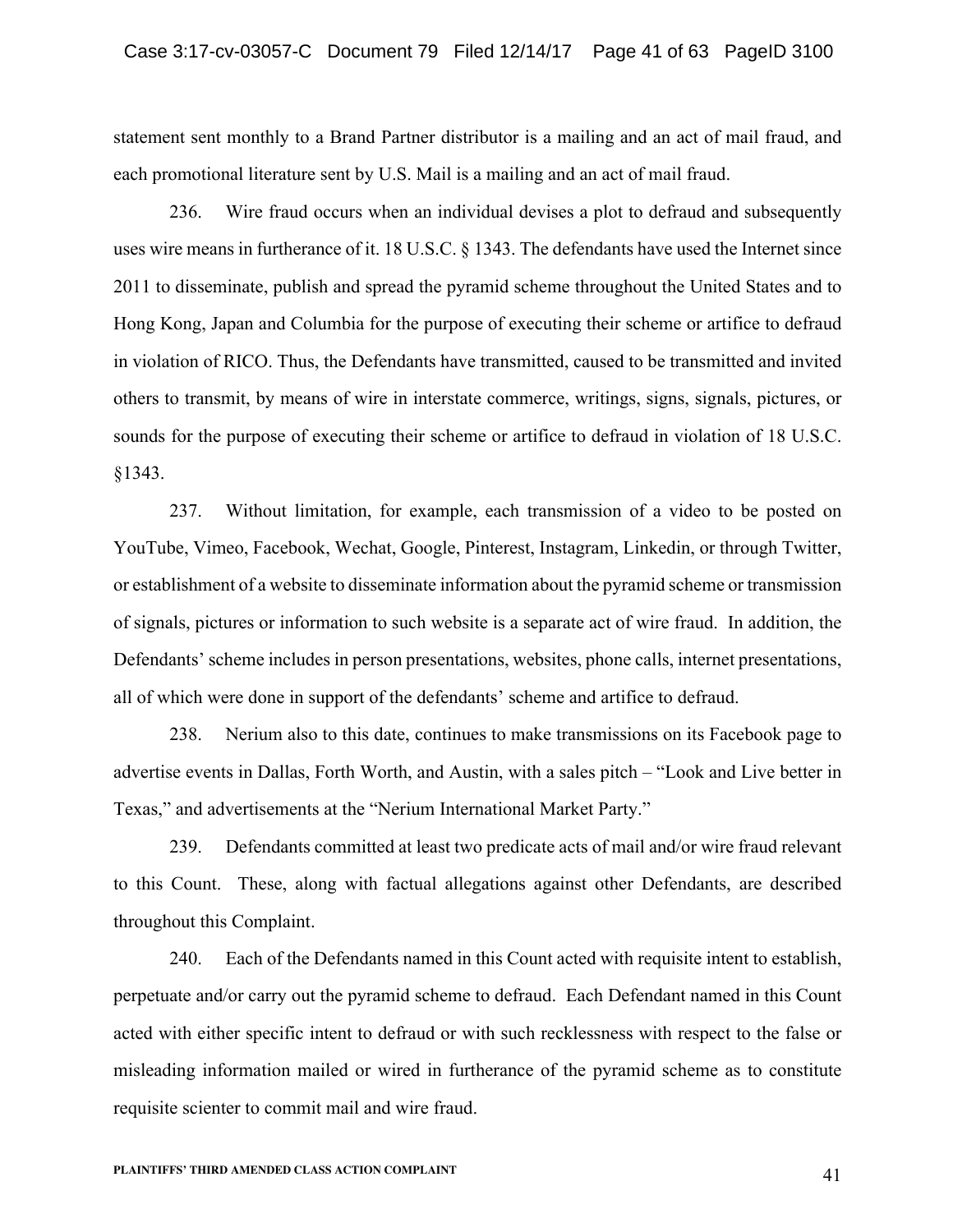241. Nerium represents you can earn "\$10,000 per month just for having fun."

242. That scienter can be inferred from, among other things at least the following: (a) Various third parties and business partners of Nerium have asserted publicly and in litigation, that Nerium is a pyramid scheme during its short history, (b) many consumers have complained to the FTC that Nerium constitutes an illegal pyramid scheme (c) promoters and marketers of Nerium, including Batchelorette star Michael Turnbull have stated in a "Current Affair" television show aired in Australia in 2016: "I certainly wouldn't intentionally get into a pyramid scheme if that's what this business [Nerium] is." (d) Defendant Jeff was directly involved in the financing and active management of the Nerium company and individually knew and/or recklessly disregarded that that the operation of that entity was an illegal pyramid scheme; (e) Jeff Olson is a veteran of the network marketing industry and was involved in multiple allegations of their companies operating as a pyramid scheme; (f) There is a network industry awareness that the FTC has closed down similar operations for being an illegal pyramid (for example BurnLounge, Vemma, Equinox and others) and (g) an awareness on the part of each of these Defendants that recruiting others into a particular sales scheme has been deemed by the FTC and courts to be an illegal pyramid scheme.

243. A number of the Individual Promoter Defendants are also in the separate business of assisting new recruits on how to themselves recruit others. Some of the individual Promotor Defendants use fake testimonials to market the products of Nerium. These Defendants therefore have for years had an opportunity to understand that their participation in the Nerium scheme is an illegal pyramid and/or recklessly disregarded the notion and consciously participated in an illegal pyramid scheme.

## **I.** *The Defendants' Promotion of the Pyramid Is A Per Se Scheme To Defraud Under The Mail And Wire Fraud Statutes*

244. The Defendants named in this Count have used a false and fraudulent scheme, or a scheme to defraud within the meaning of federal law, to harm Plaintiffs and the class. In all respects, these Defendants have conducted their affairs unlawfully, intentionally, willfully and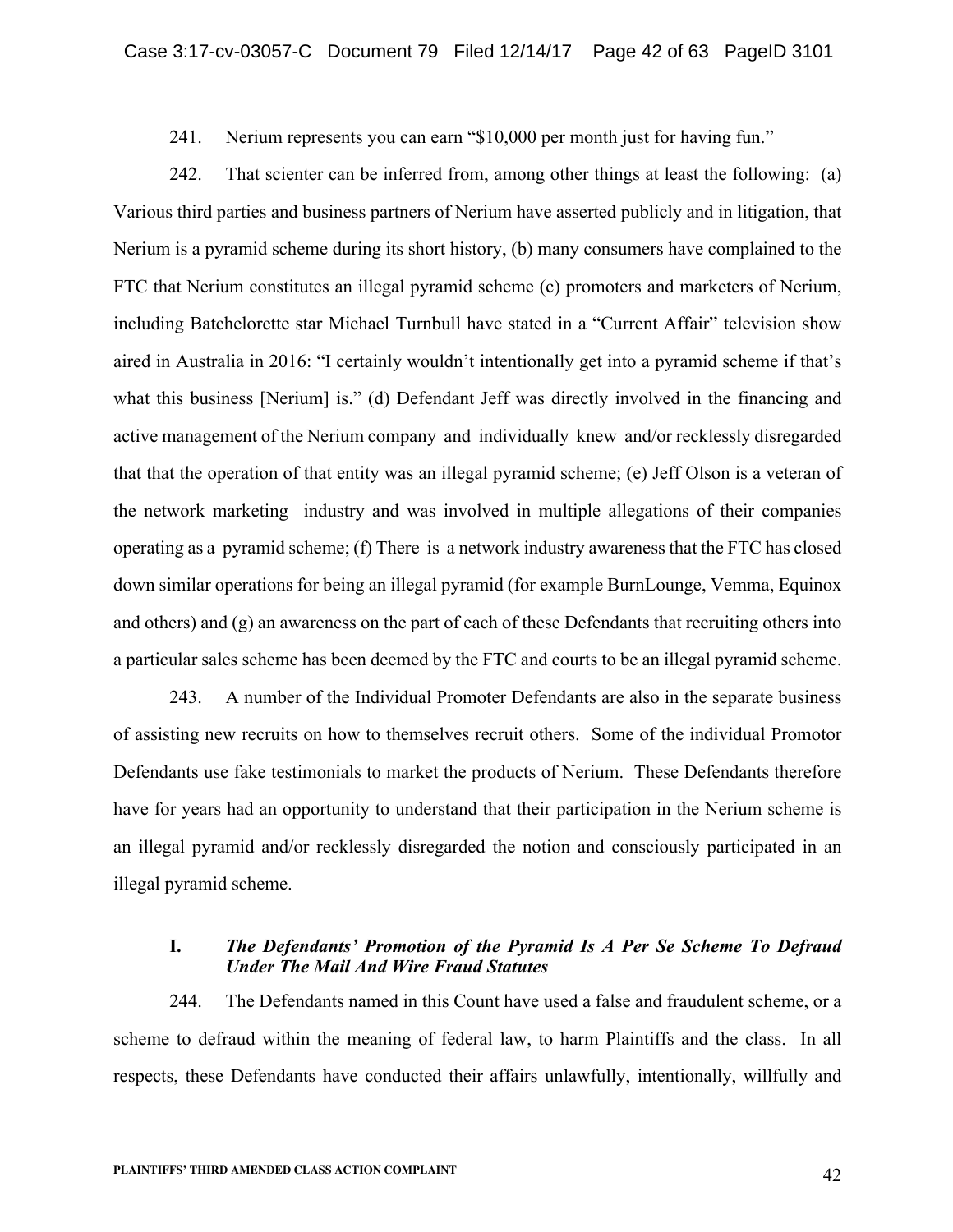with intent to defraud, that is, knowingly and with such specific intent to deceive as is in violation of the mail and wire fraud statutes. They have done so in order to cause financial gain for themselves and for others, all to the detriment of Plaintiffs and the class.

245. First, each Defendant named in this Count has promoted the pyramid scheme that, by its very nature, is a per se scheme and artifice to defraud to obtain money by false pretenses. As detailed in this complaint, all Defendants named in this Count have promoted and successfully expanded the pyramid scheme to victimize the named Plaintiffs and the class. Each of the enumerated acts of wire and mail fraud in furtherance of the pyramid scheme is an act of racketeering.

Second, as part of the pyramid scheme, the Defendants named in this Count made numerous false statements in furtherance of the scheme.

246. Examples of the falsity of these statements include: (a) creating and disseminating the false impression that through the pyramid scheme, Business Partners like Plaintiffs and the class can get "free" Lexus', and/or can get a sizeable monthly or "residual" income; (b) creating and disseminating the false impression that the Business Partners program has enormous or unlimited income potential and that the Business Partners can make enormous money as a result of participating as a promoter for the program; (c) creating and disseminating the false impression that the Business Partners' is an opportunity that one can make money while partying; (d) creating the false impression that through the pyramid, the majority of persons that purchase the Nerium program will make a profit; (e) creating the false impression that the Nerium program has an incredible financial opportunity; (f) creating the false impression that there are many available persons who will want to purchase the Nerium opportunity; (g) creating the false impression that the success stories featured by nerium are typical or, in some cases, even possible; (h) creating the false impression that Edge was a legitimate publication; (i) creating the false impression that advertisements and endorsements made by T personalities like Defendant Shoehed made the products better.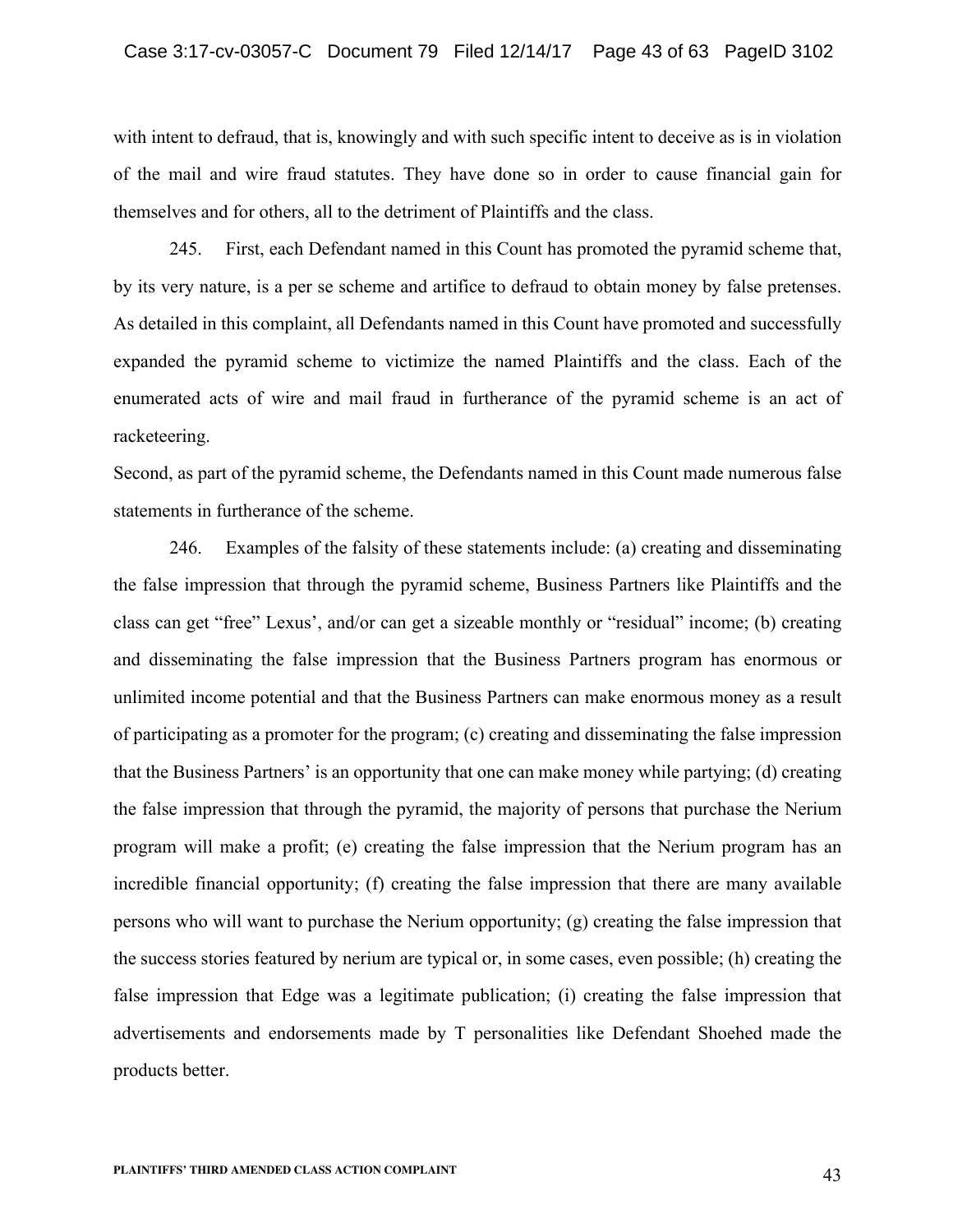247. Further, the Defendants created and disseminated the false impression that there are many available persons who will want to purchase the age-defying products and that the purchase of a Business Partner enrollment will enable the purchaser to make money from legitimate sales. In reality, the defendants know that sales of the age-defying products are made almost exclusively to people who are promoters.

248. Further, the Defendants created and disseminated the false impression that the success stories featured by Nerium are typical or, in some cases, even possible when defendants knew that the persons portrayed were falsely portrayed, persons portrayed were being paid (unreal) amounts of money for committing an illegal activity and/or were assisted by the defendants in setting up a sufficiently large "downline" that the income generated was in fact large.

249. Third, as part of the pyramid scheme the Defendants named in this Count omitted material facts for the purpose of and with the intention of the fraudulent pyramid scheme by obtaining money from the victims. Examples of these omissions include: (a) failure to reveal that the multilevel marketing program and its Business Partner program are illegal pyramid schemes but instead propagate the statements and impression that it is a legal enterprise; (b) failure to reveal that under compensation plan that the majority of the Brand Partners have and likely will lose their money; (c) failure to disclose that many of the top Brand Partners earners paraded by the company (at company-sponsored spectacles and through other publicly disseminated events, videos, documents, and other media) as examples of what Brand Partners can hope to attain through following the Nerium compensation plan were in fact already well established salespeople for other network companies who were recruited to bring large, preexisting "downlines" by the company and were placed in their positions, aided in their attainment of their Nerium ranks, and/or otherwise compensated beyond what is paid to ordinary Brand Partners under the Compensation Plan; (d) failure to reveal that the company knowingly spread unreal and misleading accounts and claims of the success of its upper level executives, all in an effort to attract new Brand Partners, but avoid disclosing a direct connection between the statements and Nerium.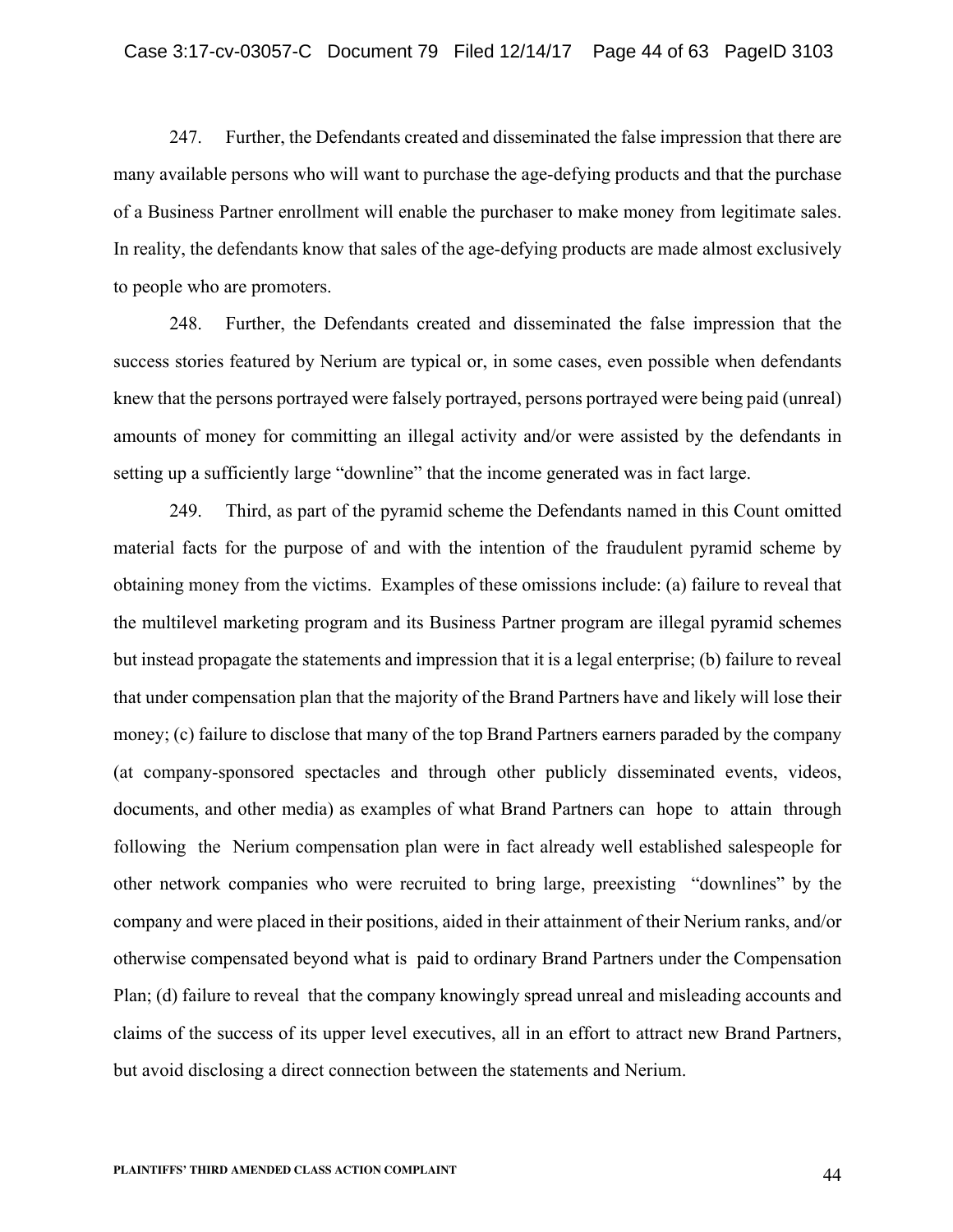# J. *Plaintiffs and the Classes Have Proximately Suffered RICO Injury To Business*

250. A "violation" of RICO is committed if "individuals and entities," use the mails or interstate wire facilities in the execution of "any scheme to defraud." 18 U.S.C. §§ 1341, 1343, Sections 1961(1) (B), 1962. Sections 1964 (a), (c) and (d) authorize persons "injured" in their "business or property," "by reason of" RICO's "violation" to sue for appropriate redress, including equity relief, treble damages and attorneys' fees.

251. Each of the Plaintiffs (and the class sought to be certified) suffered a loss of money composed of the cost they paid to become an IP, together with the website fees, administrative fees, and the cost of merchandise purchased as samples and for purposes of operating the alleged "business opportunity," and the amount they recovered as commissions or other payments. Jia has lost over \$1,200, while Sormillon lost in excess of \$600. The losses were proximately caused by the actions described in this Count, and may be presumed from, among other things, the presumption that no one would knowingly join an illegal pyramid scheme.

252. The precise amount lost by the class sought to be certified has not yet been determined but is believed to be significant. It is believed that each of the unwitting participants in the pyramid scheme sought to be certified as a class has lost \$50 to well over \$5,000 as a result of purchasing their Brand Partner distribution rights. Upon information and belief, the precise amounts that each and every participant in the pyramid scheme has spent on (1) costs associated with the Brand Partner "business opportunity" and (2) has received in commissions or bonuses or other payments from Nerium as a result has been tracked, maintained and accounted for by Nerium through a proprietary software database. Thus, the precise loss of every class member is easily capable of being ascertained in this litigation, and the total business injury capable of being computed for the class.

253. The predicate acts set forth in this Count each were mailings and/or wire transmission of material in furtherance of the promotion of the pyramid scheme. Each of these predicate acts was intended to falsely convey the impression to people like Plaintiffs that participation as a Nerium Brand Partners was legal; that they had a reasonable opportunity to make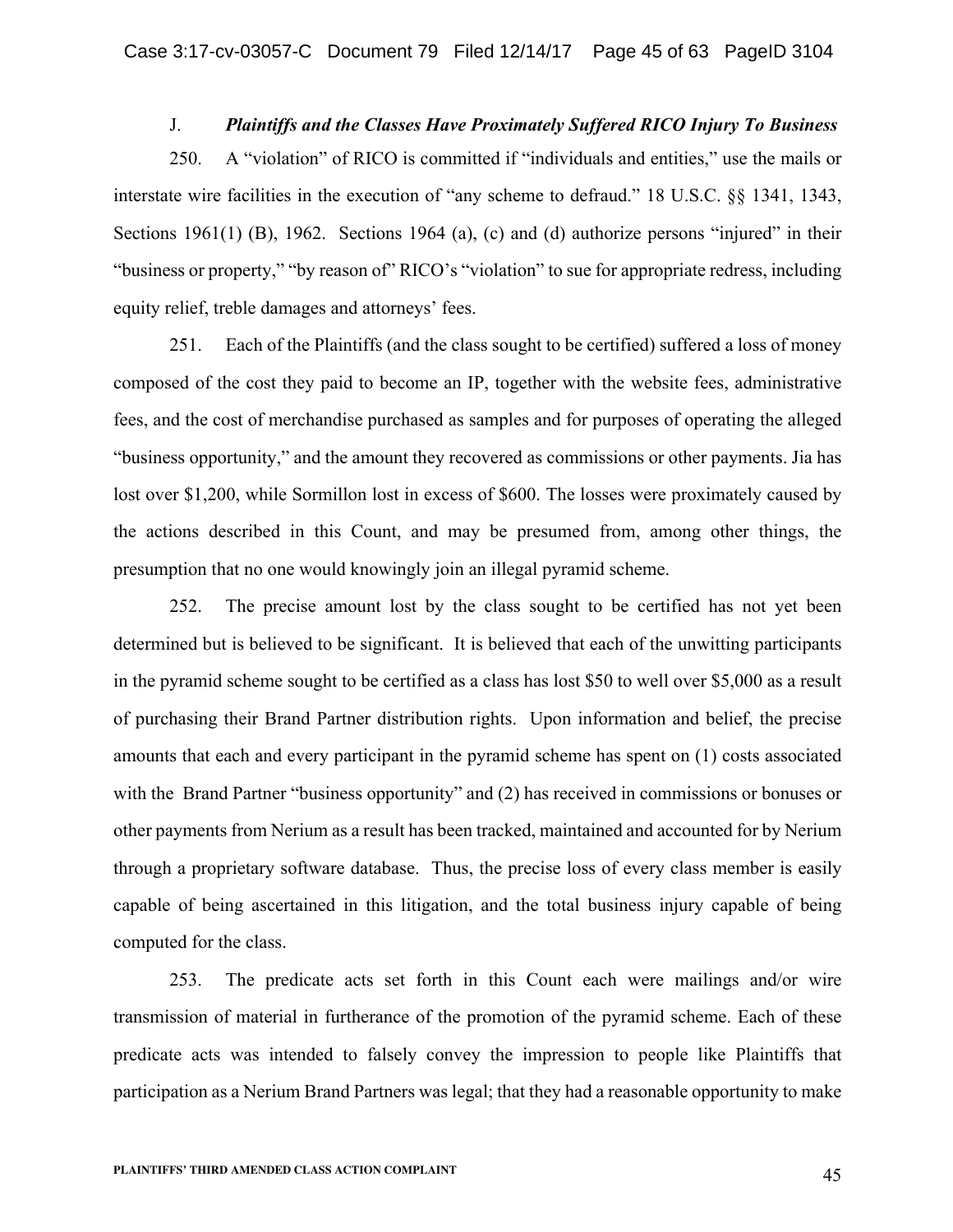money; that people just like them were able to make generous income; and that the commissions or bonuses they would receive would come from the sale of desirable product. The loss suffered by the Plaintiffs and the class was foreseeable and a direct result of the establishment, promotion, and expansion of the pyramid scheme by the Defendants named in this Count. A pyramid scheme depends on continued expansion by continual recruiting of innocent people who do not realize that the only way in which they can achieve the benefits represented by the pyramid scheme's promoters is to recruit and victimize other innocent people into joining. In reality, like all pyramid schemes, the Compensation Plan and all aspects of the promotion of the pyramid scheme were based on recruiting over product sales, and depended on the known existence of money-losers (like the Plaintiffs and the class) to pay the small group of "winners" inherent in any pyramid scheme. There is a clear causal connection between the promotion and recruiting predicate acts alleged above and the injury suffered by the Plaintiffs and the class.

254. The predicate acts attributed to Nerium, Jeff, Renee, and Amber, also include the creation and dissemination of the Compensation Plan. Under the Nerium Compensation Plan, as set forth above, innocent participants could only make money by recruiting others who in turn would recruit others. This was a necessary feature of the Plan, understood as such by all of the Defendants named in this Count. It was the goal of each of these Defendants that Plaintiffs subscribe, by the payment of money to Nerium, to the Compensation Plan. The payment of bonuses and commissions to promoters who were recruiters of participants in the pyramid scheme, like the Plaintiffs and the class, was an intended part of the Nerium Compensation Plan. Each of the named Plaintiffs were placed by Nerium in a pyramid "downline" whose top slot was occupied by Jeff. Each of the payments made by the Plaintiffs to purchase Brand Partner distribution rights and product, as well as payments they made for website usage, resulted in payment of a bonus or commission payment that was made, directly or indirectly, to Nerium, Jeff, Renee, and Amber, directly authorized and/or approved of the dissemination of the Nerium compensation plan that was made a part of the Brand Partner distribution rights purchased by the Plaintiffs. The dissemination of the Nerium compensation plan, together with predicate acts that purported to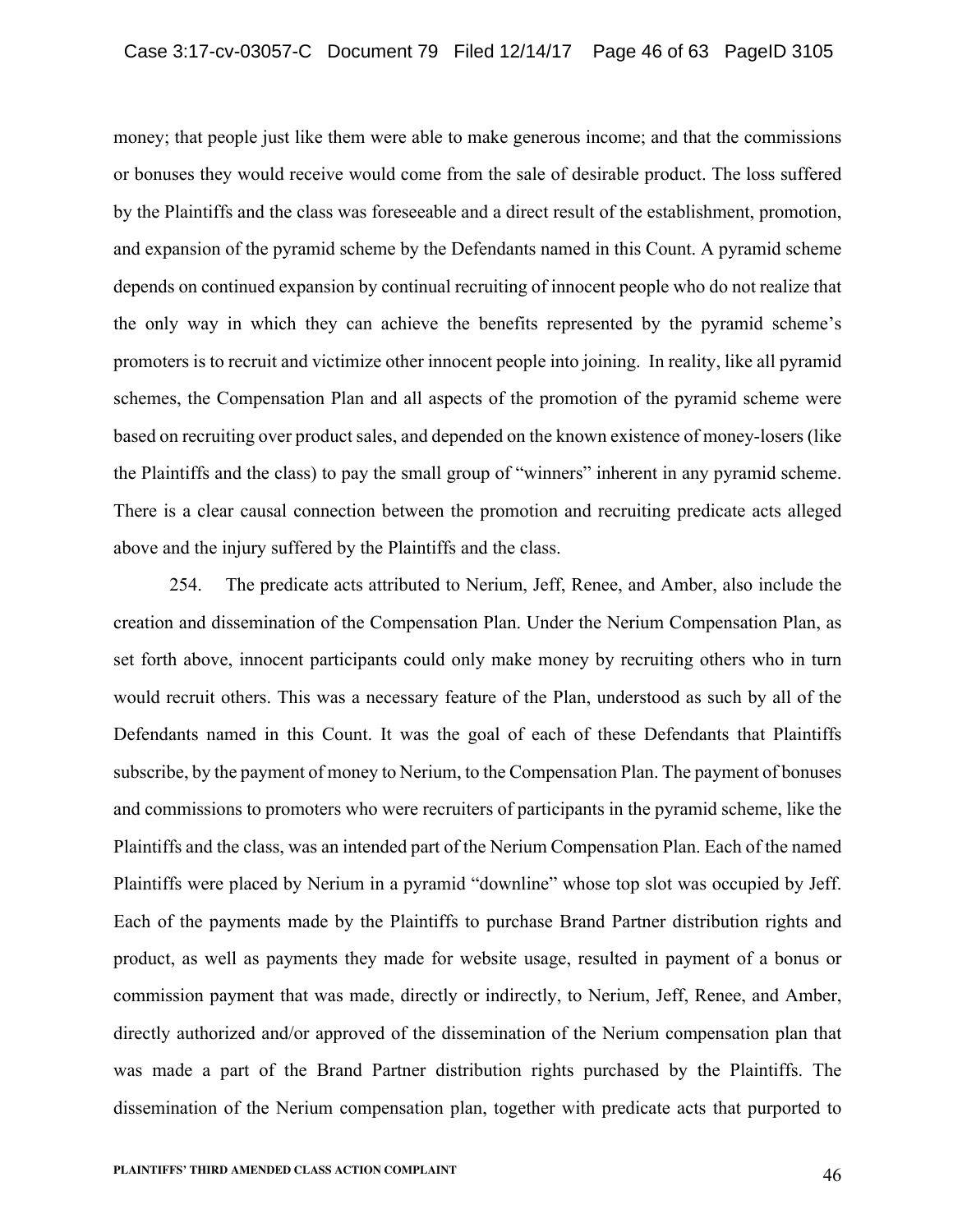falsely emphasize the features of the compensation plan (for example, without revealing that under the plan there would be many more "losers" than "winners") was in furtherance of the scheme. Plaintiffs lost money by participating in the compensation plan. But for the illegal nature of the bonus and commission payments set forth by the compensation plan, Plaintiffs and others would not have lost money. Plaintiffs' losses thus were a direct and proximate cause of their intended participation in the compensation plan authored and/or approved by each of these Defendants.

255. A pyramid scheme depends on recruitment of innocent people. The predicate acts attributed to the promoter Defendants are primarily those that concern the promotion of the scheme and luring innocent people to join the business opportunity. The promoters had an incentive to spread the word. The payment of bonuses and commissions to promoters who were recruiters of more participants was part of the scheme. In 2013 to 2016, many of the other promoters were named a director eligible to collect revenue from company-wide sales, including sales made to new recruits like Jia and Sormillon. It is believed that these individuals were also Plaintiffs' "uplines," and therefore these individuals also received a commission payment, either directly by virtue of being in Plaintiffs' "upline" or indirectly, from the money paid by Plaintiffs. But for the illegal nature of the bonus and commission payments set forth by the "business opportunity" and the recruiting materials, ads or promotions made by these Defendants, directed to Plaintiffs and members of the class who were invited to meetings such as those attended by the Plaintiffs, Plaintiffs and others would not have lost money. The dissemination of the Nerium "business opportunity," by these Defendants together with predicate acts that purported to spread the impression that joining the Nerium "business opportunity" or that resulted in the recruitment of Plaintiffs, directly or indirectly, proximately caused Plaintiffs' and the class losses.

256. Jeff/Renee/Amber: (1) serving as the co-founders and principal creators of the pyramid scheme, (2) creating and/or approving the creation of the Compensation Plan which pays primarily for recruiting, (3) creating and disseminating countless promotional materials, videos, and public appearances designed to further and expand the pyramid scheme in the United States and abroad, (4) making contractual arrangements with third persons to provide capital to expand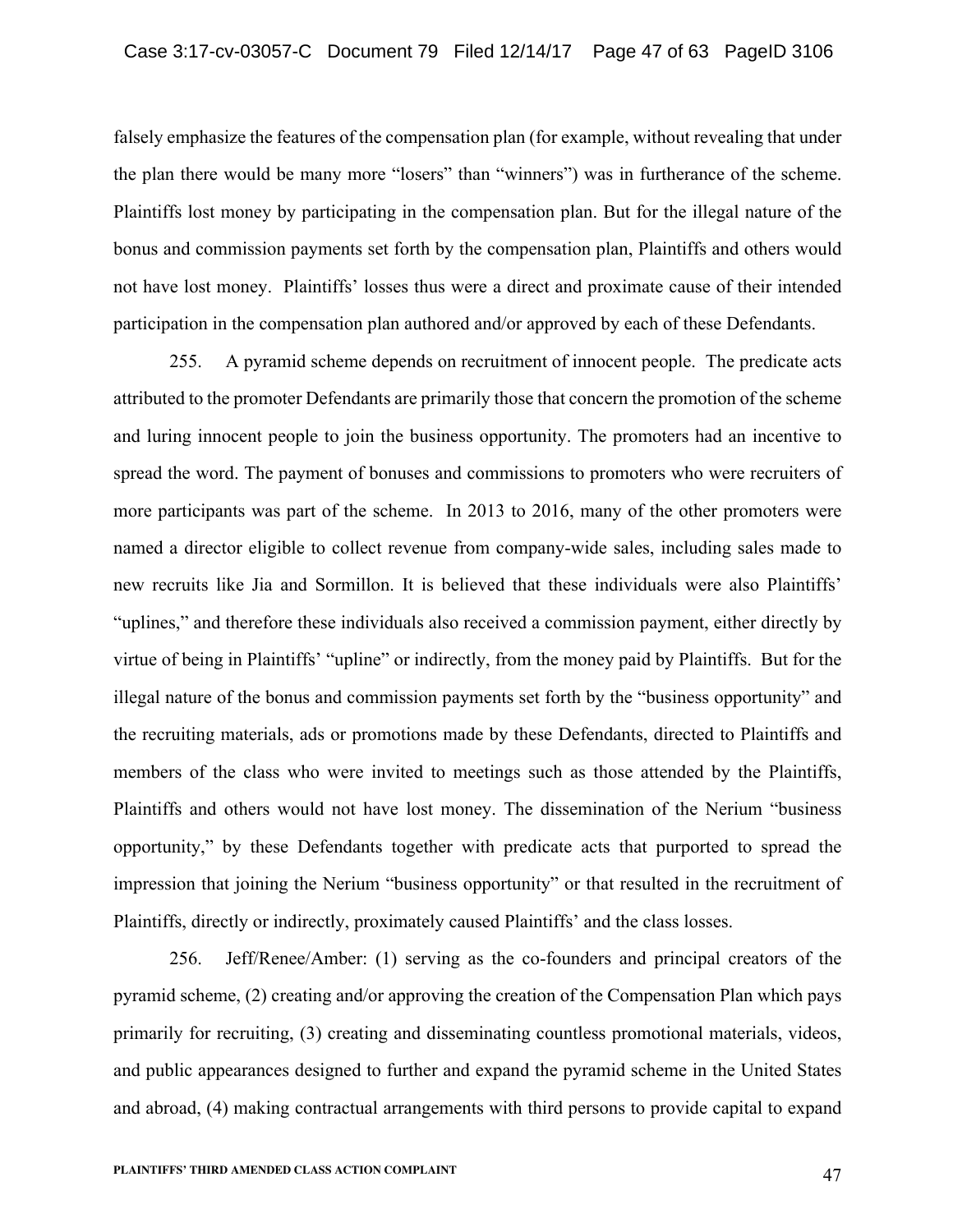#### Case 3:17-cv-03057-C Document 79 Filed 12/14/17 Page 48 of 63 PageID 3107

the pyramid scheme and to lend the scheme an air of legitimacy, (5) making deals with professional network marketers to pay them hidden inducements and/or assign them "downlines" as an inducement to further the expansion of the pyramid scheme, (6) acting as the "top" distributor and accepting tens of millions of dollars as gains from the pyramid scheme.

257. Shouhed: (1) accepting payments and/or other inducements, including being given or assigned a "downline" by Jeff/Renee/Amber upon becoming a Nerium distributor; (2) performing recruiting acts on behalf of Nerium and the enterprise when he knew or reasonably should have known that he was promoting a pyramid scheme, (3) appearing in print and electronic promotions to give legitimacy to the idea that anyone could achieve six- and seven- figure success in the "business opportunity" when they knew that their own success and financial payments were the result of hidden arrangements that would not be made available to persons who were being recruited.

258. The Defendants named in this Count used false and fraudulent means and conducted their affairs unlawfully, intentionally, willfully and with the intent to defraud, for their own financial gain and benefit and for the financial gain and benefit of others, all to the detriment of Jia, Sormillon, and others that purchased the Brand Partner program.

259. Each of the Defendants named in this Count has violated Section 1962(c) and is liable, jointly and severally, for the business injury caused to the Plaintiffs and the class by his or her actions.

# **COUNT 6 - RICO 18 U.S.C. §§ 1962(c), 1961(5), 1962(d)) (Against All Defendants)**

260. Section 1962(d) makes it "unlawful for any person to conspire to violate any of the provisions of subsection (a), (b), or (c) of this section."

261. Plaintiffs re-state the previous paragraphs as if fully set forth here.

262. Each of the Defendants named in this Count have participated in a conspiracy to violate Count Five.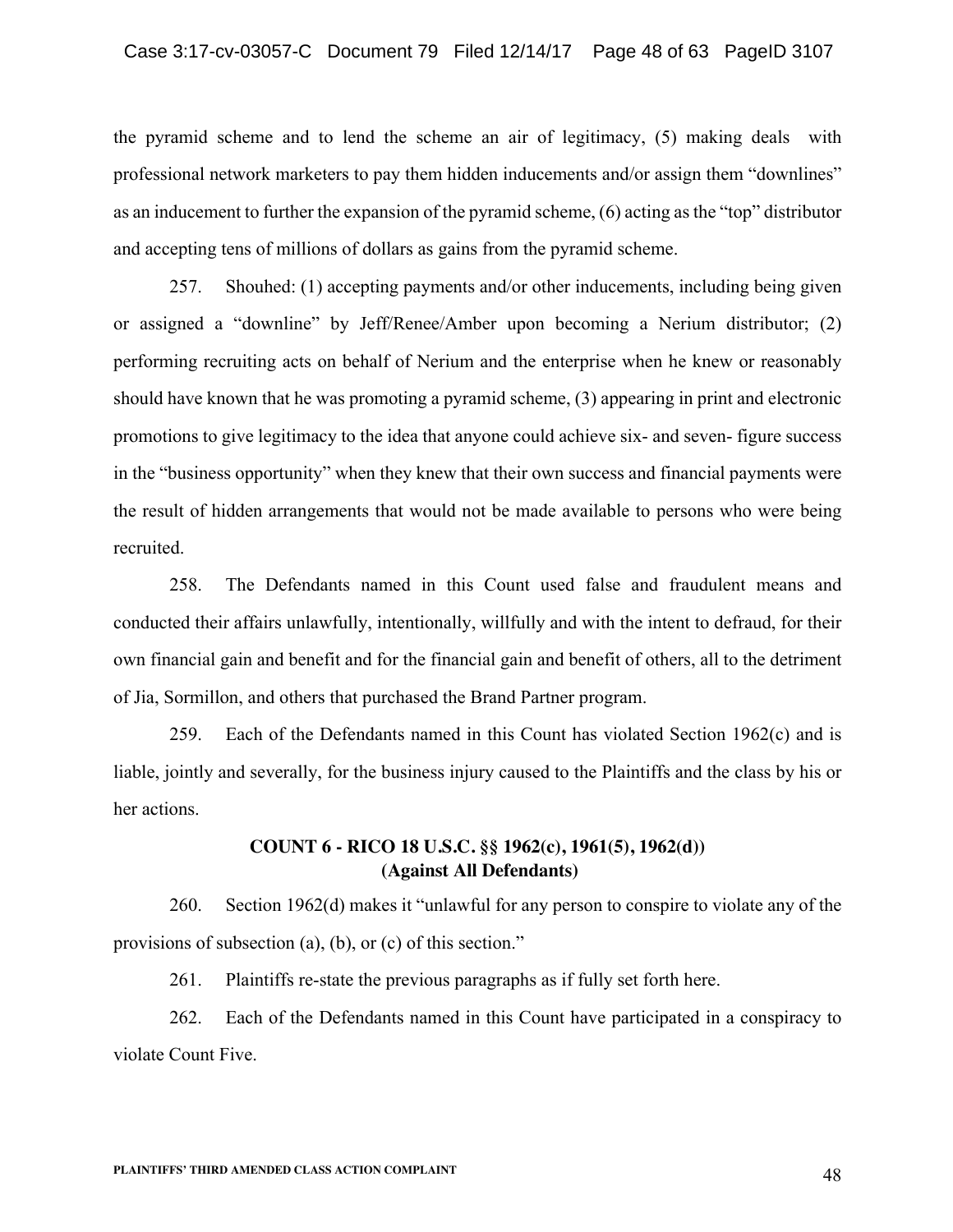263. Each of the Defendants named in this Count has participated in the pyramid scheme and their participation is necessarily a combination of more than two individuals.

264. The roles of all of the Defendants named in this Count are set forth in Count V.

265. Defendants' and nonparty entities' creation, support or maintenance of the pyramid scheme is illegal.

266. The Defendants named in this Count had a meeting of the minds on the object or course of action, specifically to create, support and maintain the pyramid scheme for their financial benefit as evidenced by each Defendant's voluntary and knowing participation in the pyramid scheme. These agreements and understandings are described in Count V.

267. Each of the Defendants named in this Count and others have committed one or more overt acts to achieve or further the unlawful objects and purposes of the pyramid scheme detailed herein. They include the following:

268. Jeff/Renee/Amber: (1) serving as the co-founders and principal creators of the pyramid scheme, (2) creating and/or approving the creation of the Compensation Plan which pays primarily for recruiting, (3) creating and disseminating countless promotional materials, videos, and public appearances designed to further and expand the pyramid scheme in the United States and abroad, (4) making contractual arrangements with third persons to provide capital to expand the pyramid scheme and to lend the scheme an air of legitimacy, (5) making deals with professional network marketers to pay them hidden inducements and/or assign them "downlines" as an inducement to further the expansion of the pyramid scheme, (6) acting as the "top" distributor and accepting tens of millions of dollars as gains from the pyramid scheme.

269. Shouhed is responsible for: (1) accepting payments and/or other inducements, including being given or assigned a "downline" by Jeff/Renee/Amber upon becoming a Nerium distributor; (2) performing recruiting acts on behalf of Nerium and the enterprise when they knew or reasonably should have known that he was promoting a pyramid scheme, (3) appearing in print and electronic promotions to give legitimacy to the idea that anyone could achieve six- and sevenfigure success in the "business opportunity" when they knew that their own success and financial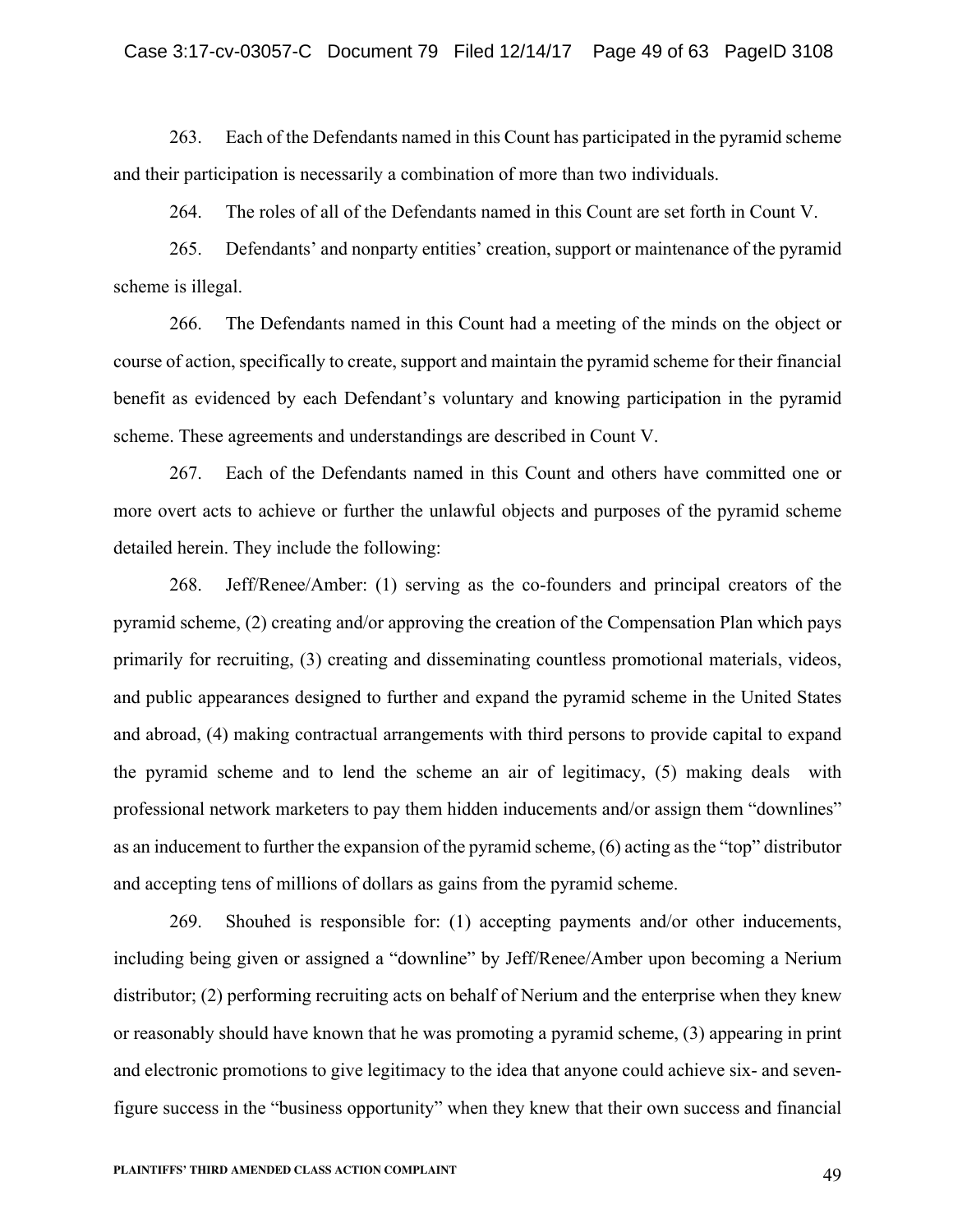payments were the result of hidden arrangements that would not be made available to persons who were being recruited.

270. The Defendants named in this Count used false and fraudulent means and conducted their affairs unlawfully, intentionally, willfully and with the intent to defraud, for their own financial gain and benefit and for the financial gain and benefit of others, all to the detriment of Jia, Sormillon and others that purchased the Brand Partners. These acts, intent and losses are set forth in Count V.

271. Each of the Defendants named in this Count has violated Section 1962(c) and is liable, jointly and severally, for the business injury caused to the Plaintiffs and the class by his or her actions.

# **COUNT 7 – Unjust Enrichment (Against All Defendants Except Nerium)**

261. Plaintiffs and the classes repeat and re-allege every allegation above as if set forth herein in full.

271. Unjust enrichment occurs when a plaintiff confers a benefit to the defendant, the Defendant accepts and retains the benefit, and Defendant does not pay the Plaintiff the value of the benefit.

272. The Individual Defendants named in this Count have been unjustly enriched at the expense of, and to the detriment of, Plaintiff and the members of the class in that the financial benefits obtained by them came as a result of their promotion of the unlawful pyramid scheme. The financial benefits they obtained came from the Plaintiff and the members of the class, who unwittingly participated in the pyramid scheme and naturally and inevitably lost money in the process. The unjustly-obtained benefits are comprised of the following three categories of gains.

273. First, the Individuals Defendants named in this Count made contractual agreements with each other and with other third-parties that depended on the success of the pyramid scheme. The Individual Defendants took active steps to expand the scope of the pyramid scheme, and increased the number of participants—and therefore the number of inevitable "losers" in order to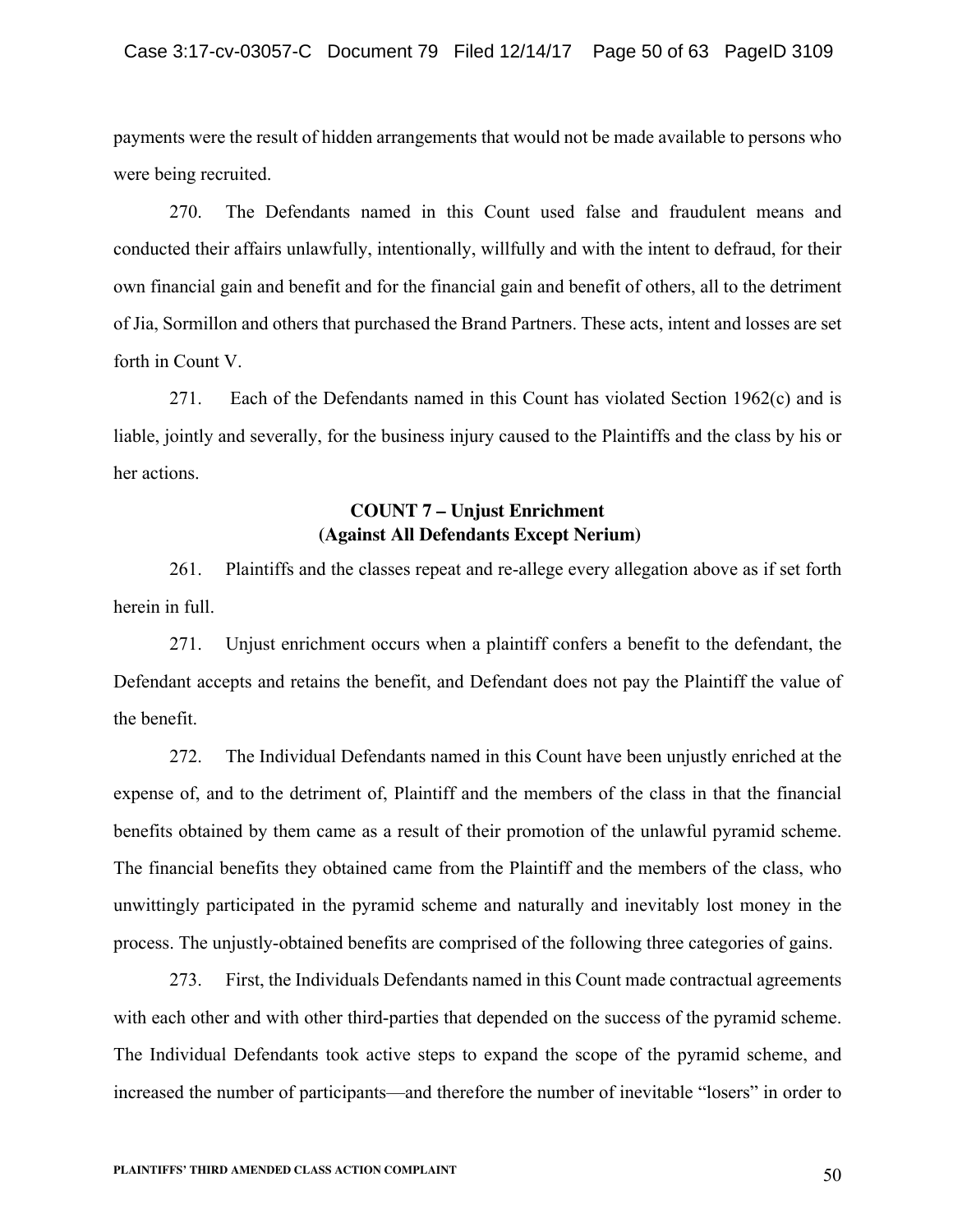maximize the amounts each would get. These Defendants were able to obtain payouts under the contracts on the backs of the Plaintiffs.

274. Second, the Individual Defendants, together with their controlled entities, their children, and other parties have each been enriched in significant amounts as a result of the performance of their various illegal duties. Regardless of in what year, each of the Individual Defendants were "upline" from the Plaintiff and the class, and thus, as a matter of the compensation plan implemented by Nerium, obtained bonuses and commissions, which were necessarily funded by a portion of the Plaintiffs' (and the classes) purchase of distributorships, and purchase of product. These payments were thus, directly funded by the Plaintiff by virtue of the compensation system paying commissions and bonuses "upline" to promoters at the top of the pyramid. The value of these benefits can be computed but is presently unknown. But for the illegal Compensation Plan and the commission of the illegal pyramid scheme, the Individual Defendants could not have obtained the funds that came to them via the Compensation Plan.

275. Third, in addition to the unjust benefits, Jeff, Renee, and Amber have obtained as a result of being upline at the top of the Nerium Pyramid, they have also received a compensation in an amount equaling in the millions based on their executive position in the pyramid scheme. The monies that they received, in part to pay these salaries, came from Plaintiffs' (or the class) payments for the same reasons as set forth above.

276. The revenue that resulted in these payments came directly from the payments made by Plaintiff and the class. It would be unjust to permit these Defendants to retain these ill-gotten gains.

# **COUNT 8 – Violations of The Deceptive Trade Practices-Consumer Protection Act (Against All Defendants)**

277. Plaintiffs re-allege each of the preceding paragraphs as if fully set out here.

278. Defendants have engaged in false, misleading and deceptive acts and practices in the operation of their business in violation of the Deceptive Trade Practices-Consumer Protection Act Tex. Bus  $& Com. Code \S 17.41$ , et seq. (the "DTPA").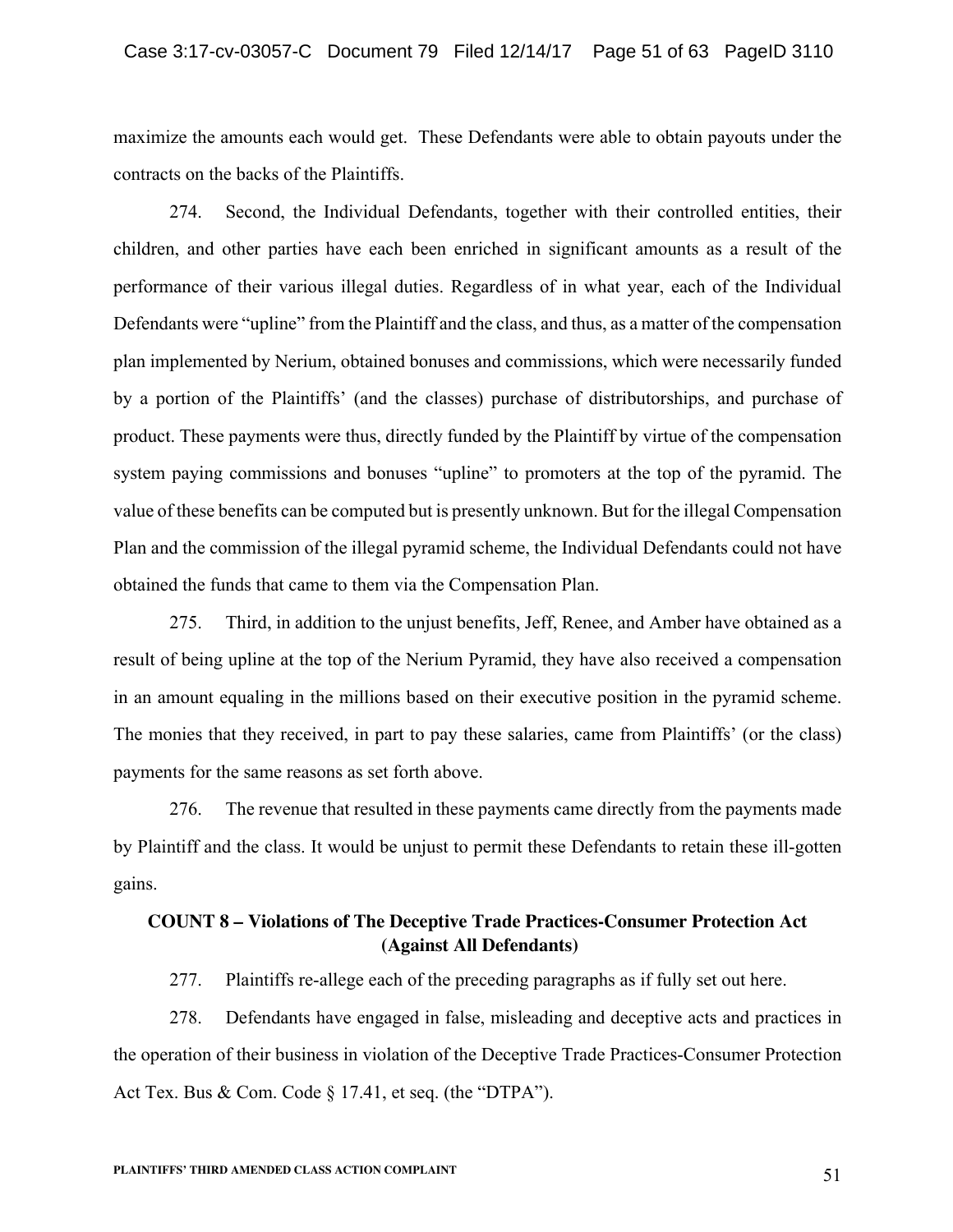### *A. Defendants Are Directly Liable Under The DTPA*

279. Plaintiffs and members of the class are "consumers" as defined by  $\S$  17.50(a).

280. Plaintiff sought and/or acquired goods and/or services by purchase pursuant to the Tex. Bus. & Comm. Code §17.45(4).

281. Paying the yearly amount to be a brand partner in the pyramid scheme opportunity, constitutes a good and/or service under the Tex. Bus. & Comm. Code.

282. Each of the Defendants are a proper party to be sued under the DTPA pursuant to the Tex. Bus. & Comm. Code §17.50(a)(l) and 45(3). Defendants' deceptive act or practice and/or act was committed in order to induce Plaintiffs to enter into contract, in connection with a special relationship in which Defendants represented as having special expertise, experience, and capability.

283. Each of the Defendants committed a false, misleading and/or deceptive act or practice in violation of Tex. Bus. & Comm. Code §17.46(b) and that was relied on by Plaintiff to Plaintiffs' detriment. Namely, Defendant committed the following false, misleading and/or deceptive acts or practices:

a. Representing that the opportunity is of a particular standard, quality or grade when in reality, the opportunity was a worthless pyramid scheme destined to fail;

b. Failing to disclose information about the goods and/or services that were known at the time of the transaction intending to induce Plaintiffs to enter into a transaction that Plaintiffs would not have entered into if the information had been disclosed; and/or

c. An unconscionable action or course of action to take advantage of Plaintiffs' lack of knowledge, ability, experience or capacity to a grossly unfair degree.

284. Plaintiffs believed they would make money be participating in the opportunity.

285. Plaintiffs believed that they would receive a free Lexus automobile by participating in the opportunity.

286. Defendants never intended to adhere to the terms of any contract and/or invoice,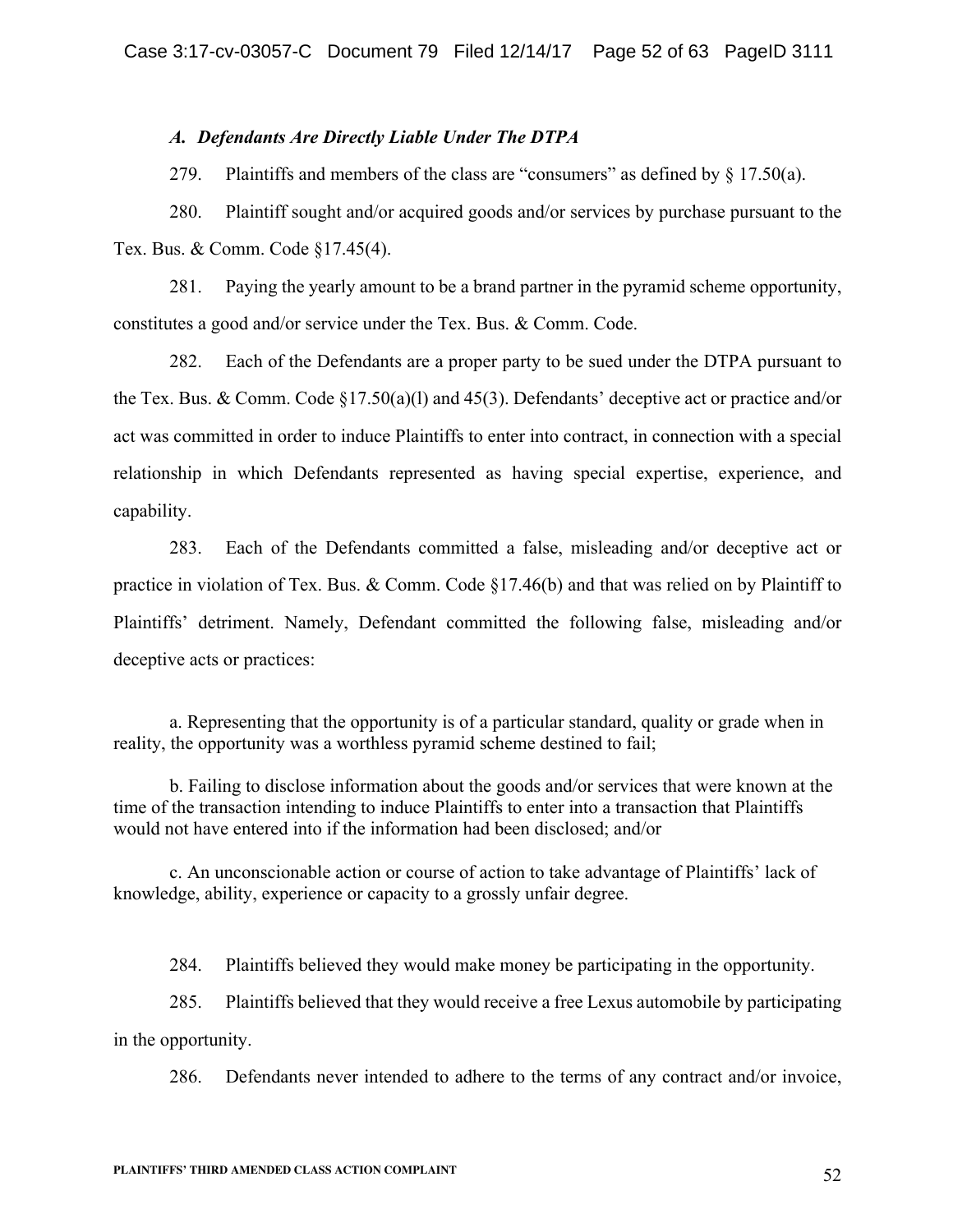and in fact knew that commissions, payments, and other amounts would only be paid out to those who were likewise duped, and in reality nearly no person would receive commissions, bonuses or opportunities.

287. Defendants' actions were a producing cause of Plaintiffs' damages. Plaintiffs have suffered economic damages as a result of Defendants' wrongful conduct. As such, Plaintiffs seek recovery of economic damages, including out-of-pocket damages, benefit-of-the bargain damages, lost profits, treble damages and reasonable and necessary attorney's fees.

#### *B. Defendants Are Liable As A Tie-In Action Under The DTPA*

288. Plaintiffs and members of the class are "claimants" as defined by § 17.50(h), and aggrieved parties pursuant to tie-in statutory violations.

289. Plaintiffs are each a "person" as defined in  $\S 17.461(a)(6)$ , who gave consideration for the opportunity to receive compensation.

290. Nerium, and each of the Defendants, are a "person" as defined by the DTPA involved in "trade and commerce" as defined by the DTPA.

291. At all times material to the Plaintiffs' involvement with Nerium, Nerium and the other defendants operated and promoted a pyramid promotion scheme within the meaning of Tex. Bus. & Com. Code § 17.461, thereby committing violations and wrongful acts under the DTPA as a direct action under  $\S 17.50(a)$ , and as a tie-in action, under  $\S 17.50(h)$ .

292. Each of the Defendants are "persons" as defined in  $\S$  17.461(c).

293. Each of the Defendants contrived and/or prepared and/or established and/or operated and/or advertised, and/or sold and/or promoted a pyramid promotional scheme.

294. The Defendants' business process is a "pyramid promotional scheme" pursuant to § 17.461(a)(B)(6) because Nerium and the other Defendants have created plan or operation by which a person gives consideration for the opportunity to receive compensation that is derived primarily from a person's introduction of other persons to participate in the plan or operation, rather than from the sale of a product by a person introduced into the plan or operation.

295. As a direct and proximate result of the Defendants' conduct, the Plaintiffs have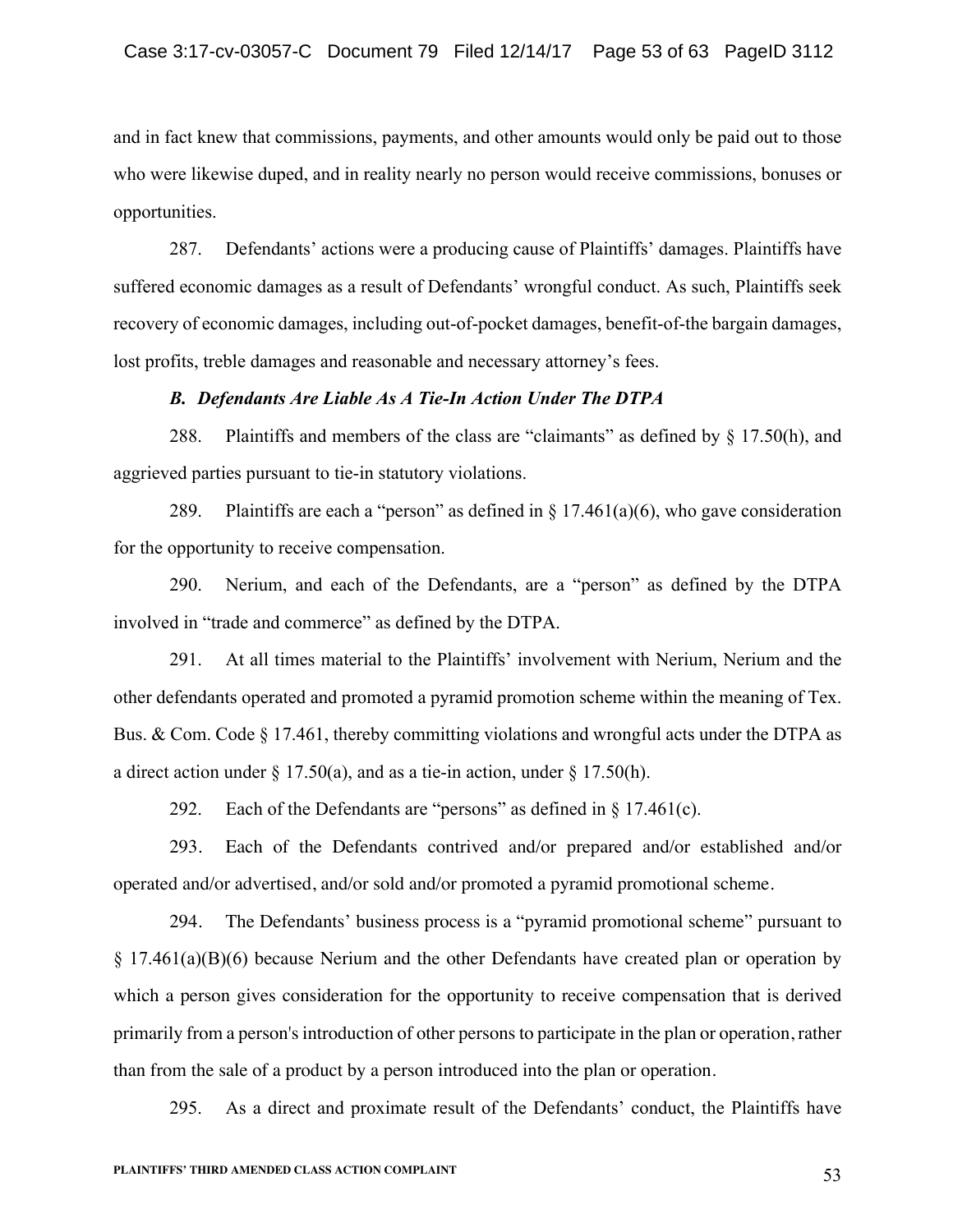sustained substantial damages.

296. Nerium and the Defendants' committed these actions and violations intentionally and knowingly, entitling Plaintiffs and the class members to treble damages.

297. Plaintiffs and the class members are entitled to relief pursuant to Tex. Bus. & Com. Code § 17.50(h) *et seq.* for the above described violations of the DTPA. The Plaintiffs requests that this Court grant them treble, and economic damages, as well as costs, interest, and attorney's fees. Plaintiffs and the class also request that this Court grant them declaratory relief and issue an injunction to prevent the Defendants from committing future violations of the DTPA pursuant to Tex. Bus. & Com. Code § 17.50.

# **COUNT 9 – Fraudulent Concealment/Non-Disclosure (Against All Defendants)**

298. Plaintiffs reallege all allegations as if fully set forth herein, and incorporate previous allegations by reference.

299. As alleged above in ¶¶ 23 through 70 of this Complaint, Defendants made the representations to Plaintiff therein concerning their business, including that this was a way for normal people to obtain incredible financial success.

300. Defendants' representations described above were false. However, despite knowing of the falsity of their representations, Defendants concealed, and/or failed to disclose material and contrary facts set forth above, including, among other things, that nearly 99% of all participants in Nerium's pyramid scheme failed.

301. Defendants had a duty to disclose this information to their participants because: it is material information that would reflect the fraudulent nature of the business, and Defendants knew the information was not reasonably discoverable by their participants; Defendants made affirmative representations that were contrary and misleading without the disclosure of this information; and/or Defendants actively concealed this information from their participants, the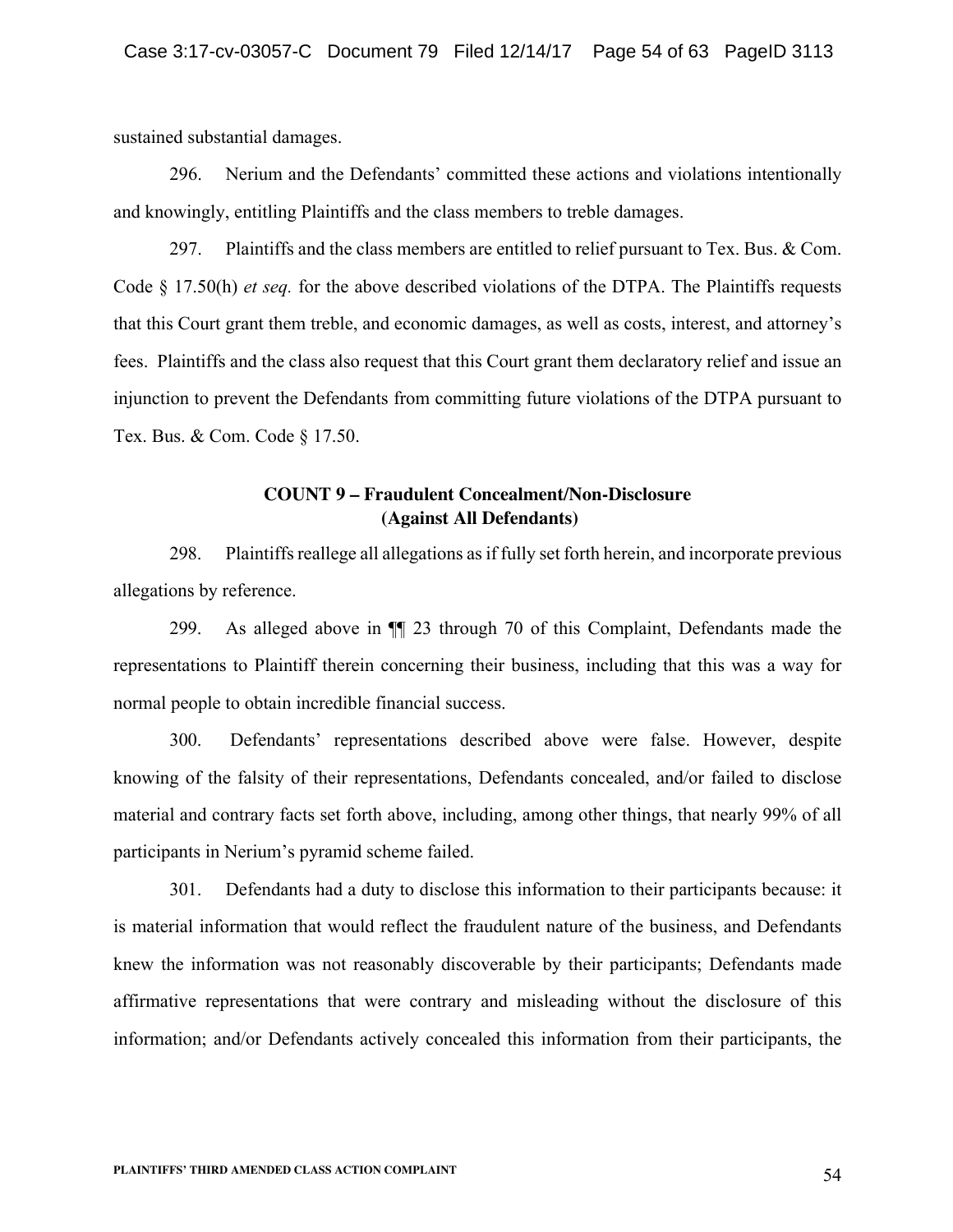United States government and its agencies, the State Governments and their attorney generals, and the public.

302. Defendants concealed and failed to disclose these material facts with the intent to deceive Plaintiffs and the Class, including but not limited to concealing the fact that nearly all participants in the pyramid scheme fail.

303. Defendants' concealments and non-disclosure of material facts as set forth above were made with the intent to induce Plaintiffs and the Class to join the Nerium opportunity.

304. Plaintiffs and the Class, at the time these failures to disclose and suppressions of facts occurred, and at the time Plaintiff and the Class became distributors, were ignorant of the existence of the facts that Defendants suppressed and failed to disclose. If Plaintiffs and the Class had known of Defendants' concealments and failures to disclose material facts, they would not have taken the actions they did, including but not limited to becoming distributors of Nerium.

305. The Individual Defendants conspired with Nerium to conceal the true nature of the business, and that the business opportunity was destined to fail.

306. Plaintiffs and the Class' reliance was justified and reasonable as they had no basis to doubt the original representations made to them, nor did they have reason to believe they were being misled or material facts were being concealed from them.

307. Each of the individual defendants, and the other corporate parties who were not Nerium had a duty to disclose the true information to each of the Plaintiffs because each of the individual named defendants was an officers, director, shareholder, or promotor that owed a fiduciary duty to the Nerium pyramid and held themselves out to the Plaintiffs and the class as the ambassadors of the opportunity.

308. Defendant Nerium had a duty to each of the Plaintiffs because it demonstrated the compensation plan in a document to Plaintiffs, who were each prospective interested participants.

309. As a direct and proximate result of the above, Plaintiffs and the Class have suffered damages in an amount to be proven at trial.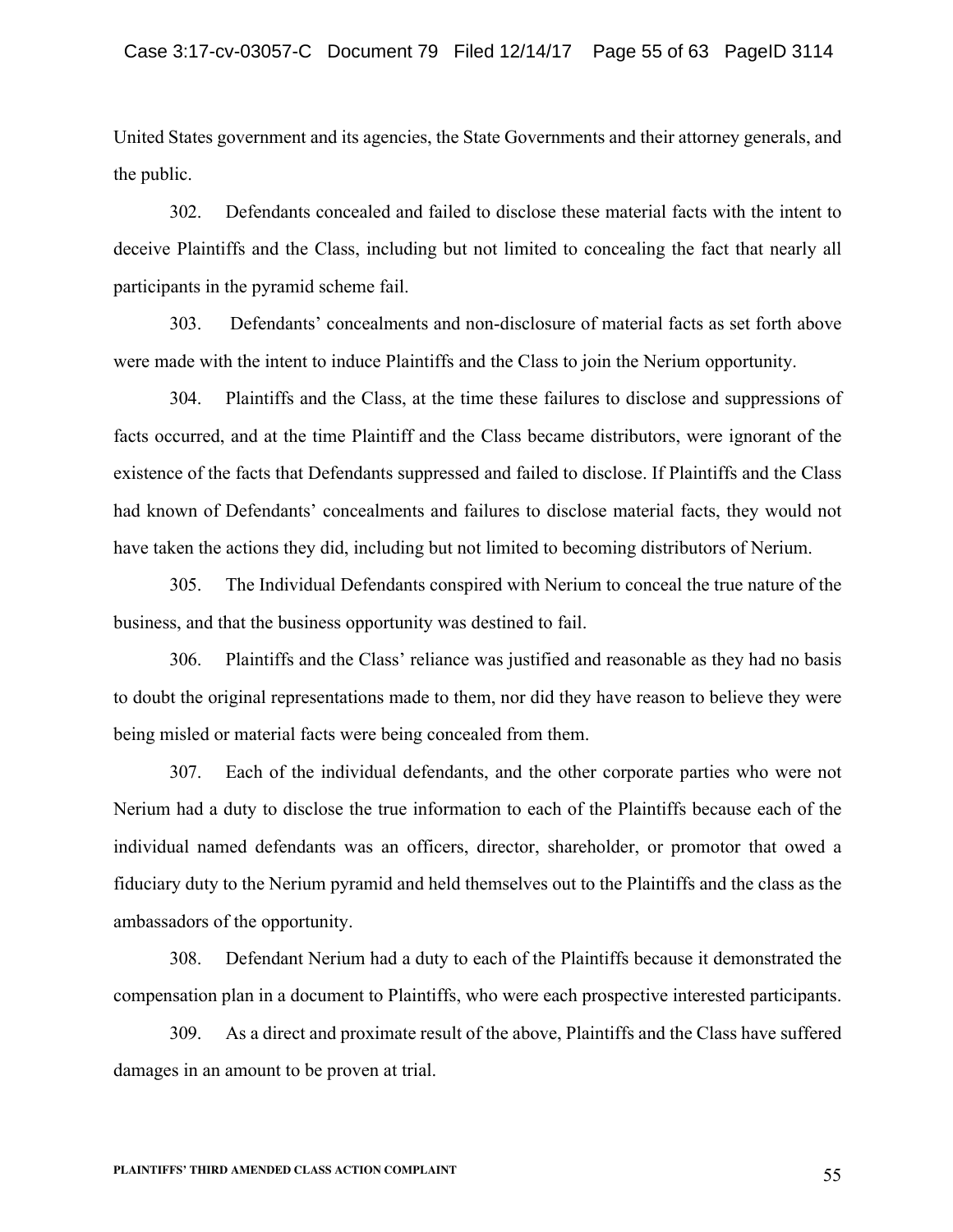310. Defendants undertook the aforesaid illegal acts intentionally or with conscious disregard of the rights of Plaintiffs and the Class, and did so with fraud, oppression, and/or malice. This despicable conduct subjected Plaintiffs and the Class to cruel and unjust hardship so as to justify an award of punitive damages in an amount sufficient to deter such wrongful conduct in the future. Therefore, Plaintiffs and the Class are also entitled to punitive damages against Defendants in an amount to be determined at trial.Plaintiffs reallege all allegations as if fully set forth herein, and incorporate previous allegations by reference.

# **COUNT 10 - 5 U.S.C. § 78j(b) [Section 10b] and 17 C.F.R. § 240.10b-5 [Section 10b-5] (Against All Defendants)**

311. Plaintiffs and the class repeat and re-allege every allegation above as if set forth herein in full.

312. In the alternative to Counts Five and Six, and without prejudice to their position that Counts Five and Six are not preempted by the PSLRA, Plaintiffs in Count Seven allege violations of the securities laws.

313. Only to the extent Defendants contend that Plaintiffs' purchases of starter kits, payment of fees, and purchases of Nerium products constitute investments in unregistered securities (the sale of which would be a past and continuing violation of federal securities laws), and only if Defendants are successful in obtaining a dismissal for judgment against Plaintiffs' RICO claims on the grounds that the PSLRA preempts their RICO claims, Plaintiffs contend that their purchases of starter kits, payment of monthly fee, and purchases of Nerium products constitute investments in securities.

314. Nerium made numerous material omissions in its Policies regarding retail sales to the Plaintiffs. Nerium represented that retail sales were a significant part of Defendants' revenues. Also Nerium represented as follows:

- You can receive a "live better bonus of \$150,000."
- "With Nerium International, you can have everything." Further, "[o]ur program allows you the life-changing career to tailor your career to unlimited success, your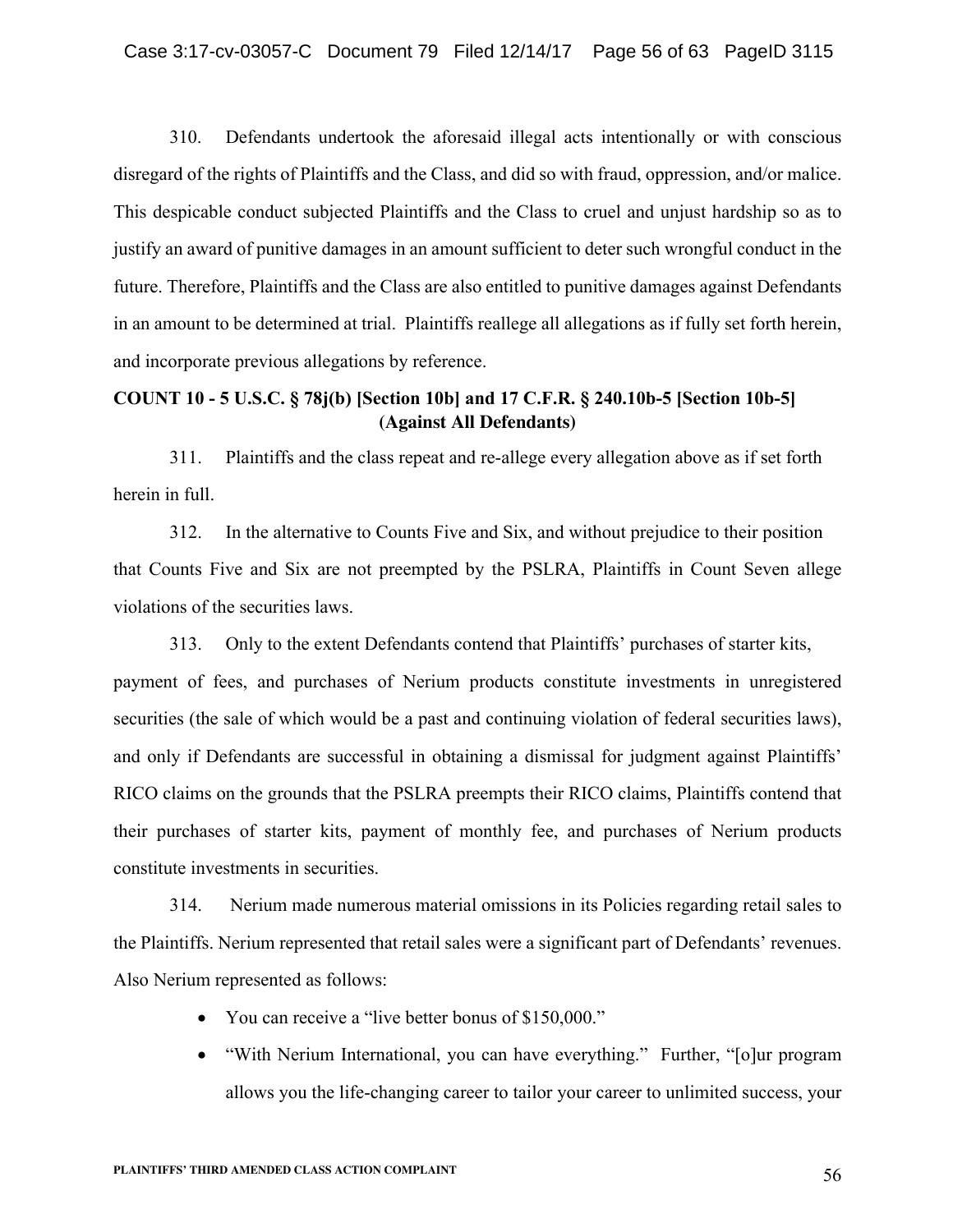way... They incentivize you to become the best person you can be... I quickly earned my Lexus... I got an i-pad bonus… You can pay off your student loans… I wanted to retire my parents."

- You "get paid to party." The representation "[i]f you want your future on your terms, get with your referring brand partner for more information."
- CEO Jeff Olson claims, "[w]e have people who've earned their iPads, they've earned their cars, earned dream vacations, great incomes, six figure incomes, people making adult incomes, people making incomes that put them in the top 5 percentile of the United States."
- "When you don't worry about money anymore, you don't have to stress out over the bills, you know it's about the choices you have – the freedom you have."
- "Nerium has just completely changed my life; everything about my life has gotten completely 100% better. We recently purchased our dream home and it's absolutely gorgeous."

315. Further, Nerium made false income disclosures in 2013 that were misleading affirmatively, and by omission.

316. Nerium also made misrepresentations to Plaintiffs (affirmatively and by omission) in the Compensation plans attached hereto as **Exhibit A** and **Exhibit B**, respectively, as well as the guide attached hereto as **Exhibit D**.

317. These statements are misleading because they fail to inform Brand Partners that "retail sales," particularly as defined in the Policies, are not a true viable way of earning income because Brand Partners are extremely unlikely to make significant "retail sales," and because the only realistic way to make money in the Nerium scheme is through recruiting.

318. Nerium and the Defendants have not registered a security with the Security Exchange Commission.

319. Nerium made material omissions in its Policies regarding Brand Partners' ability to earn money. In the Policies, Nerium informed its Brand Partners that they do not even need to be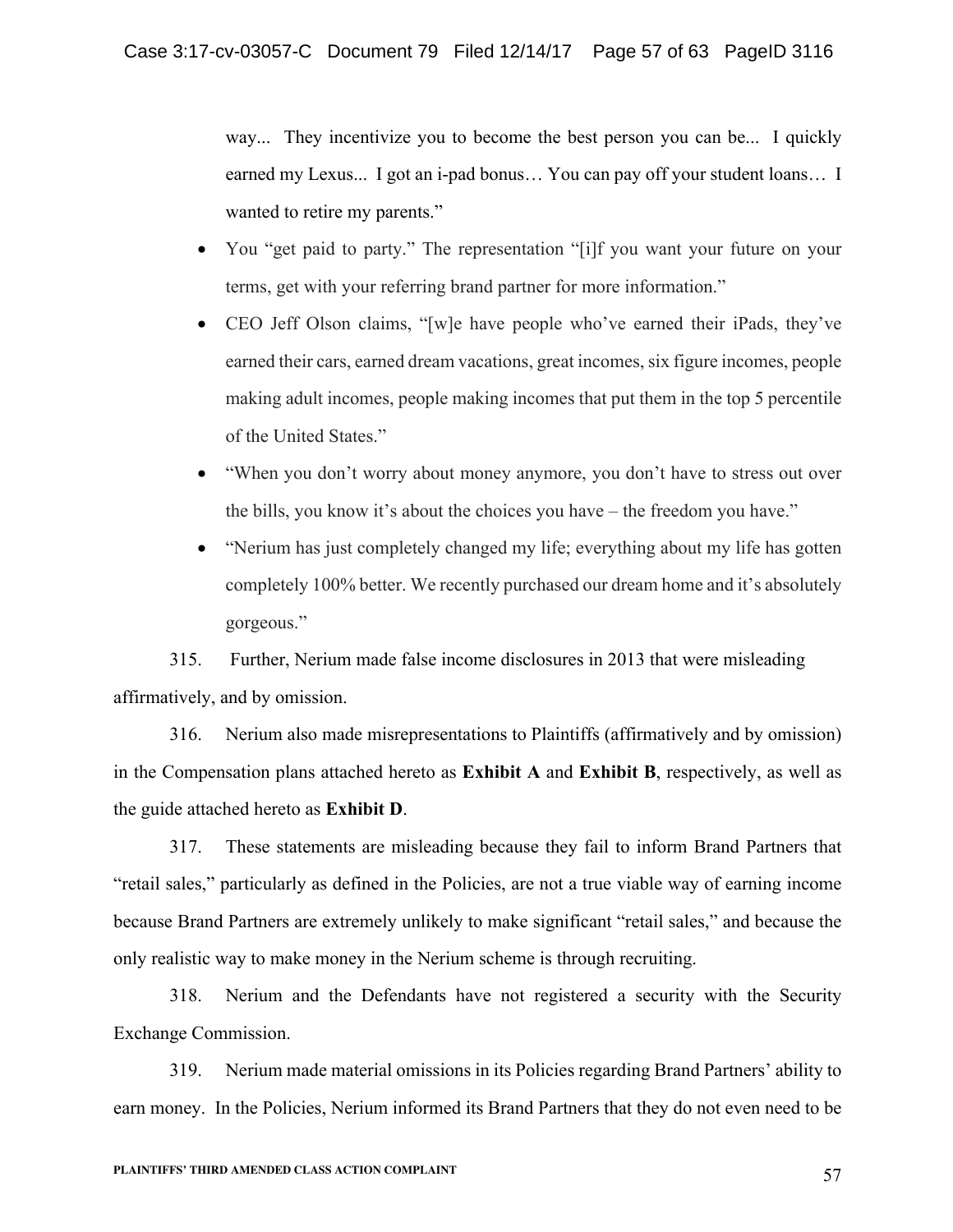good at sales, and they can still earn money.

320. This statement is misleading because it fails to inform Brand Partners that very few Brand Partners are likely to earn any profit from participating in Nerium, regardless of how much work they put in and regardless of what part of the country they live in.

321. By making affirmative statements regarding retail sales and the ability of Brand Partners to earn income, Nerium undertook an affirmative obligation to make the disclosures necessary to make such statements not misleading.

322. Nerium made these omissions knowing that doing so was false and misleading. Nerium benefitted in a concrete and substantial way from the operation of the pyramid scheme, the recruitment of new Brand Partners, and new Brand Partner's reliance on Nerium's omissions.

323. Nerium made these omissions with the specific intent that Brand Partners rely on them.

324. Plaintiffs' and the Class Members' reliance on the omissions may be presumed.

325. The Individual Defendants were each makers of the statements in the income statements and opportunity statements (some of which were attached hereto as Exhibit A-C), in that they had express, implied, and actual authority over the content of the statement, and whether and how to make the statements therein.

326. The Defendants had a duty to disclose information to Plaintiffs and the class based on their contractual relationship and based on the relationship of trust.

327. The Defendants named in this Count made material misrepresentations and/or omissions in connection with the sale of distributorships to Plaintiffs and the classes. At various times from 2012 to 2016, each of the Defendants falsely represented to the Plaintiff and the classes, that they were conveying a legal business opportunity, when, in fact, they and each of them, knew or recklessly ignored that they were selling and the Plaintiffs were purchasing, an interest in an illegal pyramid scheme. In fact, the Individual Defendants knew that these opportunities were illegal. In the alternative, Defendants' actions omitted material facts, *i.e.*, that they were selling an interest in a pyramid scheme, in connection with the sale of distributorships. The representations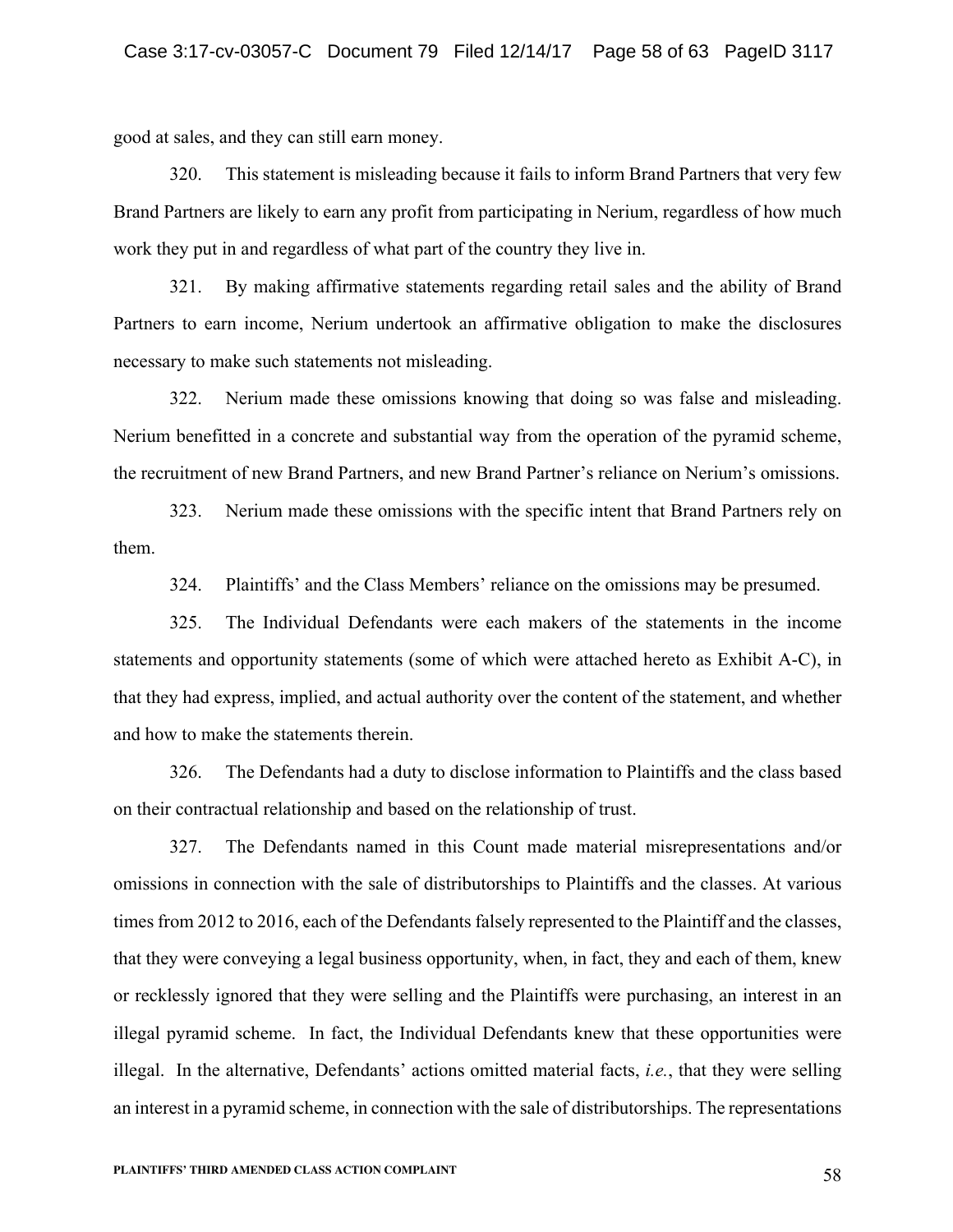about income in attachments A through C, to this COMPLAINT (Exhibits A through C) contained materially false affirmative statements and false statements by omission regarding the Nerium opportunity.

328. There is a necessary connection between the Defendants' actions, set forth in this Complaint, and the Plaintiffs' purchase of Brand Partner Distributorships from 2012 through 2016, and other payments made in connection with these purchases. There was a necessary and immediate causal connection between the promotional activities by the Defendants described in this COMPLAINT and the Plaintiff, and the class's purchases. Indeed, the constant goal of all Defendants named in this Count was to expand the scheme and sell as many distributorships as possible to unsuspecting participants in the pyramid. The instances of omissions and/or misrepresentations and mail and wire fraud, and the misstatements therein were the only justification for, the price of the enrollment packages and the cost required of new recruits to purchase the products. The omissions and/or misrepresentations of the value of investing in the Nerium opportunity is directly reflected in the company's enrollment documents, the only means by which someone may invest in the company.

329. The Plaintiff necessarily and/or justifiably relied on the misrepresentations and/or omissions. Such reliance may be presumed from, among other things, the presumption that no one would knowingly join an illegal pyramid scheme. Plaintiff relied in that she spent money towards the distributorships of approximately \$3,000 believing the opportunities were legitimate and after representations continued to be made that eventually money would be made by Plaintiff. In addition, the Plaintiff reviewed and relied upon the misrepresentations and misrepresentations by omission of the Compensation Plan detailed in this COMPLAINT, and seen in a similar form, as attached as Exhibits A through C of this COMPLAINT, and as demonstrated in Figures 2 through 12 of the COMPLAINT. The damages caused by the omissions and/or misrepresentations were a necessary consequence of an inherently illegal scheme to defraud.

330. Defendants' actions were made with such mental state to manipulate, deceive or defraud, or with such recklessness, as to constitute scienter. Each of the Defendants named in this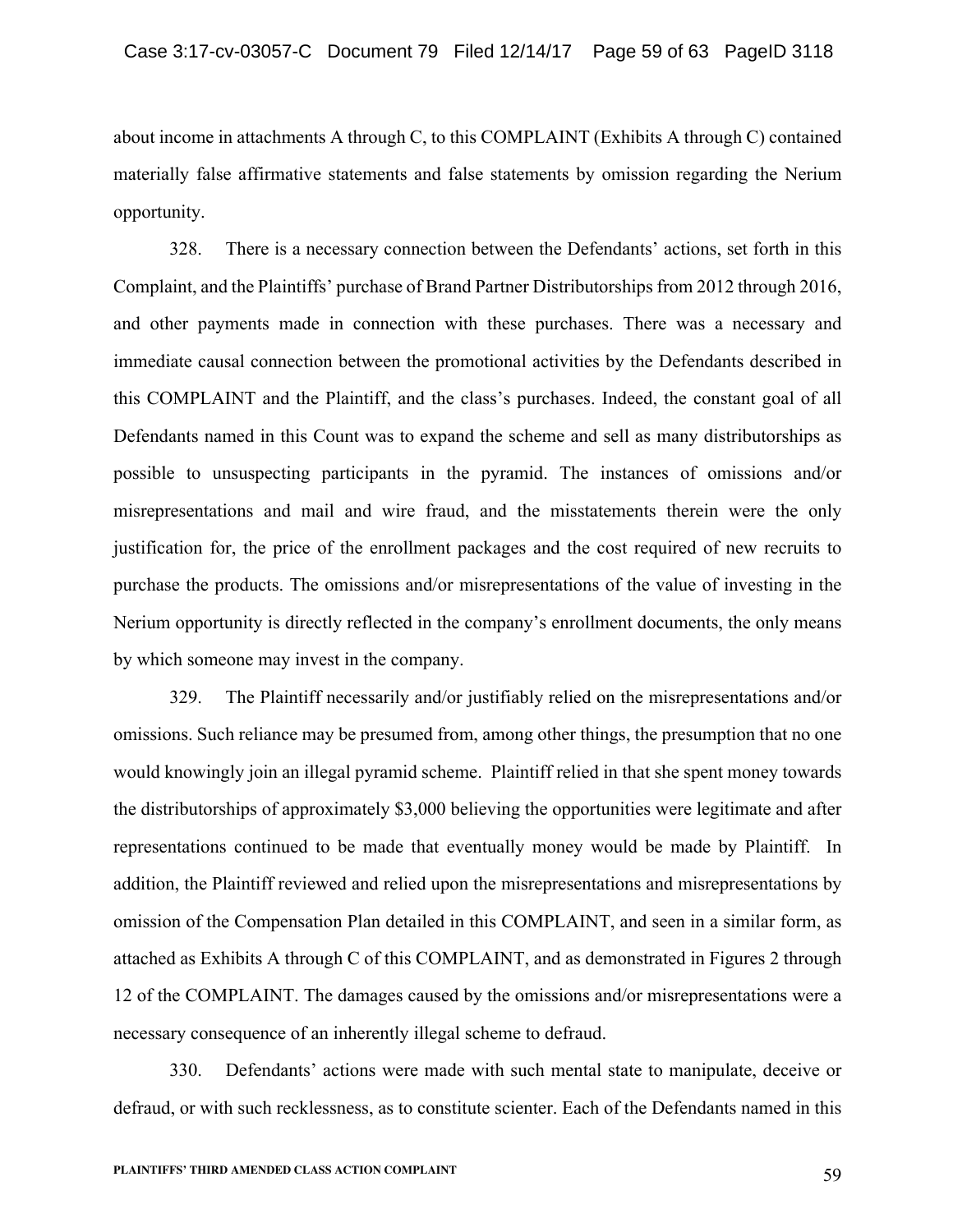Count had a motive to operate and benefit from the operation of the pyramid scheme, and opportunity to conceal the fact that they were operating a pyramid scheme. Proof of such scienter can be inferred from the following: (1) each of the Defendants benefitted in concrete and substantial way from the operation of the pyramid scheme. (See averments made in connection with Count 1 (Endless Chain), Count 2 (UCL), and Count 3 (False Advertising)); (2) each of the Defendants engaged in plainly illegal behavior. *See* averments made in connection with the commission of a pyramid scheme, Paragraphs 35-103 (3) each of the Defendants had a specific understanding that he or she was engaged in the commission of a pyramid scheme or that it would be substantially likely that the operation would be found to be a pyramid scheme. *See generally* Paragraph 29. In addition to the facts alleged in Paragraph 29, each of the Defendants named here had personal knowledge of the contents of the disclosures of financial performance.

331. Plaintiff and the classes suffered damages in that they lost monies through the purchase of their Brand Partner Distributorships and each yearly renewal.

332. Plaintiffs and the class damages may be measured either in actual damages or may be rescissionary.

333. The pyramid scheme being operated by the Defendants was the but-for, and proximate cause, of each of the Plaintiffs' injuries.

334. Nerium made numerous material omissions in its Policies regarding retail sales to Plaintiff. Nerium, Plaintiffs' upline and others represented to Plaintiff that retail sales were a significant part of Defendants' revenues.

335. These statements are misleading because they fail to inform Distributors that "retail sales," particularly as defined in the Policies (**Exhibits A-C**), are not a true viable way of earning income because Distributors are extremely unlikely to make significant "retail sales" and because the only realistic way to make money in the Nerium scheme is through recruiting.

336. Nerium made material omissions in its Policies regarding Distributors' ability to earn money. In the Policies, Nerium informed its Distributors that they do not even need to be good at sales, and they can still earn money.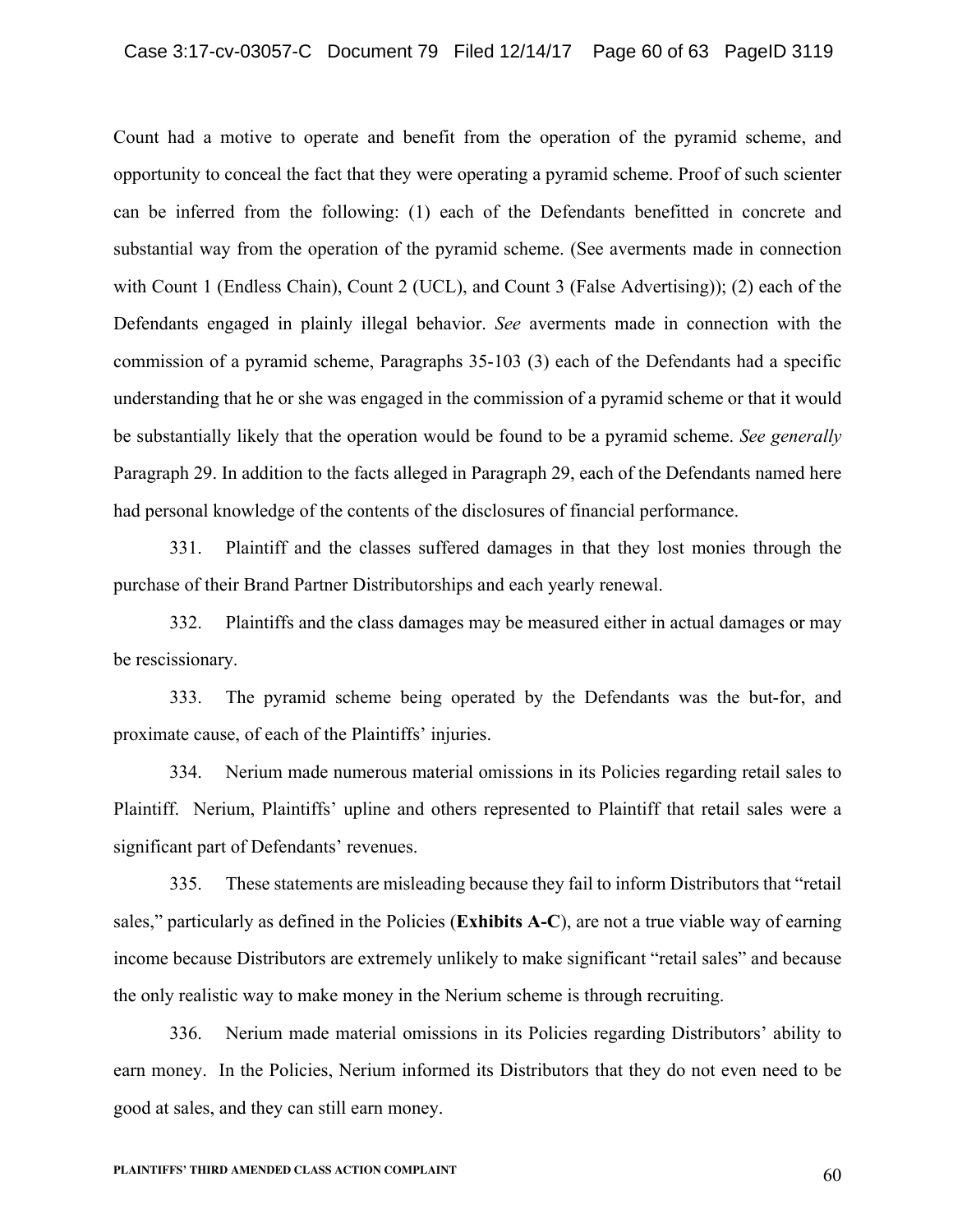#### Case 3:17-cv-03057-C Document 79 Filed 12/14/17 Page 61 of 63 PageID 3120

337. This statement is misleading because it fails to inform Distributors that very few Distributors are likely to earn any profit from participating in Nerium, regardless of how much work they put in and regardless of what part of the country they live in.

338. By making affirmative statements regarding retail sales and the ability of Distributors to earn income, Nerium undertook an affirmative obligation to make the disclosures necessary to make such statements not misleading.

339. Nerium made the then-current version of the Policies available to Plaintiff and the Class Members through Nerium's website at all times, and by mail. Nerium contractually requested Plaintiffs and the Class Members to acknowledge that they had read and reviewed the current version of the Policies at the time they joined Nerium, to abide by the terms of the current version of the Policies, and to read, understand, and adhere to the current version of the Policies.

340. Nerium made these omissions knowing that doing so was false and misleading. Nerium benefitted in a concrete and substantial way from the operation of the pyramid scheme, the recruitment of new Distributors, and new Distributors' reliance on Nerium's omissions.

341. Nerium made these omissions with the specific intent that Distributors rely on them.

342. Upon information and belief, Nerium has not registered its Brand Partner opportunity on any public stock exchange.

343. Plaintiffs and the Class Members' reliance on the omissions may be presumed.

#### **DEMAND FOR JURY TRIAL**

Plaintiffs hereby demand a trial by a jury on all issues so triable by right.

#### **PRAYER**

The named Plaintiffs and the Plaintiffs' class and subclasses request the following relief:

- a. Certification of the class and subclasses;
- b. A jury trial and judgment against Defendants;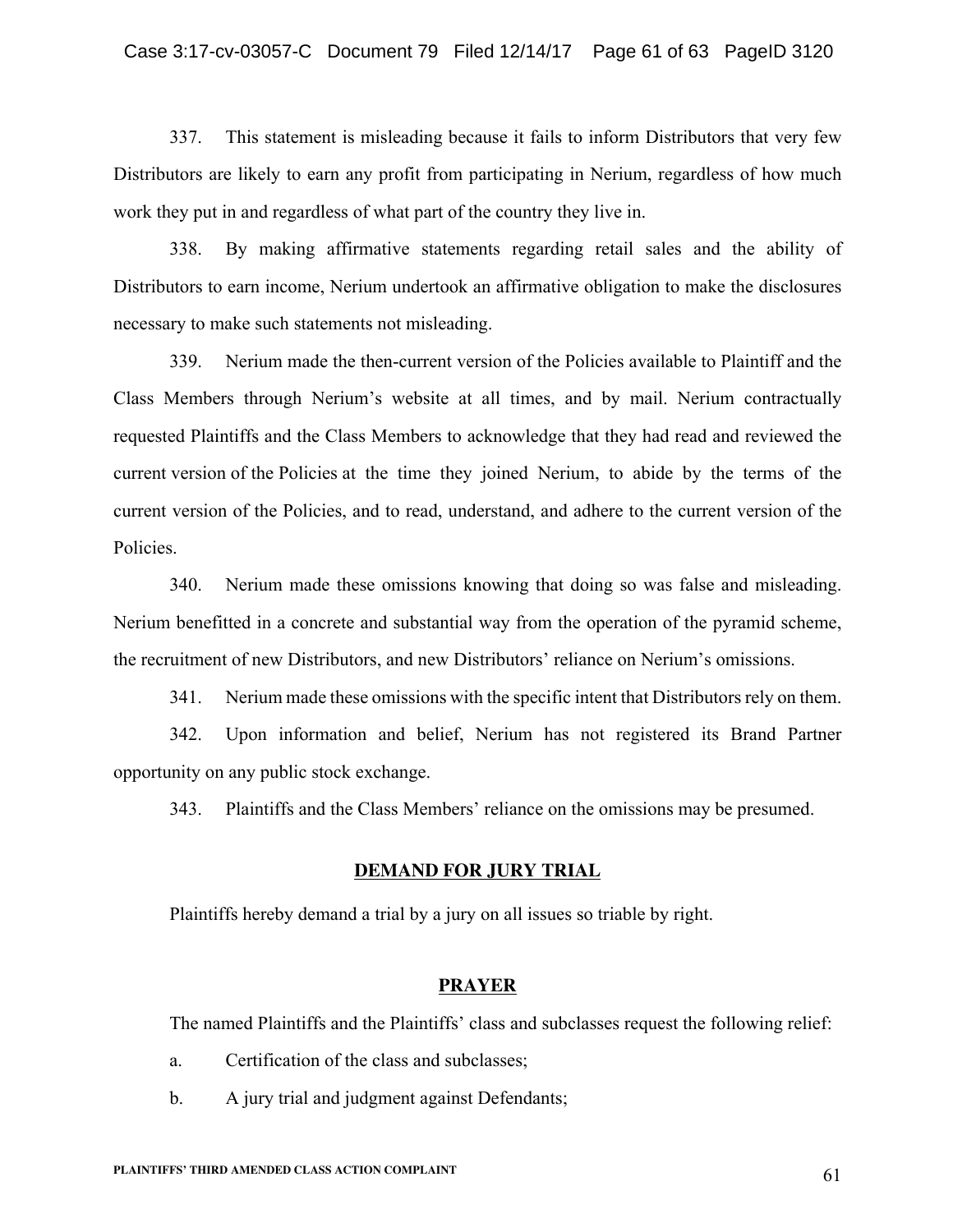# Case 3:17-cv-03057-C Document 79 Filed 12/14/17 Page 62 of 63 PageID 3121

c. Rescission of the agreements, invoices, open accounts, receipts, and open book accounts, upon which the scheme is based, and recovery of all consideration paid pursuant to the scheme, less any amounts paid or consideration provided to the participant pursuant to the scheme;

d. Actual damages for the financial losses incurred by Plaintiffs and by the class and subclasses because of the Nerium and the Individual Defendants' conduct and for injury to their business and property;

e. Restitution and disgorgement of monies;

f. Temporary and permanent injunctive relief;

g. The cost of suit including reasonable attorneys' fees under California Code of Civil Procedure § 1021.5, Civil Code § 1689.2, and otherwise by law;

- h. Punitive and Exemplary Damages;
- i. Treble damages pursuant to RICO;
- j. Prejudgment and Post-Judgment Interest;
- k. Court Costs; and
- l. All other relief to which Plaintiffs are entitled.